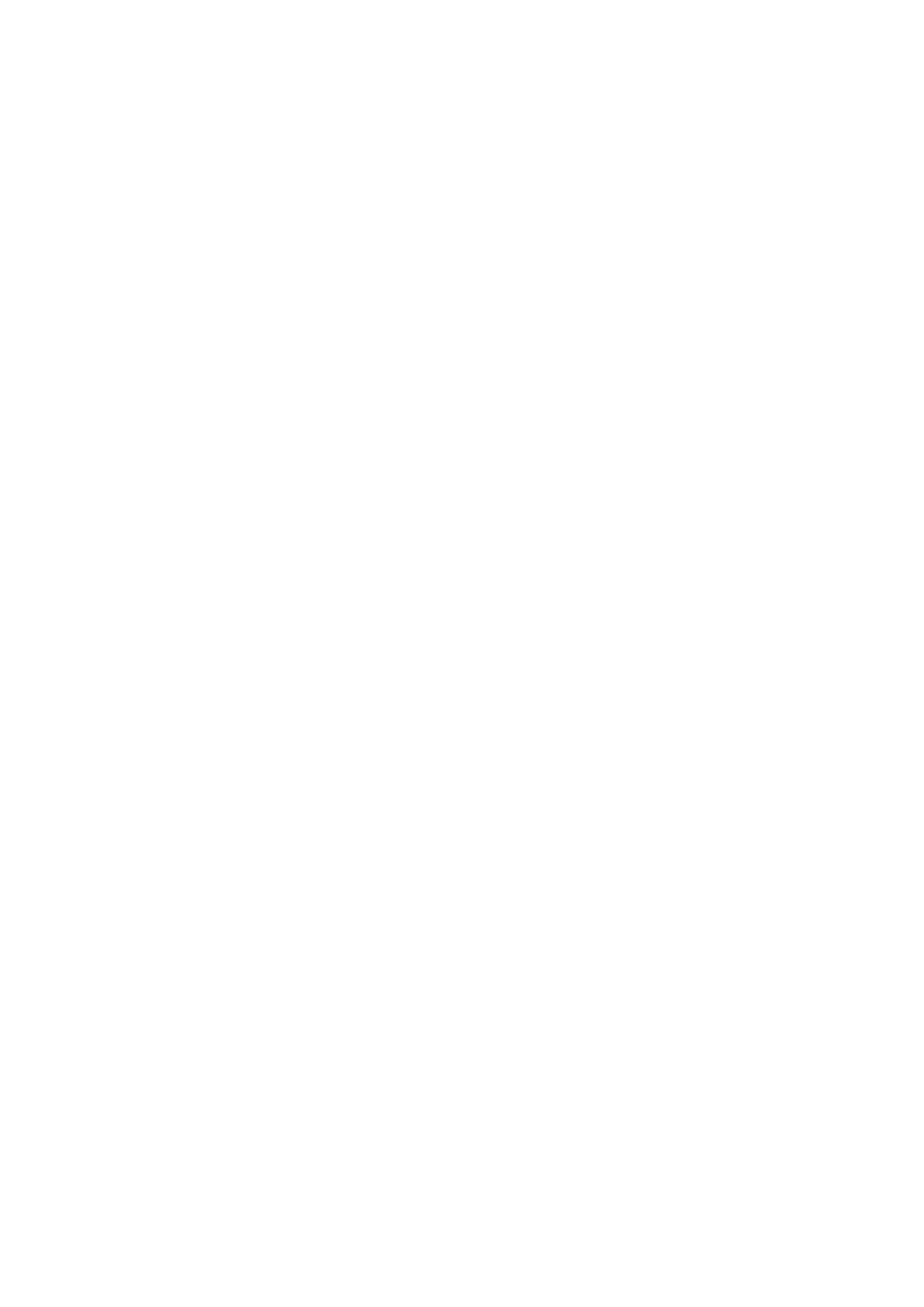Working Paper 95

# **Gender and forests in Nicaragua's indigenous territories**

From national policy to local practice

Eileen Mairena Gema Lorio Xochilt Hernández Ceferino Wilson Pilar Müller Anne M. Larson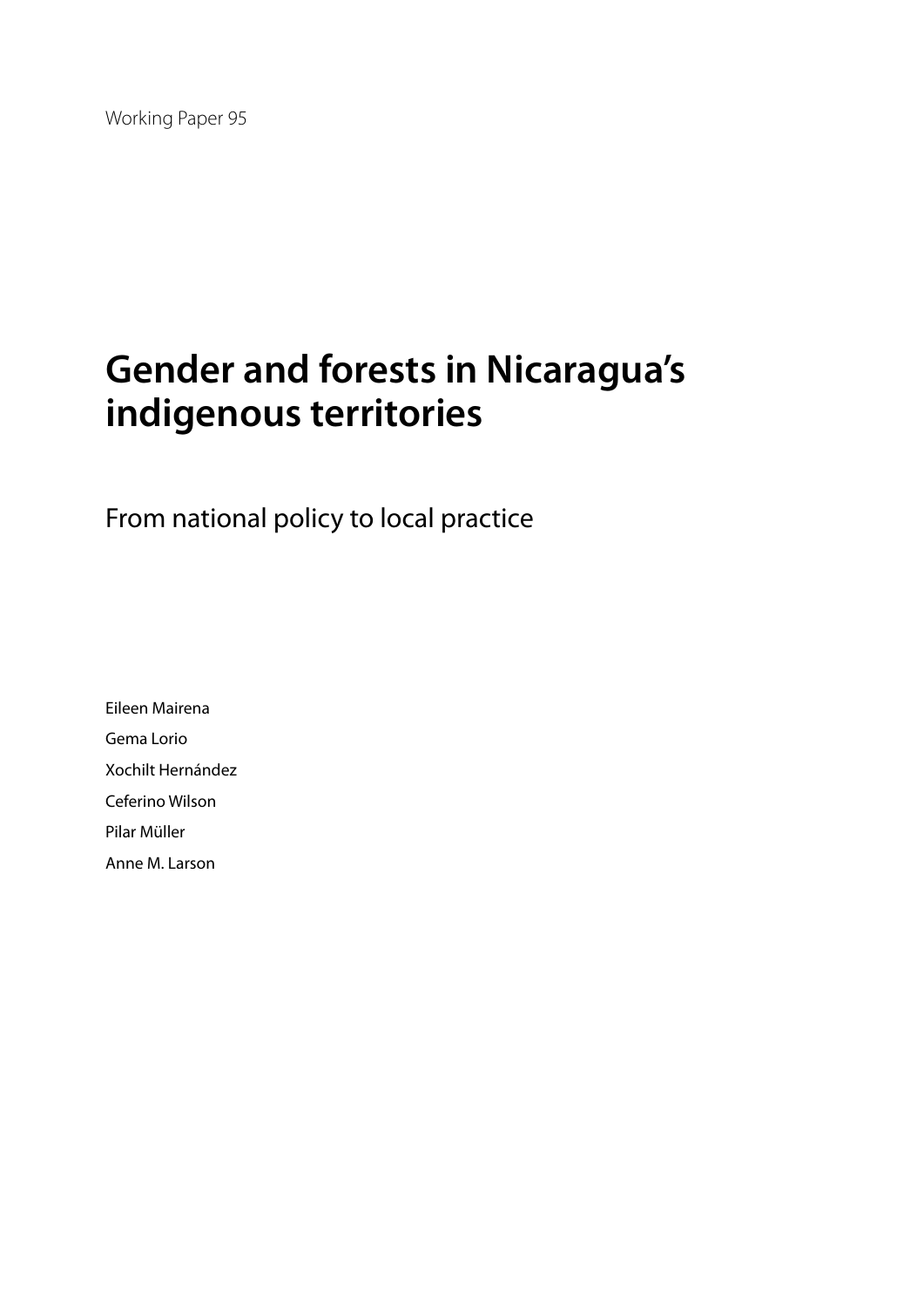Working Paper 95

© 2012 Center for International Forestry Research All rights reserved

Mairena, E., Lorio, G., Hernández, X., Wilson, C., Müller, P. and Larson, A.M. 2012 Gender and forests in Nicaragua's indigenous territories: From national policy to local practice. Working Paper 95. CIFOR, Bogor, Indonesia

Cover photo by Benita Kaimowitz Miskita woman carrying palm for roofing, Tuapi, North Atlantic Autonomous Region (RAAN), 2010

CIFOR Jl. CIFOR, Situ Gede Bogor Barat 16115 Indonesia

T +62 (251) 8622-622 F +62 (251) 8622-100 E cifor@cgiar.org

### **cifor.org**

Any views expressed in this publication are those of the authors. They do not necessarily represent the views of CIFOR, the authors' institutions or the financial sponsors of this publication.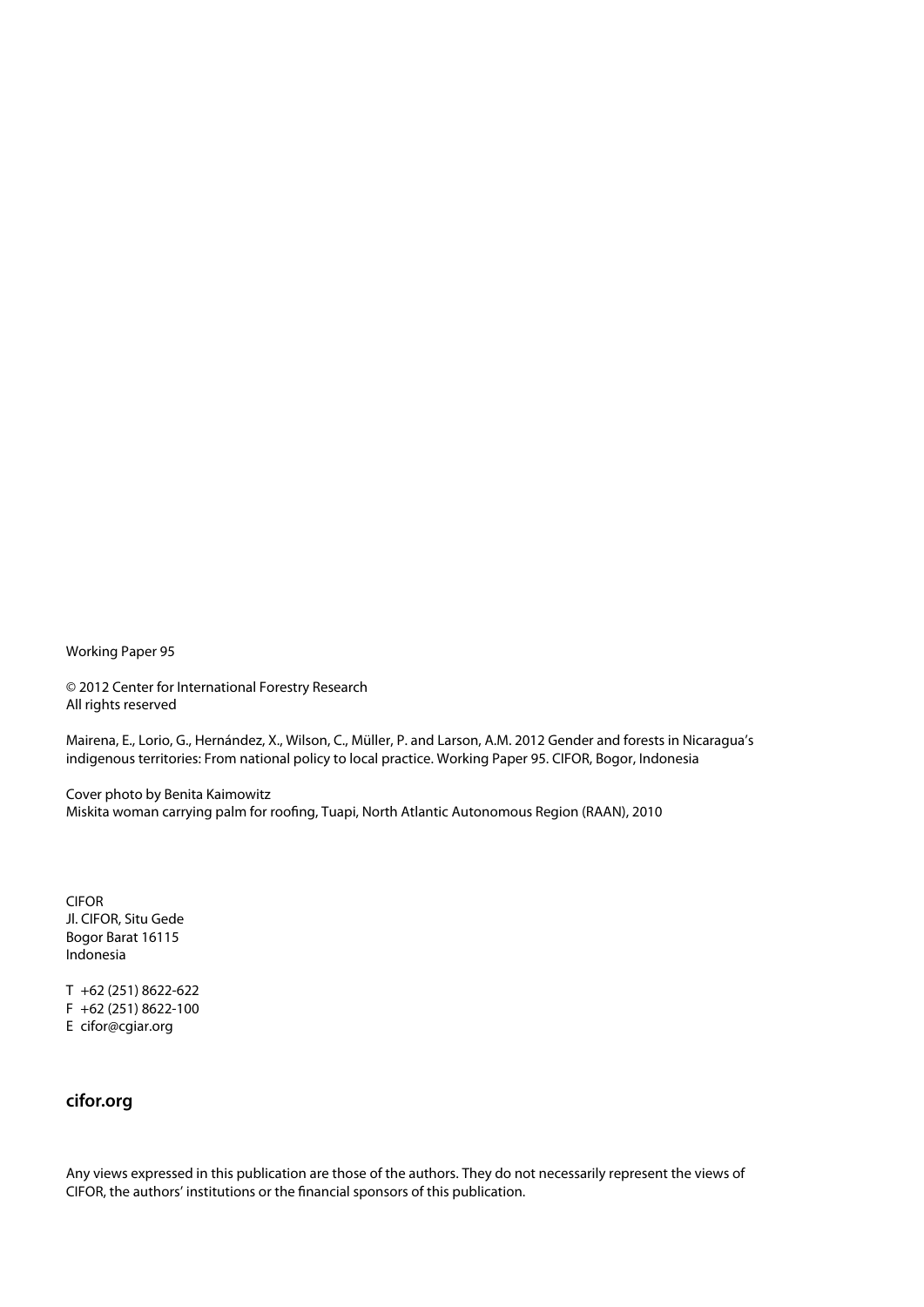# **Table of contents**

| Abstract                                                                                                                                                                                                                           | V                          |
|------------------------------------------------------------------------------------------------------------------------------------------------------------------------------------------------------------------------------------|----------------------------|
| Acknowledgments                                                                                                                                                                                                                    | V1                         |
| 1. Introduction                                                                                                                                                                                                                    | $\mathbf{1}$               |
| 2. The North Atlantic Autonomous Region<br>2.1 Demographics<br>2.2 Indigenous economy<br>2.3 Poverty<br>2.4 Education<br>2.5 Gender relations                                                                                      | 233444                     |
| 3. Methodology<br>3.1 Community-level information gathering: Focus groups<br>3.2 Adaptation of the methodological tool                                                                                                             | 6<br>8<br>8                |
| 4. The legal architecture of Nicaragua: Natural resources and gender<br>4.1 International agreements<br>4.2 National laws<br>4.3 Laws for the Atlantic Coast autonomous regions of Nicaragua<br>4.4 National and regional policies | 10<br>10<br>11<br>13<br>14 |
| 5. Institutional implementation on gender and forests<br>5.1 Concepts of participation<br>5.2 Institutional resources for promoting a gender perspective<br>5.3 Projects, gender perspectives and forest management                | 17<br>17<br>18<br>20       |
| 6. Communities and forest users<br>6.1 Mechanisms of participation in forest resource use and management<br>6.2 Assessment of women's community participation                                                                      | 25<br>25<br>29             |
| 7. Conclusions<br>7.1 A step forward?                                                                                                                                                                                              | 45<br>46                   |
| 8. Bibliography                                                                                                                                                                                                                    | 47                         |
| Appendix                                                                                                                                                                                                                           | 48                         |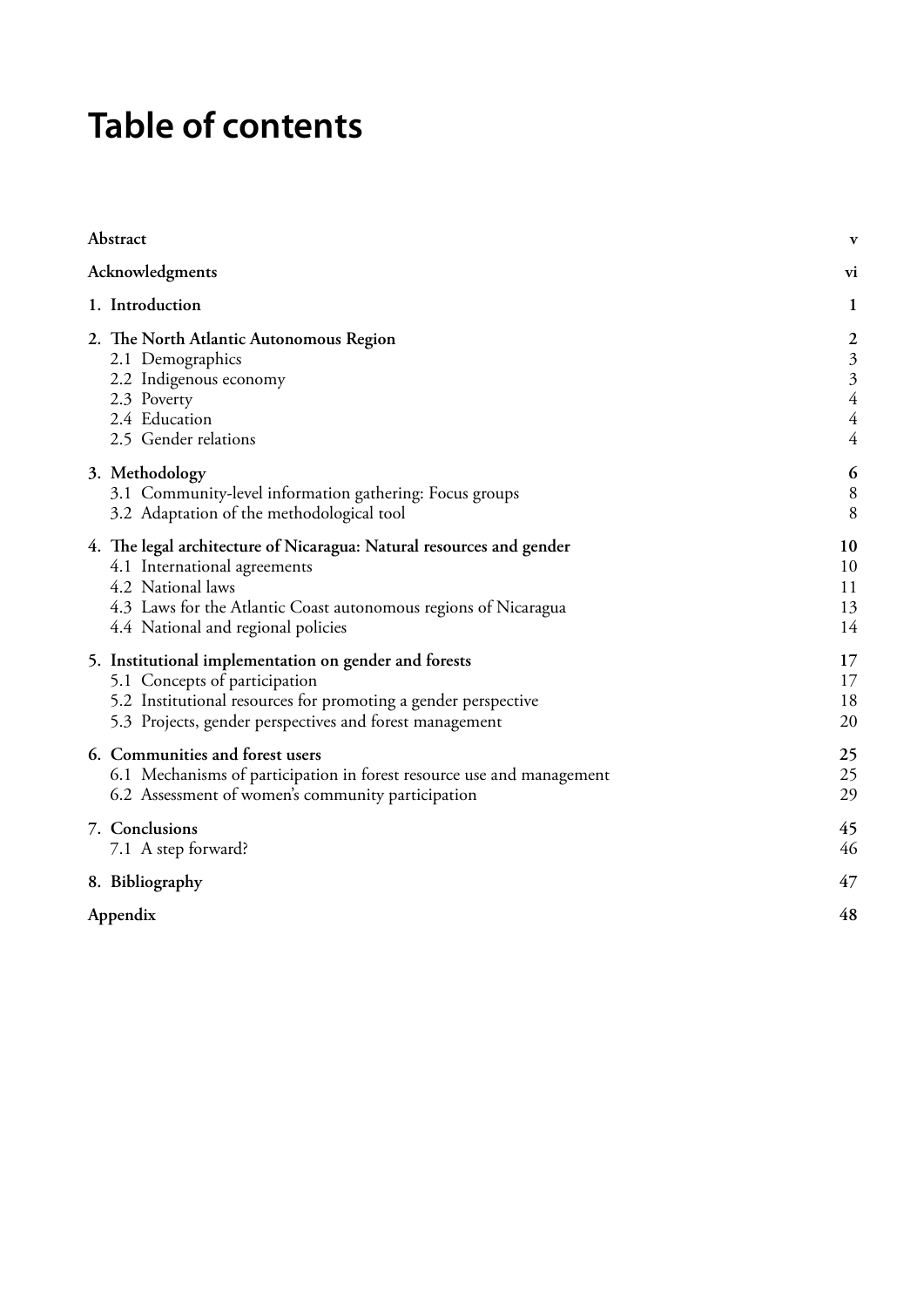# **List of figures and tables**

# **Figures**

| 1.            | Political map of the North Atlantic Autonomous Region (RAAN), Nicaragua             | $\mathfrak{D}$ |
|---------------|-------------------------------------------------------------------------------------|----------------|
| 2.            | Organisational structure of the CCF-A                                               | 19             |
| 3.            | Levels of natural resource administration in indigenous communities and territories |                |
|               | of the RAAN                                                                         | 26             |
|               | 4. Women's organisations in the communities                                         | 39             |
| 5.            | Women in positions of power                                                         | 40             |
| <b>Tables</b> |                                                                                     |                |
| 1.            | Demographic data of the study communities                                           | 3              |
| 2.            | Poverty level in the study communities                                              | $\overline{4}$ |
| 3.            | Illiteracy in study communities                                                     | 5              |
|               | 4. Distribution of the case studies                                                 | 6              |
| 5.            | Characteristics of the case study sites                                             | 7              |
| 6.            | Gender in governmental and nongovernmental institutions in the RAAN                 | 21             |
|               | 7. Uses of the forest by community                                                  | 27             |
| 8.            | Perceptions about women's participation in meetings and community arenas            |                |
|               | by community                                                                        | 31             |
| 9.            | Concept of participation by community                                               | 34             |
|               | 11. Obstacles to the participation of women, according to the community             | 42             |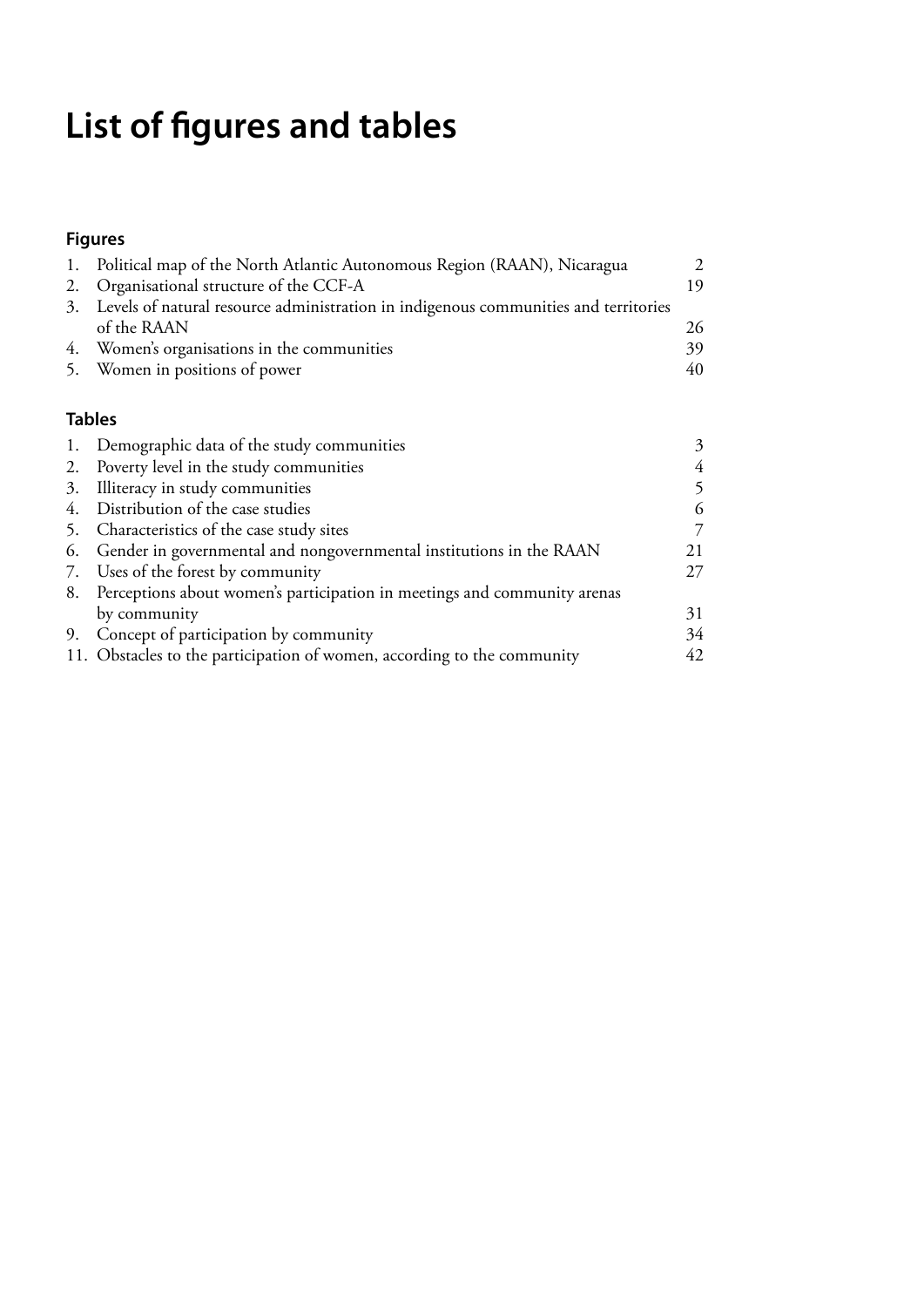# <span id="page-6-0"></span>**Abstract**

Local governance of natural resources is a key issue in the autonomous and inclusive development of indigenous territories. However, little attention has been given to the local dynamics that determine who governs what, especially gender dynamics. Through literature and field research, the study **'Gender, Tenure and Community Forests in Nicaragua**' aimed at providing insights into understanding how indigenous women participate in the management of forests and forest resources. The study consisted of two main components. The first of these involved key informant interviews and the analysis of secondary information, national and regional laws and policies, and nongovernmental organisation (NGO) and donor projects regarding gender and natural resource management. The second involved focus groups in 18 rural indigenous communities to analyse women's participation in forest-related decisions.

The study indicates that Nicaragua's laws and regulations on gender and on forests appear useful and reasonably comprehensive when considered separately; nevertheless, there are gaps between the two issues at all levels. That is, national laws are inclusive but have resulted in generic policies. Hence, to the extent that gender has been mainstreamed, it has made women's issues invisible; the result is a lack of particular or targeted actions that would lead to more comprehensive and holistic alternatives for women and for forests.

The study found that government actions on forests and natural resources, although mandated to include a crosscutting approach to gender, are diluted into larger development processes or remain at a simple quantification of men and women incorporated into projects (called 'affirmative actions'). There is little genuine analysis of women's roles or importance for more inclusive and balanced development processes by the state institutions or NGOs that are implementing projects in indigenous communities. Hence, the 'participation' that predominates is incipient and superficial, above all with regard to natural resources.

Although the study cannot give a precise answer regarding the degree of empowerment and interactive participation that occurs inside indigenous communities, in the majority of communities, those holding the power and decision-making posts are men. For example, there are very few successful experiences of women as *wihta* or *síndico* – the key positions with power over forests and other natural resources. NGOs and government entities have not yet contemplated the forest as an arena in which indigenous men and women are co-owners without distinction, in which to integrate equitable management institutions. A new vision for the management of forests means bringing in all of the community members who benefit from forests and forest resources; both communities and outside institutions need to reflect critically on their actions and activities and on their gendered assumptions regarding forests.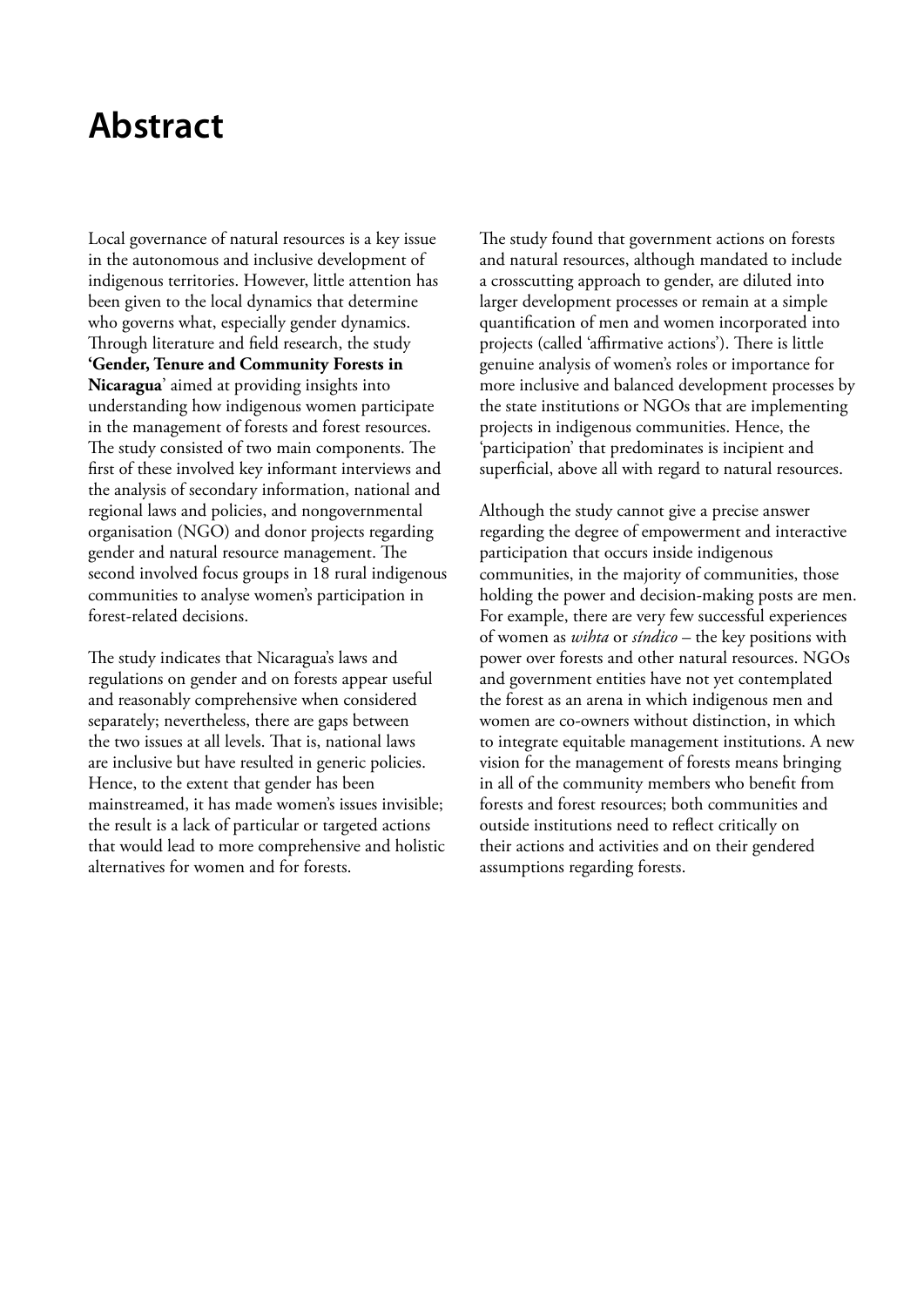# <span id="page-7-0"></span>**Acknowledgments**

This research was conducted thanks to the financial support of the Austrian Development Agency. The research was coordinated by the Center for International Forestry Research (CIFOR) and carried out by the Nitlapan Institute of Research and Development of the Central American University (UCA).

First, we want to thank the men and women community members, community leaders and territory leaders of the 18 communities that participated in the study (Wasakin, Fruta de pan, Isapayul Ilna, Mukuswas, Alamikamban, Layasiksa II, Miguel Bikan, Kisalaya, Saupuka, Santa Fe, San Carlos, Umbra, Awas Tingni, Butku, Tuapi, Karata, Sahsa and Krukira). Without their open participation and collaboration, this study would not have been possible.

Second, we want to thank the representatives of the institutions interviewed, who gave us their valuable time to share their visions and experiences related both to the gender perspective in policies and activities in the region and to natural resource management. We would particularly like to thank the following people: Jorge Canales (INAFOR); Alejandro Bonilla (consultant for GIZ – German Cooperation); Jadder Mendoza (former Director of IREMADES); Edda Moreno (CADPI); Reynaldo Francis (CCF/CRAAN); Cristina Poveda

(CONADETI); Guillermina Torres (Masangni); Lisbeth Howard (IREMADES); Marina Ingram (Secretary of Women, Children and the Family of the GRAAN); Anny Marley (URACCAN-CEIMM); Melba McClean (CIDCA); Miriam Rojas (INAFOR); Dona Zamora (SERENA); Lucila Lau (PANA PANA); German Lopez (CCF); Cony López (Cooperativa Forestal Mujeres); Lectalía Herrera (Las Gaviotas Women's Collective); Isabel Guadámuz (Mujeres Empresarias); Bismarck Vega (CONADETI); Constantino Rommel (President of the Tasba Raya – Wangki Twi Territory).

Third, we would like to thank the research advisory committee for its valuable input. The committee is comprised of representatives from the following institutions: CADPI, INAFOR, SERENA, CCF, URACCAN-IREMADES, CEIMM-URACCAN, and the Secretary of Women, Children and the Family of the GRAAN. Finally, this study would not have been possible without the 36 men and women collaborating graduates of the region's universities (URACCAN y BICU) who supported the implementation of the focus groups, as well as the environmental management research team from the Nitlapan-RAAN office, including Eileen Mairena, Gema Lorío, Pilar Muller, Roberto Marchena, Alejandro Pikitle, Ceferino Wilson, Tania Ulloa and Xochilt Hernández.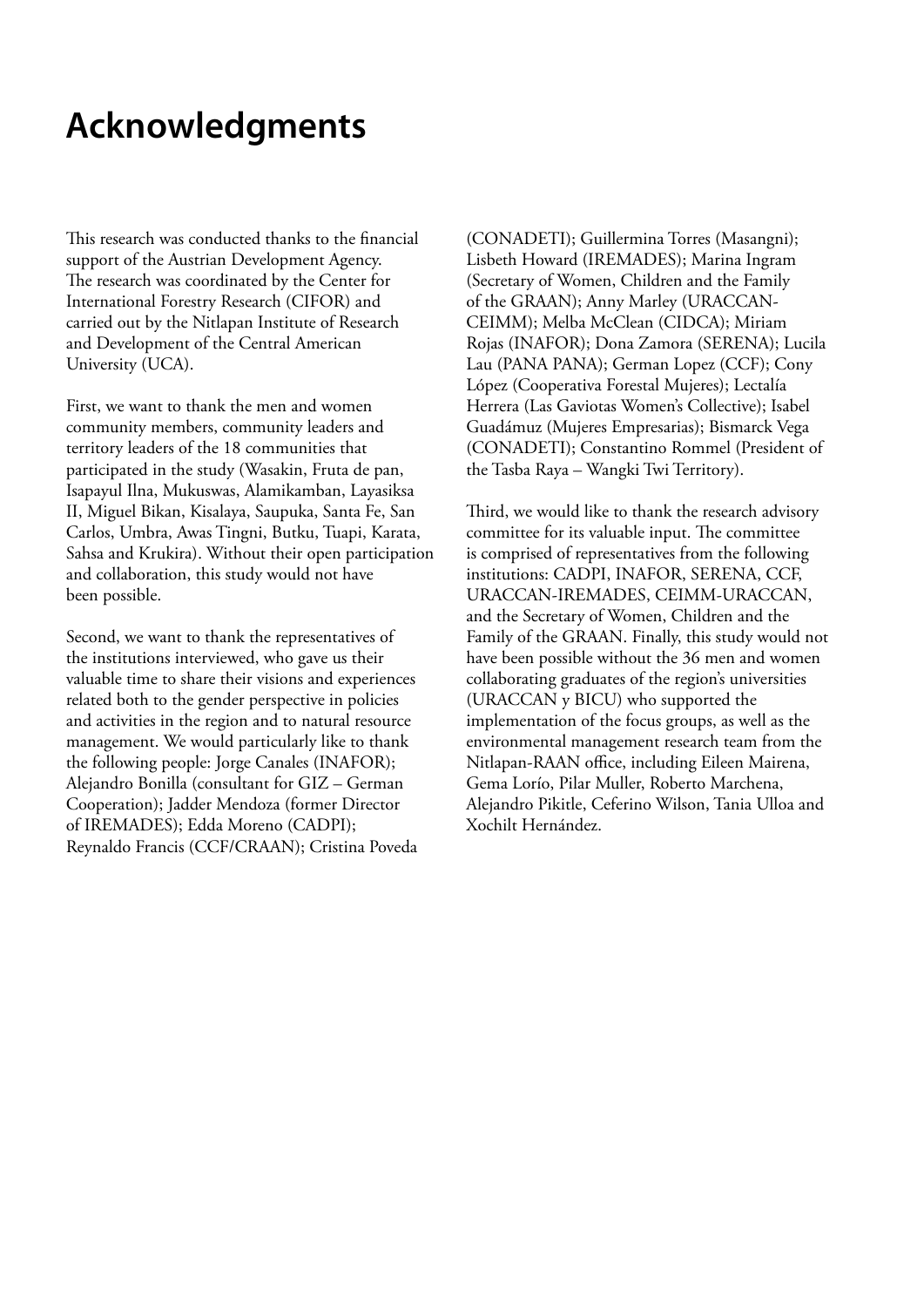# <span id="page-8-0"></span>**1. Introduction**

The study **'Gender, Tenure and Communit**y **Forests in Nicaragua**' began in 2010 through a collaborative research process between the Nitlapan Research and Development Institute of the Central American University (UCA) and the Center for International Forestry Research (CIFOR), with financing from the Austrian Development Agency (ADA). It is part of a comparative study that is also being undertaken in Uganda.

The Nicaragua research focuses on the North Atlantic Autonomous Region (RAAN). Nicaragua's two autonomous regions contain about 70% of the nation's forests and the vast majority of the country's indigenous population, who are in the process of obtaining formal title to their historic territories. The regional government has promoted community forestry in the RAAN, but the emphasis has been entirely on timber; women appear to play little role in forest management decisions.

The study was conducted in two parts. The first of these involved key informant interviews and the analysis of secondary information, national and regional laws and policies, and NGO and donor projects regarding the issue of gender and natural resource management. The second involved field research on women's participation in forest-related decisions in 18 rural indigenous communities. The study has produced interesting findings.

Nicaragua's laws and regulations on gender and on forests could be very useful separately, but there are gaps between the two themes at all levels. This has clear repercussions among institutions and local organisations, resulting in a lack of direct actions able to incorporate differentiated strategies for men and women in forest and natural resource management processes. Another issue is that national laws are inclusive but have resulted in generic policies. Hence, to the extent that gender has been mainstreamed, it has made women's issues invisible; the result is a lack of particular or targeted actions that would lead to more comprehensive and holistic alternatives for forests and for women.

This document has been organised as follows. Chapter 2 presents a brief description of the sociocultural particularities of the region and the communities where the research was undertaken. Chapter 3 defines the different methods used and introduces the community-level research sites. Chapter 4 presents the review of national laws and policies and of those specific to the autonomous regions. Chapter 5 presents the results of interviews with institutions and NGOs, while Chapter 6 presents the results of the field work with focus groups in the communities; in that chapter, examples will be explored from the field in light of Bina Agarwal's typology of participation (Agarwal 2001). Chapter 7 provides the main conclusions.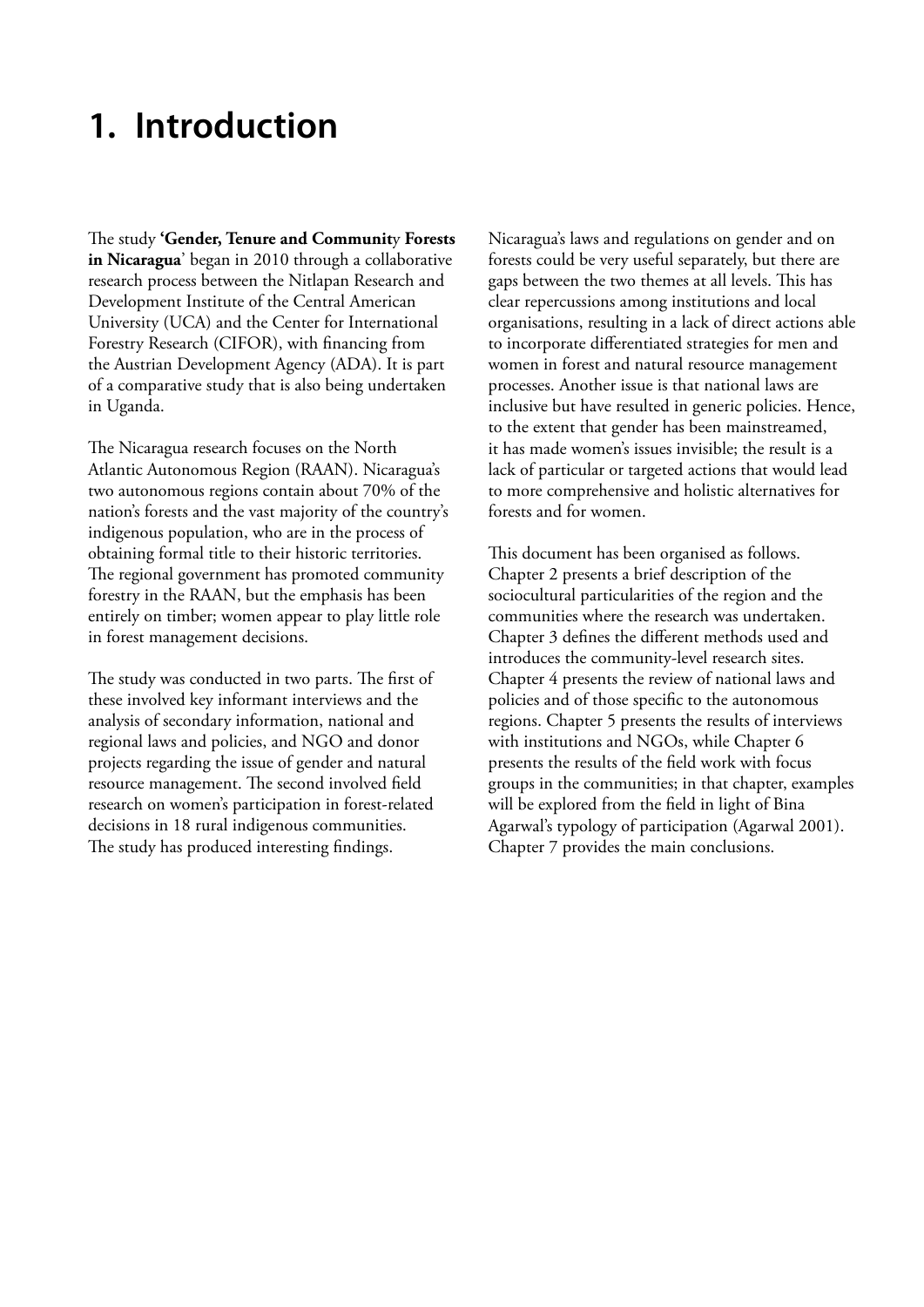# <span id="page-9-0"></span>**2. The North Atlantic Autonomous Region**

Nicaragua's North and South Atlantic Autonomous Regions were established as a result of the approval in 1987 of the Autonomy Statute (Law 28). The two regions together make up 56.2% of the national territory (Envío 1981) and have a history that extends from being a relatively autonomous region, indirectly ruled by the British for over 200 years, to being run essentially by foreign investors with an enclave economy logic, to a slow insertion into the nation's *modus operandum* after the 1979 Sandinista Revolution. The North Atlantic Autonomous Region (RAAN), where this study's research is focused (Figure 1), has an area of  $32,159$  km<sup>2</sup> and contains nearly 40% of the country's forests (INAFOR 2009), totalling 1.48 million hectares, including

natural reserves and productive forests. The regional capital, Bilwi, is located 536 km from the national capital, Managua.

The regional capital houses the elected autonomous Regional Council and the Regional Government offices, which were also established under the Autonomy Law. In the autonomy process, some important decisionmaking powers have been transferred to the Regional Council, including certain decisions over forest and other natural resource management. Although the council has veto power over foreign investments, most decisions are made in coordination with central government ministries. The Regional Councils also receives a percentage of taxes on resource extraction.



**Figure 1. Political map of the North Atlantic Autonomous Region (RAAN), Nicaragua**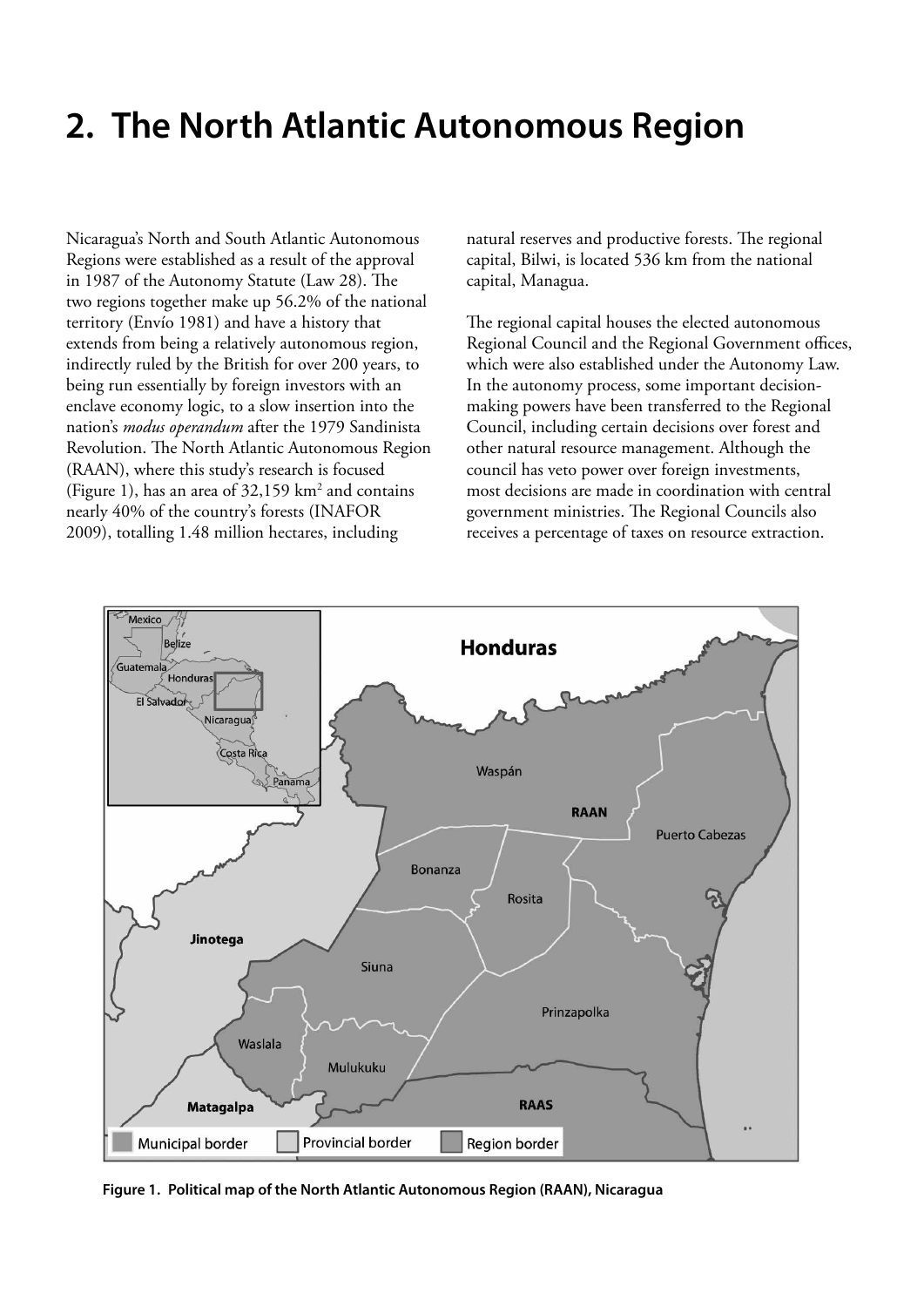<span id="page-10-0"></span>The RAAN has 19 indigenous territories, and almost all are now demarcated and titled (for more information, see Acosta 2010b, Larson and Mendoza-Lewis 2009). The formation of territories is a response to the implementation of laws recognising ancestral collective land tenure rights. The territories do not necessarily coincide with the municipal divisions of the region; hence, various territories cross municipal boundaries.

### **2.1 Demographics**

According to the 2005 national census, the RAAN has a population of 314,130 inhabitants, 49.6% of whom are women. This overall population represents a 4.8% increase over the 1995 census, primarily because of a high immigration rate of farmers from the Pacific. With respect to geographic distribution, the RAAN's population is still predominantly rural, as only 28% of the total is found in urban areas (INIDE 2005). This is not only due to scant

migration to urban zones, but also to the fact that there are few urban zones, with Bilwi, in the municipality of Puerto Cabezas, the main urban centre for the whole region.

The 18 communities in the study are all rural, and only four exceed 1000 inhabitants (Table 1). This is an approximation, as not all communities studied were in the INIDE database. Males and females are roughly equal in number.

### **2.2 Indigenous economy**

Most of the Miskitu and Mayangna indigenous communities studied have a subsistence economy based on production for family consumption. Productive activities include hunting, fishing and growing crops such as cassava, rice and banana/ plantain varieties (*Musaceae***)**. There are few markets for the commercialisation of community agricultural production. According to Ocampo (2010), many

| <b>Communities</b>        | Population       |     | Population by sex (in numbers) |     | Population by sex (in percentage) |
|---------------------------|------------------|-----|--------------------------------|-----|-----------------------------------|
|                           | (both sexes)     | Men | Women                          | Men | Women                             |
| Sahsa                     | 1,647            | 827 | 820                            | 50% | 50%                               |
| Kisalaya                  | 1,476            | 695 | 723                            | 47% | 49%                               |
| Alamikamba                | 1,272            | 625 | 647                            | 49% | 51%                               |
| San Carlos                | 1,055            | 513 | 542                            | 49% | 51%                               |
| Wasakin                   | 918              | 456 | 462                            | 50% | 50%                               |
| Awas Tingni               | 873              | 432 | 441                            | 49% | 51%                               |
| Layasiksa                 | 685              | 327 | 358                            | 48% | 52%                               |
| Tuapi                     | 583              | 286 | 297                            | 49% | 51%                               |
| Miguel Bikan              | 575              | 289 | 286                            | 50% | 50%                               |
| Santa Fe                  | 561              | 283 | 278                            | 50% | 50%                               |
| Mukuswas                  | 359              | 186 | 173                            | 52% | 48%                               |
| Ispayul Ilna <sup>a</sup> | 344              | 174 | 170                            | 51% | 49%                               |
| Fruta de Pan              | 263              | 136 | 127                            | 52% | 48%                               |
| <b>Butku</b>              | n/a <sup>b</sup> | n/a | n/a                            | n/a | n/a                               |
| Karata                    | n/a              | n/a | n/a                            | n/a | n/a                               |
| Krukira                   | n/a              | n/a | n/a                            | n/a | n/a                               |
| Santo Tomas de Umbra      | n/a              | n/a | n/a                            | n/a | n/a                               |
| Saupuka                   | n/a              | n/a | n/a                            | n/a | n/a                               |

#### **Table 1. Demographic data of the study communities**

a The official name, as found on maps of the region, is Españolina, but we were unable to confirm the correct spelling; we have chosen to use the spelling seen on documents held by the territorial government.

b Data not available.

Source: Calculations based on official INIDE data (2005)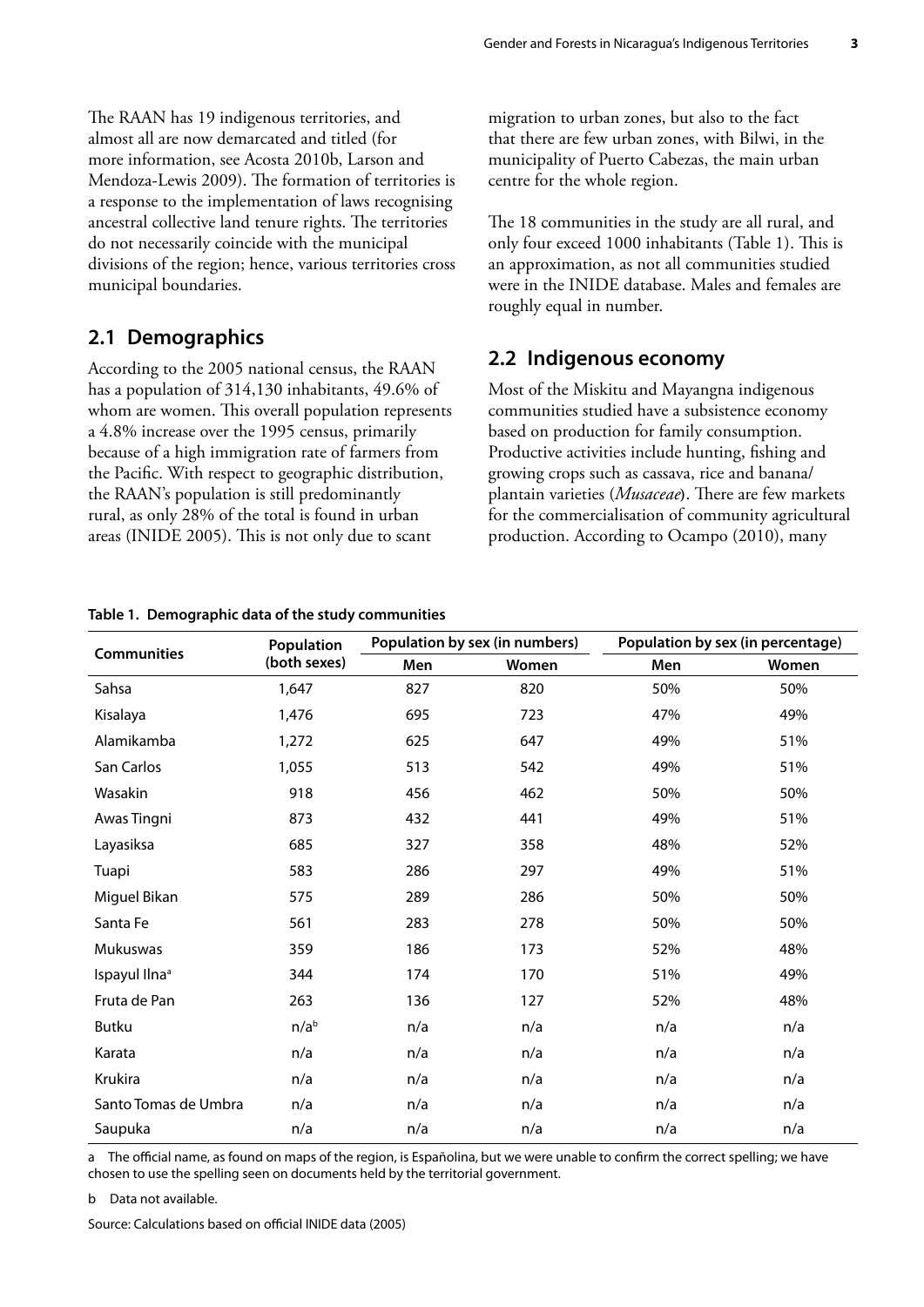<span id="page-11-0"></span>of the RAAN's indigenous communities sell their products in Bilwi, while the communities in the Río Coco area sell their products mainly in the river city of Waspam. One aspect of the indigenous economy is that there are internal community and inter-community networks for the exchange of food products for subsistence.

### **2.3 Poverty**

The RAAN is home to the poorest and least accessible municipalities in the country. The distance from Managua, as well as the history of policies that have virtually excluded or ignored the region, have had serious repercussions on the population's levels of development and access to basic services. Specifically, 58.4% of the region's population is classified as poor, with the poorest municipalities being Prinzapolka, Siuna, Waslala and Waspam, in which an average of about 67% of the population is considered poor (Ortega 2009).

In 11 of the 13 communities with national census data, over 50% of the population is in extreme poverty, while between 83% and 100% are classified as poor. In all 13 communities, over 66% of the population is poor (Table 2).

### **2.4 Education**

The region has a higher illiteracy rate than the national average, at 36.2% (INIDE 2005). According to Ortega (2009), the educational sector of the RAAN has made significant progress since the Autonomous Regional Educational System (SEAR) was created, which stipulated fostering and applying bilingual and intercultural education relevant to the region's context. Nonetheless, the local educational structure has suffered the same challenges as the rest of the region's institutions in that the distance from the national capital makes the distribution and flow of resources and the necessary coordination among educational systems difficult.

This distance from the central government is reflected in relations with the Regional Government and Regional Council; hence, 'access to education [is] low in the rural communities compared to the number of school-aged children (66.7% of whom have no access to education), and 88.0% of the teachers do not have formal education training. The teacher–student relationship is 95-100 students per teacher' (Ortega 2009: 38).

|                         |                         | Poverty level (% of population) |                  |
|-------------------------|-------------------------|---------------------------------|------------------|
| <b>Communities</b>      | Non-<br>extreme<br>poor | <b>Extreme</b><br>poor          | Total<br>poverty |
| Alamikamba              | 0.5                     | 99.5                            | 100.0            |
| San Carlos              | 14.6                    | 82.5                            | 97.1             |
| Santa Fe                | 29.3                    | 70.7                            | 100.0            |
| Mukuswas                | 29.6                    | 68.5                            | 98.1             |
| Ispayul Ilna            | 33.3                    | 66.7                            | 100.0            |
| Fruta de Pan            | 16.2                    | 67.6                            | 83.8             |
| Miguel Bikan            | 25.0                    | 64.8                            | 89.8             |
| Kisalaya                | 30.9                    | 66.4                            | 97.3             |
| Awas Tingni             | 30.8                    | 60.6                            | 91.4             |
| Sahsa                   | 28.6                    | 59.4                            | 88.0             |
| Wasakin                 | 33.1                    | 56.6                            | 89.7             |
| Layasiksa               | 37.4                    | 31.3                            | 68.7             |
| Tuapi                   | 36.3                    | 30.1                            | 66.4             |
| <b>Butku</b>            | n/a <sup>a</sup>        | n/a                             | n/a              |
| Karata                  | n/a                     | n/a                             | n/a              |
| <b>Krukira</b>          | n/a                     | n/a                             | n/a              |
| Santo Tomas<br>de Umbra | n/a                     | n/a                             | n/a              |
| Saupuka                 | n/a                     | n/a                             | n/a              |

#### **Table 2. Poverty level in the study communities**

a Data not available.

Source: INIDE (2005)

In most of the 18 communities in this study, the illiteracy rate is on average slightly lower than the regional rate, although illiteracy for both men and women exceeds 40% in Alamikamba (Table 3). The illiteracy rate of women is higher than that of men in most communities, and there are several cases in which the difference is more than 10 percentage points (such as in Ispayul Ilna, Miguel Bikan, and Tuapi).

### **2.5 Gender relations**

The cultural logic defining gender relations in indigenous communities typically renders women's productive roles invisible. Their domestic roles are highlighted, particularly their roles as initial transmitters and socialisers of indigenous culture, despite their important roles in the communities' productive processes. There is clearly greater male representation in arenas of relations with actors outside the community and territories.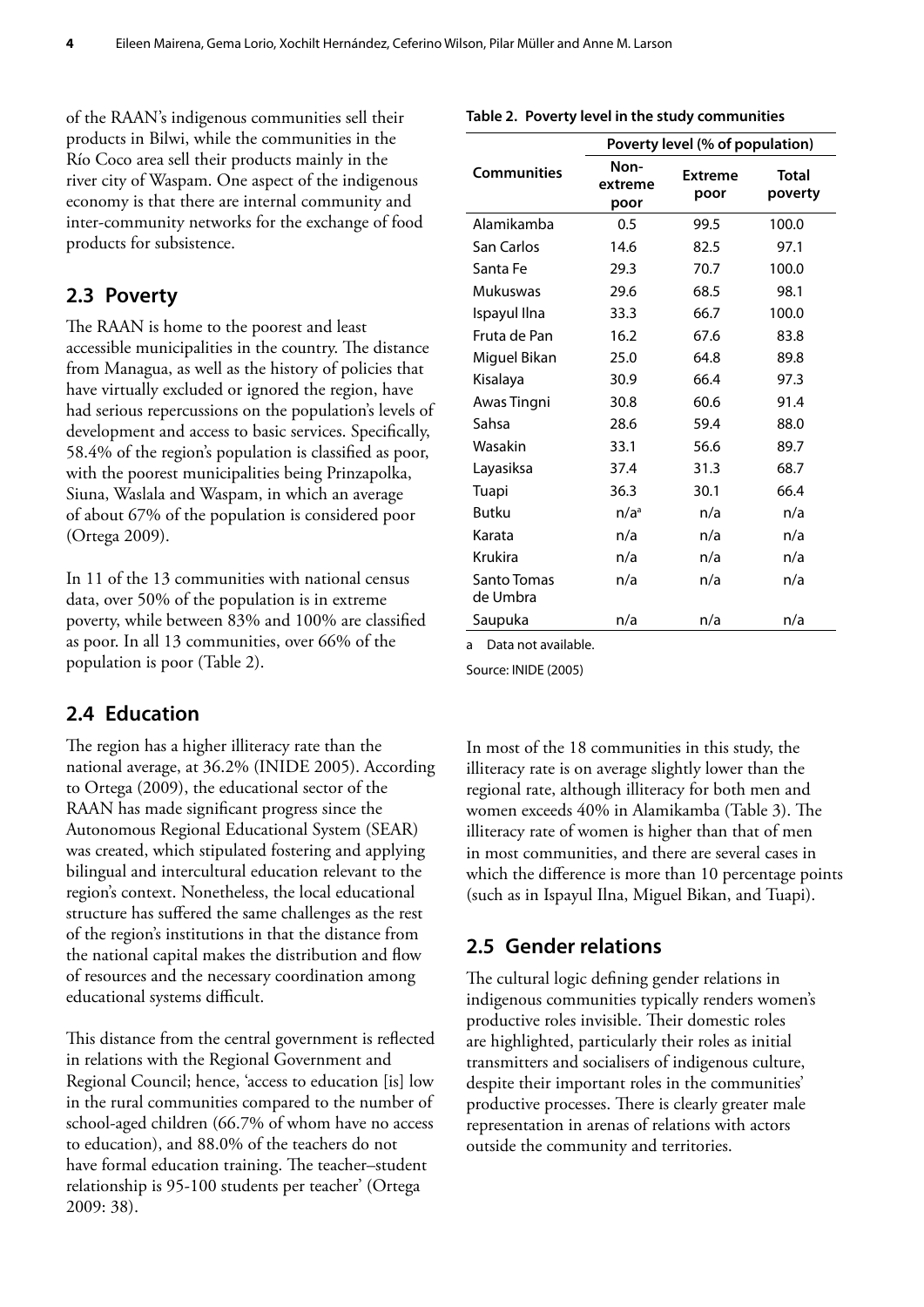|                      |                  | % of illiteracy |      | % of illiteracy 14- to 29-year-olds |
|----------------------|------------------|-----------------|------|-------------------------------------|
| <b>Communities</b>   | Men              | Women           | Men  | Women                               |
| Alamikamba           | 41.5             | 43.5            | 34.7 | 34.8                                |
| Ispayul Ilna         | 20.4             | 39.8            | 16.9 | 22.8                                |
| Awas Tingni          | 35.2             | 43.2            | 11.7 | 17.1                                |
| Fruta de Pan         | 38.1             | 37.7            | 21.9 | 29.2                                |
| Mukuswas             | 31.7             | 35.8            | 13.2 | 18.8                                |
| Kisalaya             | 28.2             | 36.4            | 17.1 | 19.3                                |
| San Carlos           | 31.4             | 37.2            | 30.6 | 28.9                                |
| Sahsa                | 32.2             | 33.3            | 28.4 | 25.6                                |
| Wasakin              | 20.6             | 32.1            | 22.3 | 27.3                                |
| Miguel Bikan         | 19.4             | 30.3            | 15.6 | 14.7                                |
| Tuapi                | 13.6             | 25.8            | 17.3 | 20.5                                |
| Santa Fe             | 30.2             | 31.0            | 17.2 | 19.5                                |
| Layasiksa            | 20.9             | 31.0            | 4.5  | 7.7                                 |
| Butku                | n/a <sup>a</sup> | n/a             | n/a  | n/a                                 |
| Karata               | n/a              | n/a             | n/a  | n/a                                 |
| Krukira              | n/a              | n/a             | n/a  | n/a                                 |
| Santo Tomas de Umbra | n/a              | n/a             | n/a  | n/a                                 |
| Saupuka              | n/a              | n/a             | n/a  | n/a                                 |

#### <span id="page-12-0"></span>**Table 3. Illiteracy in study communities**

a Data not available.

Source: INIDE (2005)

This logic, however, has been marked by historical processes that have shaped the move to public spheres for indigenous women. In this respect Mairena (2009: 22) states that, '[t]he 1960s and 1970s led the way for change in coast society. During this period women (especially indigenous women) began participating in the demands for local rights, with their incorporation into arenas such as ALPROMISU, MISURASATA, MISURA, KISAN and later YATAMA and the female wing of AMICA'. (ALPROMISU, MISURASATA, MISURA, KISAN, YATAMA and AMICA are indigenous social movement and political organisations.) This participation became consolidated in the 1980s in decision-making arenas as a result of national reflection about the need to promote the participation of Nicaraguan women (García, cited in Mairena 2009).

In the wake of these processes, more attention has been paid to women's visibility in spheres in which they were traditionally invisible, such as politics. In the RAAN, women who had been closely linked to empowerment processes in governmental and

political spheres now have positions of power in social and political arenas, but the process has moved more slowly at the community and territorial level with the still incipient incorporation of women in local positions of power such as the *wihta* (local Miskitu leader or judge) or *síndico* (community member in charge of land and natural resources).

In addition to formal political processes, women's role in family dynamics has begun to filter into decision-making about forest resource use, among other aspects of community life. Although in some ways limited to the domestic sphere, women are sometimes able to lift themselves into the public sphere through the interpersonal relations they have established or sustained with leaders, who are generally men. Some key informants mentioned this aspect superficially, but because it was not specifically discussed as 'participation' in forest decisionmaking, this aspect of women's participation in the community's life and future was not fully explored at the community level; this needs to be studied in greater depth.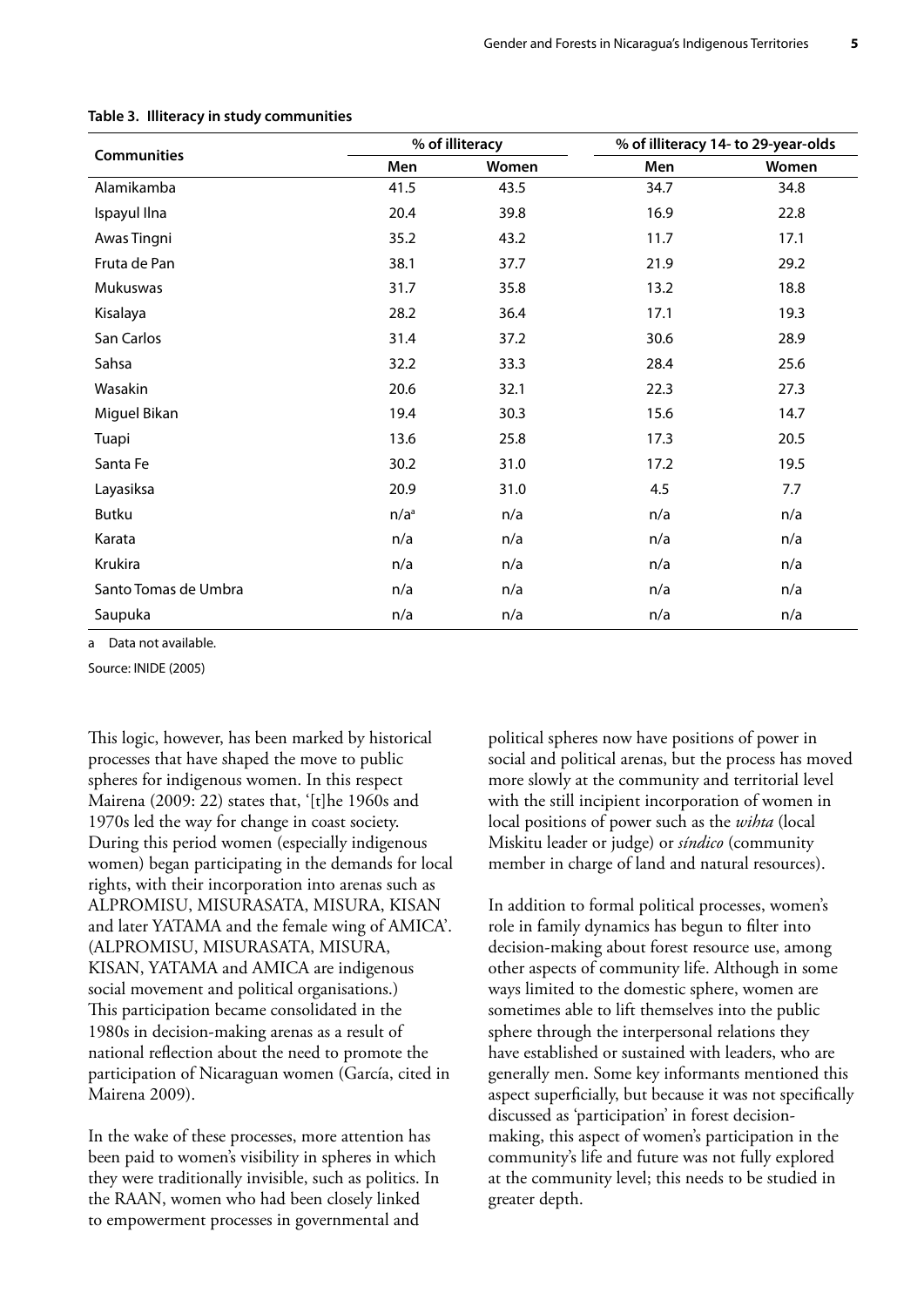# <span id="page-13-0"></span>**3. Methodology**

The research on gender, tenure and community forests in Nicaragua seeks to respond to three questions:

- 1. To what degree are women involved in forestrelated decision-making processes, definition of agendas, and participation in benefits at different levels of governance, from the local to the district (or territorial) and regional scales? What are the major impediments to their participation?
- 2. Do governments (local, regional and national) and external actors such as nongovernmental organisations (NGOs) support women's participation in community forest management? In what way and with what results?
- 3. What kind of governance arrangements, processes and structures can be designed to foster women's inclusion in community forestry? How would this affect the sustainability and benefits of forests?

To be able to properly analyse the country's legal architecture, a review of secondary information was defined as a priority for the first year of the project. This involved defining how and to what extent gender aspects are included in the arenas of civic participation and decision-making, as well as conducting a review of the legal framework that governs access, rights and the use of natural resources. This review also included consideration of the institutional frameworks and the policies they employ to promote gender equity in management of the forest and its resources. This is the topic of Chapter 4.

Primary data were also gathered through interviews with key actors from government and nongovernmental organisations working to promote a gender perspective and/or working in local natural resource management. The purpose was to explore whether support mechanisms and promotion of women's inclusion in forest use and management exist, how they function and their effectiveness. In total, 20 interviews were conducted with key informants, both in the North Atlantic Autonomous Region (RAAN) and in Managua

(a full list of interviews is provided as an appendix to this document). The methodological tool for information gathering was designed by the Center for International Forestry Research (CIFOR), so it could be used in both Uganda and Nicaragua for comparative purposes. This is the topic of Chapter 5.

Information was also gathered with community actors from 18 communities of the RAAN (Table 4), the topic of Chapter 6. These communities were selected based on the following criteria:

1. Territories in five municipalities of the RAAN were selected, taking as a reference their distance from the region's administrative centre of Bilwi. This was intended to address the potential

| <b>Municipality</b>   | <b>Territory</b>           | <b>Communities</b>      |
|-----------------------|----------------------------|-------------------------|
| Rosita                | Tuahka                     | Wasakin                 |
|                       |                            | Fruta de Pan            |
| Bonanza               | Matumbak                   | Ispayul Ilna            |
|                       |                            | Mukuswas                |
| Prinzapolka           | Prinsu Awala               | Alamikamba              |
|                       | Prinsu Auya Un             | Layasiksa               |
| Waspam                | Tasba Raya/<br>Wangki Twi  | Miguel Bikan            |
|                       |                            | Kisalaya                |
|                       | Wangki Maya                | Saupuka                 |
|                       | Wangki Li Aubra            | Santa Fe                |
|                       | l i I amni<br>Tasbaika Kum | San Carlos              |
|                       |                            | Santo Tomas de<br>Umbra |
|                       | Awas Tingni                | Awas Tingni             |
| <b>Puerto Cabezas</b> | Diez<br>Comunidades        | <b>Butku</b>            |
|                       |                            | Tuapi                   |
|                       | Karata                     | Karata                  |
|                       | Tasba Pri                  | Sahsa                   |
|                       | Tawira                     | Krukira                 |

#### **Table 4. Distribution of the case studies**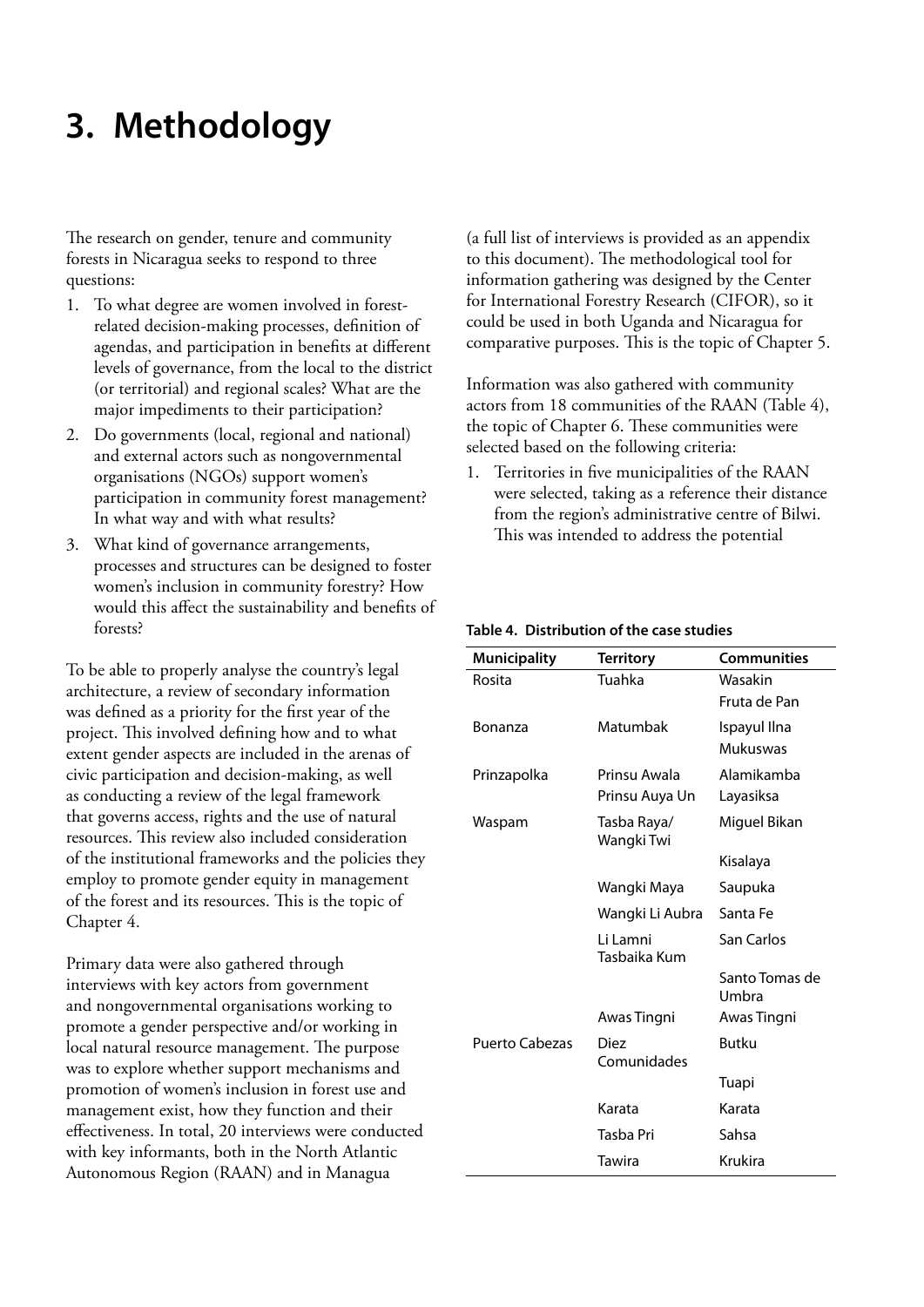<span id="page-14-0"></span>effects of distance from the administrative centre on participation levels, and to assure a broad spectrum of causes of deforestation (from urban to agricultural frontier pressures, or proximity to natural reserves, such as Bosawas).

2. Territories and communities within each territory were selected to try to include communities with both high and low densities of NGOs and external agencies. We hypothesised that there were links between local levels of participation (and of social capital) and such features in the broader society. Although we intended to choose extremes to maximise the variation in levels of participation, this variable turned out to be very

difficult to assess from outside the community, and our original classifications had to be adjusted.

3. We sought to include different types of land tenure – private/individual, communal and state (or protected areas, given that there are no purely state areas, as there are in Uganda) – with the understanding that communal land is by far the most common.

Some characteristics of the communities selected are listed in Table 5. We included the territory of Tasba Raya as an example of individual private forests (although there is also a collective title). We also

| <b>Communities</b> | <b>Municipality</b> | Indigenous<br>group | <b>Distance from</b><br>urban centre | Type of tenure                                        | Stage of<br>titling | Density of<br>organisations |
|--------------------|---------------------|---------------------|--------------------------------------|-------------------------------------------------------|---------------------|-----------------------------|
| Wasakin            | Rosita              | Mayangna            | Far                                  | Communal                                              | <b>Titled</b>       | Medium                      |
| Fruta de pan       | Rosita              | Mayangna            | Far                                  | Communal                                              | <b>Titled</b>       | Medium                      |
| Santa Fe           | Waspam              | Miskitu             | Far                                  | Communal                                              | <b>Titled</b>       | High                        |
| Umbra              | Waspam              | Mayangna            | Very Far                             | Communal &<br>'State' (protected<br>area nucleus)     | <b>Titled</b>       | Low                         |
| Awas Tingni        | Waspam              | Mayangna            | Medium                               | Communal                                              | <b>Titled</b>       | Medium                      |
| Mukuswas           | Bonanza             | Mayangna            | Far                                  | Communal &<br>'State' (protected<br>area buffer zone) | <b>Titled</b>       | Medium                      |
| Miguel Bikan       | Waspam              | Miskitu             | Far                                  | Communal &<br>Private                                 | <b>Titled</b>       | High                        |
| San Carlos         | Waspam              | Miskitu             | Very Far                             | Communal &<br>'State' (protected<br>area nucleus)     | <b>Titled</b>       | Medium                      |
| Tuapi              | Puerto<br>Cabezas   | Miskitu             | Close                                | Communal                                              | <b>Titled</b>       | Medium                      |
| Karata             | Puerto<br>Cabezas   | Miskitu             | Close                                | Communal                                              | <b>Titled</b>       | Medium                      |
| Ispayul Ilna       | Rosita              | Mayangna            | Close                                | Communal &<br>'State' (protected<br>area buffer zone) | <b>Titled</b>       | Medium                      |
| Alamikamba         | Prinzapolka         | Miskitu             | Close                                | Communal                                              | In process          | High                        |
| Layasiksa          | Prinzapolka         | Miskitu             | Close                                | Communal                                              | In process          | Medium                      |
| Kisalaya           | Waspam              | Miskitu             | Far                                  | Communal                                              | <b>Titled</b>       | High                        |
| Saupuka            | Waspam              | Miskitu             | Far                                  | Communal                                              | <b>Titled</b>       | Medium                      |
| <b>Butku</b>       | Puerto<br>Cabezas   | Miskitu             | Close                                | Communal                                              | <b>Titled</b>       | High                        |
| Sahsa              | Puerto<br>Cabezas   | Miskitu             | Medium                               | Communal &<br>Private                                 | In process          | High                        |
| Krukira            | Puerto<br>Cabezas   | Miskitu             | Close                                | Communal                                              | <b>Titled</b>       | Medium                      |

#### **Table 5. Characteristics of the case study sites**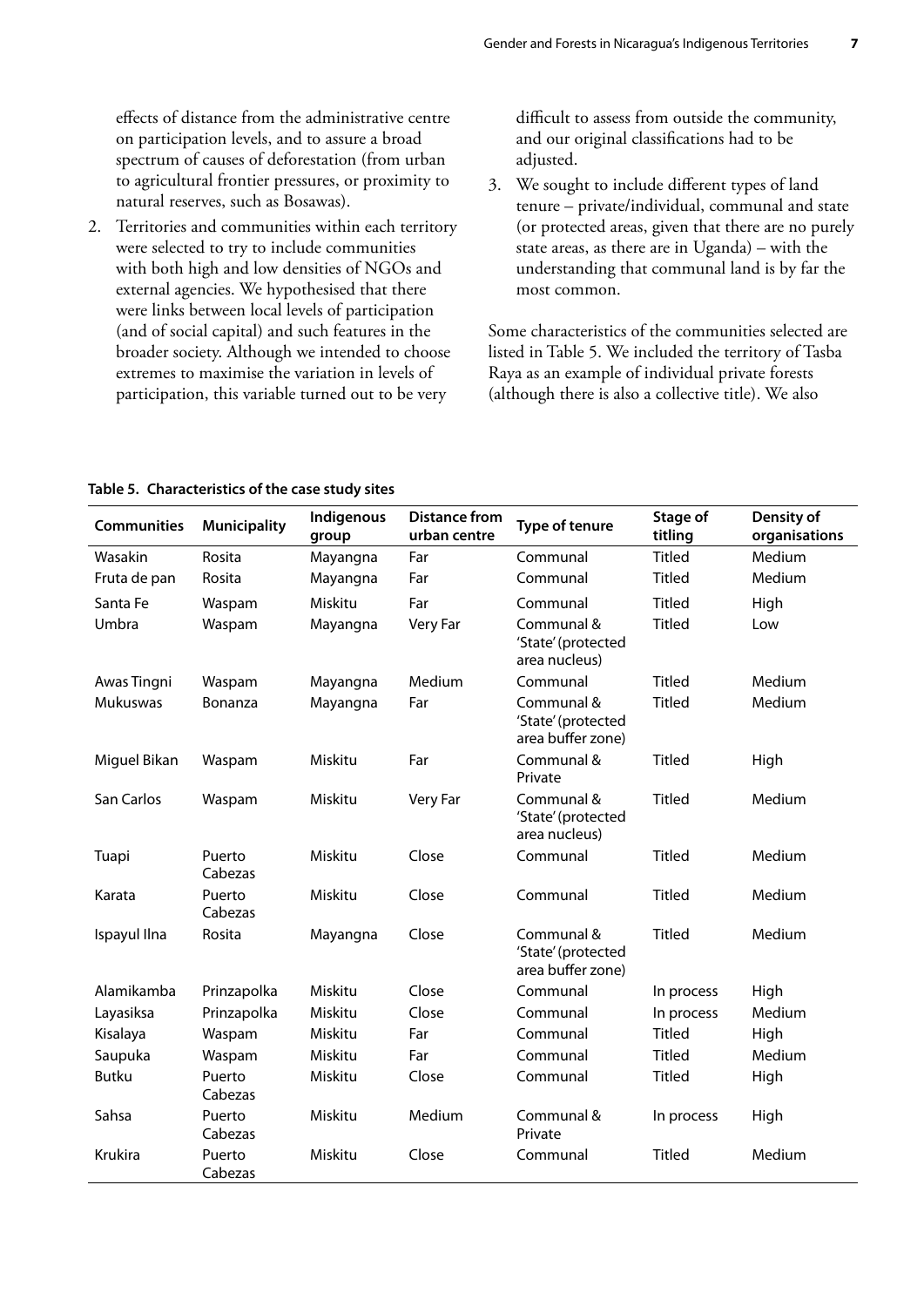<span id="page-15-0"></span>included communities of the Bosawas Biosphere Reserve – two in the protected area nucleus and two in the buffer zone – as those representing more state involvement. In terms of communal lands, alreadytitled forest areas were chosen in the territory of Matumbak, which has forested areas in dispute, as well as other areas in the process of being titled.

### **3.1 Community-level information gathering: Focus groups**

We conducted focus group discussions for information gathering, which allowed a rapid exploration of different community perceptions about women's participation in the management of forest resources. In line with the original CIFORdesigned tool, 'user groups' from the different forest ownership regimes (i.e. private, community and state forests) needed to be chosen. In our Nicaragua research, we considered 'user group' to be the same as 'community', as the community has collective rights to the forest. Hence, the focus groups included a variety of community members, with an emphasis on those who work more directly with the forest, such as those linked to community forestry. The focus groups sought to explore local realities and participation and access mechanisms.

To implement the field work, we contracted and trained local professionals (both female and male, and from the two main indigenous groups, Miskitu and Mayangna), so that the process could take place in local people's mother tongues and in order to gain greater access to the communities. The field work was done simultaneously with 18 research groups.

Before conducting the field work, the facilitators consulted with communal authorities for permission to conduct the research in all 18 communities. The facilitators first introduced themselves to a member of the 'board of directors' and requested a meeting with the largest number of members possible to explain the objectives of their visit. Once the authorities endorsed the activity, they were asked to invite different women and men from the community to focus groups that would address issues related to community history and livelihood activities. In some cases, such as in Mayangna communities, facilitators requested access through the territorial authorities as well as the communal authorities, given the nature of the governance structures in those territories. It is important to mention that the research team

already had experience in some of the communities where the case studies were done, such as Layasiksa and Butku. This eased the process of dialogue and acceptance of the research by communal leaders.

The focus groups were conducted with men and women separately, and divided into two age groups (18 to 35 years, and over 35), for a total of four focus groups. Efforts were made to include community leaders (*síndico*, *wihta*, presidents) in order to hear their voices alongside those of other community members. It is important to note that while the presence of community leaders may have affected some responses, the most important topics of interest were not particularly controversial, and the diversity of information generated and subsequent discussions with the research teams helped to address possible biases.

### **3.2 Adaptation of the methodological tool**

The use of the methodological tool in the local context required adaptation to take into account the characteristics of the target population. The question guide was first translated from English to Spanish, and later from Spanish to Miskitu and Mayangna. It had 30 questions that ranged from the general community context to the specific use of the forest, focusing on mechanisms of participation and decision-making regarding forests. First, the questions were reorganised to maintain a logical flow of responses and avoid repetitions that could confuse the informants. Extreme care was taken to minimise modification of the questions, in order to retain comparability with the research results in Uganda.

The questions were divided into four thematic blocs (with further subdivision of the second bloc):

- Knowledge of the community
- Community organisation and its participation mechanisms
- Understanding the terms
- Participation
- Decision-making
- Conflicts and resolution
- Intercommunity coordination
- Mapping of actors (organisations) and their roles
- Uses and benefits of the forest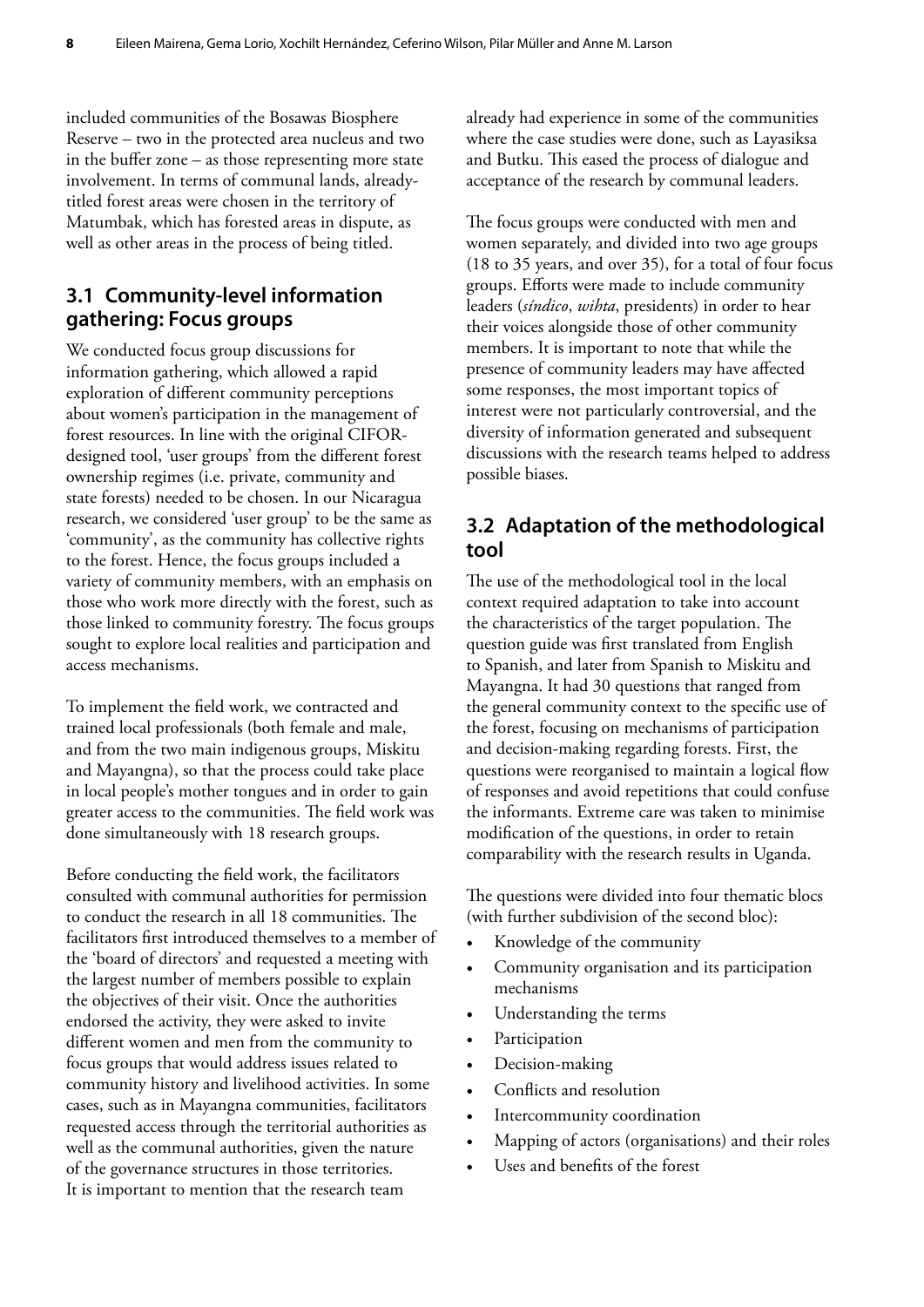Then, in the interests of making the methodology as accessible as possible, strategies were established to make the discussion process more inclusive and dynamic. It was agreed to use community maps and timeline techniques to construct the history of the community and matrices so that the participants could jointly respond to the questions in the research tool. We also agreed that each focus group would be divided into four subgroups, with each one working on one of the thematic blocs of guide questions. Afterwards the answers would be presented to the other groups to discuss and enrich the information collectively. The consolidated information obtained from each community was generated by this discussion among all subgroups. Each subgroup ranged from four to five community members.

The factors taken into account to adapt the application of the tool were as follows.

- 1. The available time for conducting the focus groups: this depended not only on the research time but also on limiting interference with community members' other responsibilities.
- 2. The diverse characteristics of the community members: given that not all participants could read and write in their own language, much less in Spanish, we used techniques that ensured greater participation, such as speaker maps, timelines and matrices of actors in the community, to address the different themes. Speaker maps consist of drawings made by a smaller group; these are later explained in plenary to the rest of the attendees for feedback and associated comments. These techniques created a space in which all participants could contribute and construct the results together.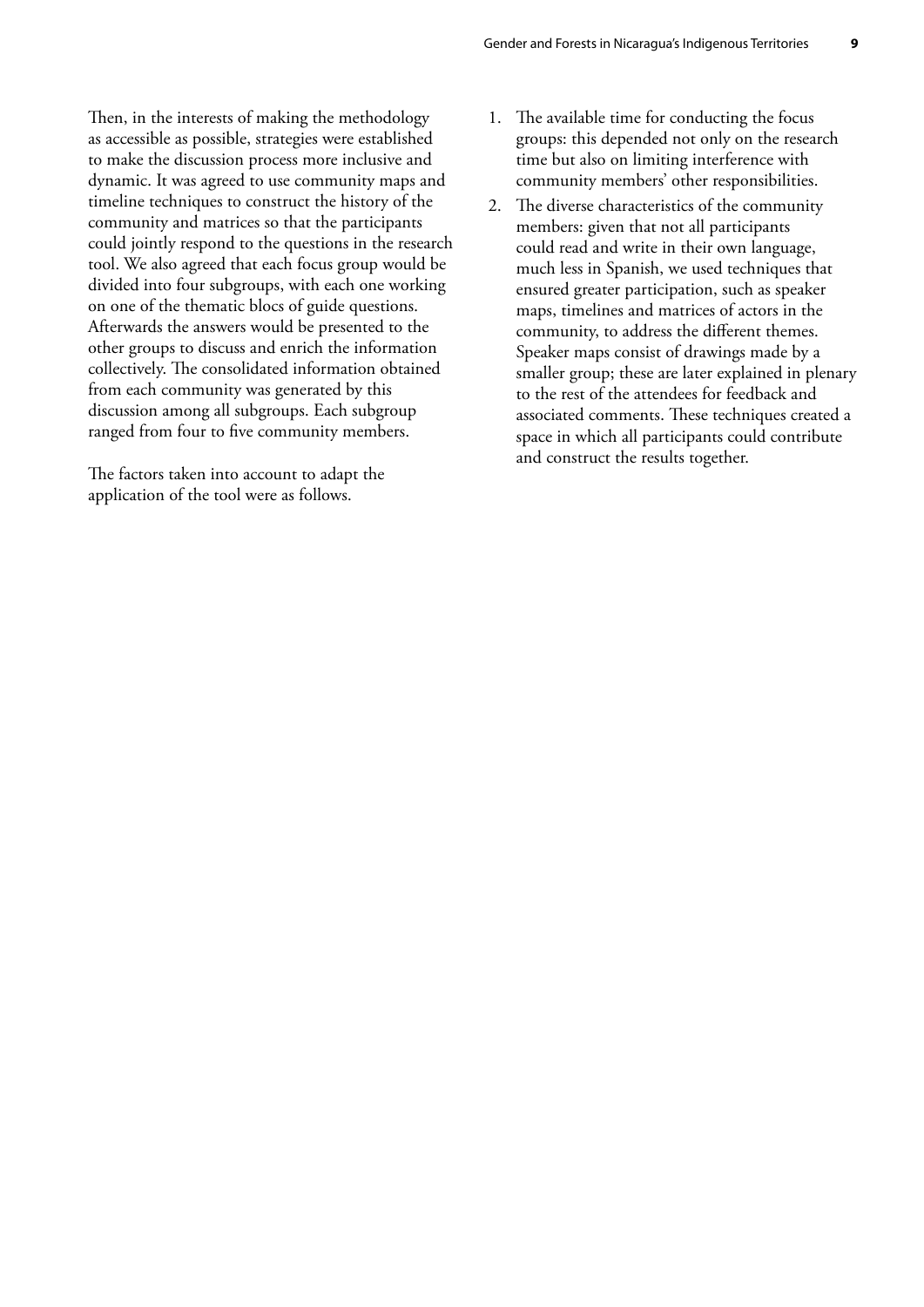# <span id="page-17-0"></span>**4. The legal architecture of Nicaragua: Natural resources and gender**

In general, the country's laws are focused on supporting the overall wellbeing, social order and progress of Nicaragua's citizens. In no law that we examined is there open discrimination regarding the actions of men and women, and most have the objective of promoting equality and gender equity, so that each individual can participate in the construction of development alternatives for the country. The majority of the laws reviewed are 'gender blind', and they include women explicitly but abstractly, such that all men and women are defined as equal before the law. Many national regulations are based on international agreements and conventions that the Nicaraguan state has signed and ratified. A full list of the laws, policies and regulations reviewed is included as an appendix to this document.

### **4.1 International agreements**

The Nicaraguan state has ratified the following international instruments regarding women's human rights. The Convention on the Elimination of Discrimination against Women (CEDAW) prescribes that the state must contribute to eliminating violence against women and provide tools so they can claim their rights and have access to public arenas without distinction of any kind. While Nicaragua ratified CEDAW in 1981, it is one of six Latin American countries that have not ratified the 1999 Optional Protocol and one of three that have not signed it. The Inter-American Convention on the Prevention, Punishment and Eradication of Violence against Women, 'Convention of Belem do Para', was signed in 1993 and obliges the signatory states to condemn violence against women and prohibit any custom, tradition or religious creed that impedes compliance with its duty to eliminate violence. To this end, the state must abstain from practising violence against women, as well as prevent, investigate and punish any act of violence against them, be these acts perpetrated by the state or by individuals. In the International Conferences on Population and Development, as well as in the Beijing Declaration and Platform for Action (1995, Beijing+5 and Beijing+10), the state has signed and acknowledged sexual violence,

rape, sexual slavery, forced prostitution and obliged pregnancies to be crimes against humanity.

With respect to the ratification of international agreements on the protection of natural resources, Nicaragua ratified the Convention of Biological Biodiversity in 1995, and, as a result, the National Biodiversity Strategy was defined in February 2000, an instrument focused on six objectives:

- 1. to improve conservation, considering its integral role in the country's development
- 2. to promote the economic viability of biodiversity, considering its wealth and economic value, as well as the repair of environmental degradation in the country
- 3. to improve the country's field research capacity
- 4. to provide monitoring and technical advice for the conservation and sustainable use of biodiverse resources
- 5. to develop and implement tools that develop the country's response capacity regarding environmental degradation
- 6. to develop and implement legal tools that improve the national response to the degradation of biodiversity and promote respect for the environment within Nicaraguan society, including through incentives and by changing attitudes toward sustainable management of the country's biological resources.

In relation to actions defined following the signing of the Biological Diversity Convention, several measures were taken jointly by Nicaragua, Costa Rica and Honduras, paving the way for the creation of two cross-border initiatives: the Meso-American Biological Corridor (CBM) and restoration of the San Juan River. Other conventions that Nicaragua has signed include the Convention on the International Trade of Endangered Species, signed in 1973 and ratified in 1977, and the Convention on Wetlands of International Importance, directed toward the protection of the habitat of aquatic birds, signed in 1971 and ratified in 1997.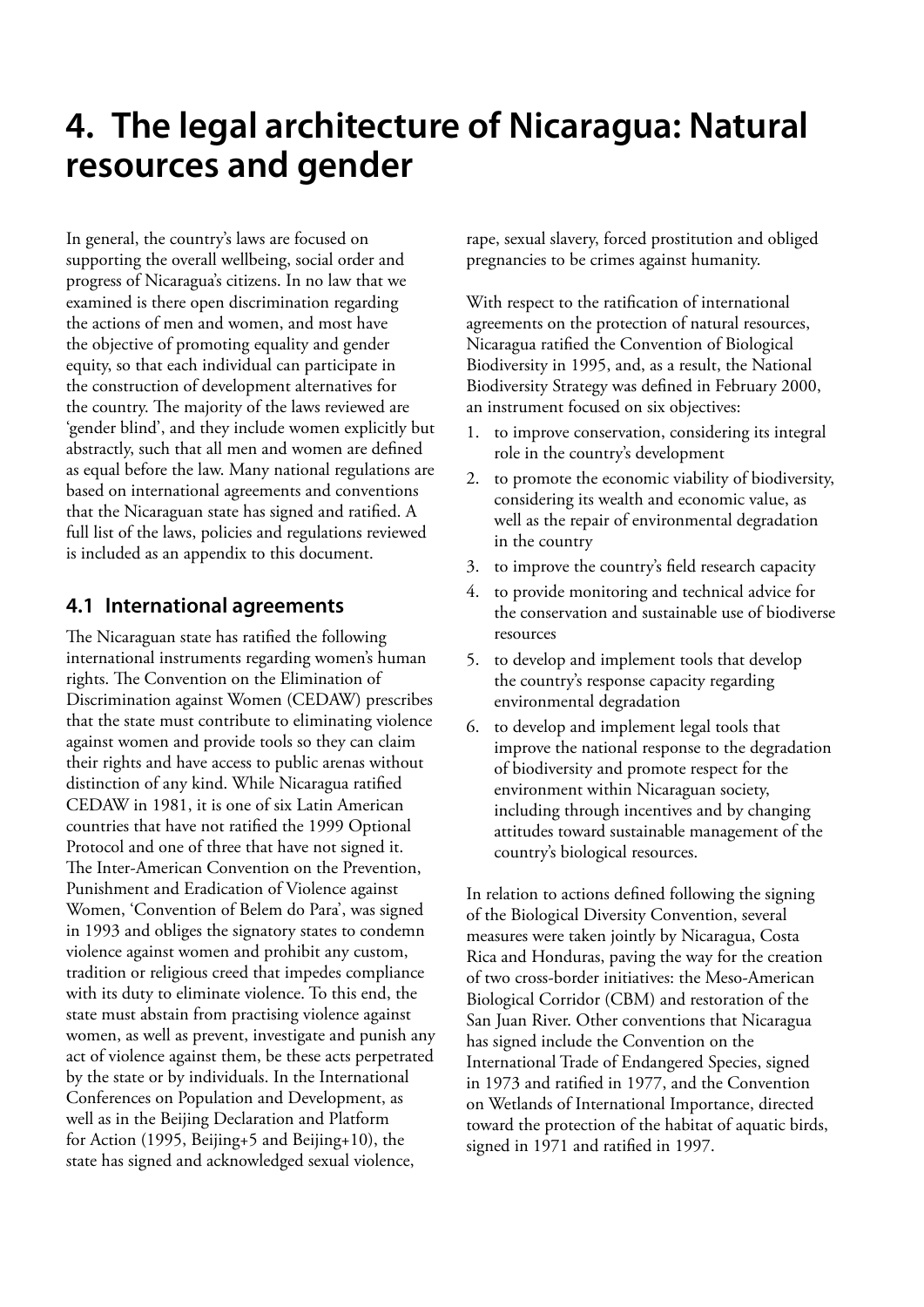<span id="page-18-0"></span>Finally and most recently, Nicaragua signed Convention 169 of the International Labour Organization, which refers to the world's indigenous peoples. This convention was ratified in 2010 and went into effect in 2011. It functions as a guide for the protection of indigenous rights parallel to the Nicaraguan autonomy statute at the national level. There is no specific mention of indigenous women other than in the sphere of equal opportunity in access to employment.

# **4.2 National laws**

### **4.2.1 General laws**

#### **The Political Constitution of the Republic of Nicaragua**

The Political Constitution of the Republic of Nicaragua (1987) establishes equality between men and women. Article 4 defines that the state will promote and ensure social and political progress to ensure the common good, assuming the task of promoting the human development of each and every Nicaraguan, and protecting them against all forms of exploitation, discrimination and exclusion. Article 27 defines that all individuals are equal under the law and have the right to equal protection. There will be no discrimination by reason of birth, nationality, political creed, race, sex, language, religion, opinion, origin, economic position or social condition. Article 48 establishes the unconditional equality of all Nicaraguans in the enjoyment and exercise of their political rights and absolute equality between men and women in the fulfilment of their duties and responsibilities. It is the obligation of the state to eliminate the obstacles that in practice impede equality among Nicaraguans and their participation in the political, economic and social life of the country. Regarding the environment, Article 60 establishes that Nicaraguans have the right to live in a healthy environment, which it is the responsibility of the state to ensure.

The Constitution is the foundation of the country's laws, decrees and policies, and it is thus observed that national legislation generally has an inclusive nature, in which it is understood that the obligations and rights stipulated in all articles that are not specifically targeted to either men or women are meant to apply to both men and women.

#### **Law of Equal Rights and Opportunities**

The Law of Equality of Rights and Opportunities (Law 648) was approved on 14 February 2008, and went into effect on 12 March 2008, with its publication in the government legal gazette No. 51. The objectives of the law are defined in Article 1:

- to promote equality and equity between women and men in the enjoyment of civil, political, economic, social and cultural human rights
- to establish the general principles underlying public policies aimed at guaranteeing the effective exercise of real equality in the application of the juridical standard in effect between women and men to ensure women's full development
- to establish the fundamental mechanisms through which all public administrative bodies and other branches of the state, and regional and municipal governments, ensure the effective equality of women and men.

This law defines the actions necessary for the promotion of equal opportunities between men and women with the objective of eliminating all possible inequality and discrimination for reasons of gender in the economic, public, private, social and sexual spheres. It establishes actions and measures to promote empowerment and equity processes through the development of employment policies, and resource and environment dispositions. Chapter VI, on the environment, stipulates that the policy of the national institution in charge of environmental affairs (currently the Ministry of the Environment and Natural Resources) must:

- guarantee the adoption of equal opportunities based on the incorporation of the gender approach as a crosscutting focus in the country's environmental policy, through awareness building and training programmes as regards equity and equality between women and men involved in environmental activities (Article 29, point 1)
- guarantee the participation of men and women in the formulation and implementation of actions to protect and manage natural resources
- define criteria that seek equal opportunities for women and men in access to and the management, use and control of natural resources and the environment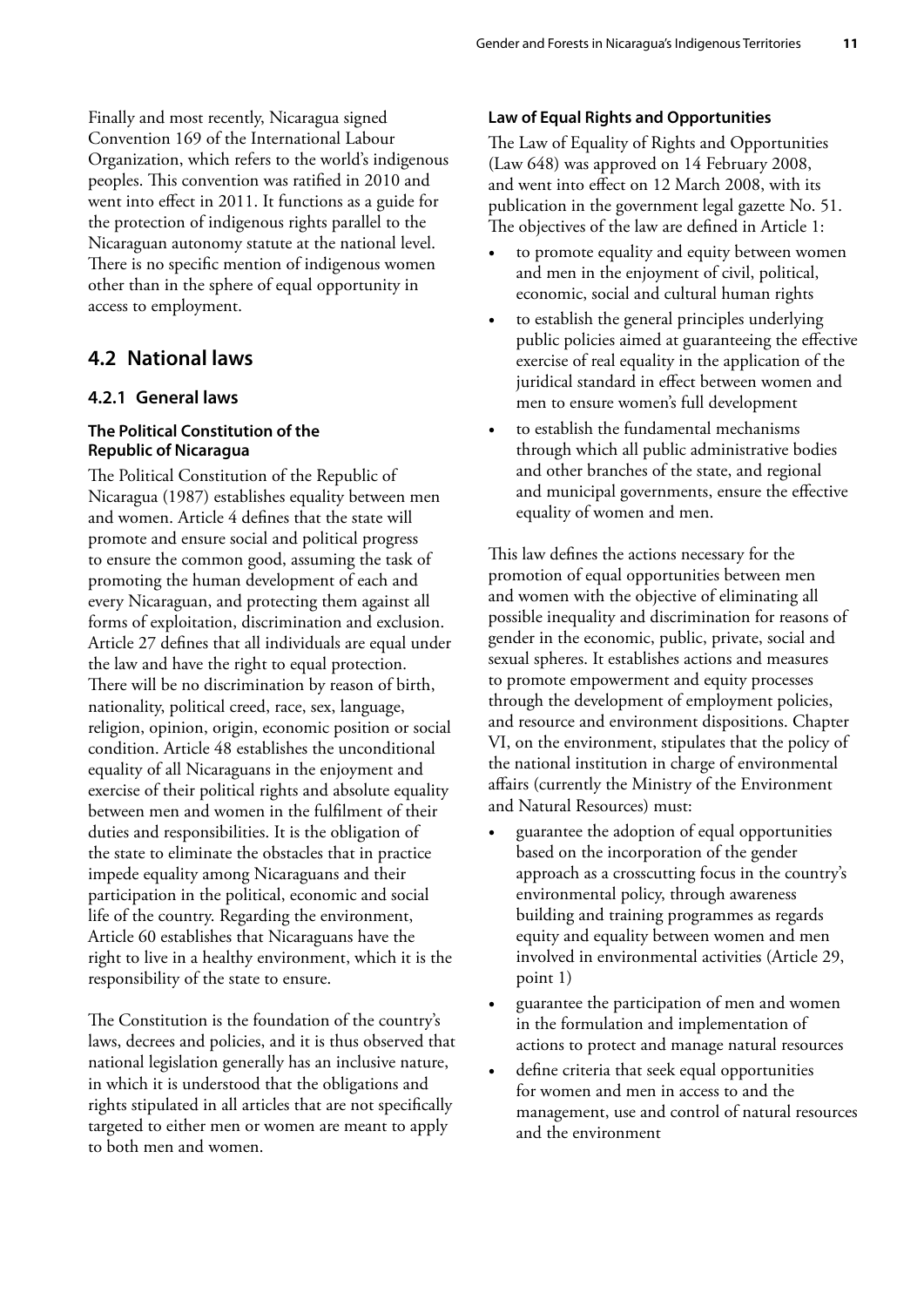- develop gender methodologies, statistics and indicators with a system for implementing them in environmental management
- assess the impact of the policies for residents
- promote financing for environmental management with funds administered or coadministered by women.

Chapter VI also identifies the National Institute of Women as the lead body for the application of and follow-up to public policies with a gender approach (Article 30).

#### **Law of Promotion of the Comprehensive Development of Youth (Law 392)**

This law was passed in 2002 and focuses on promoting the equality, equity, rights and duties of young men and women in Nicaraguan society, on defining actions in the political sphere, and on creating employment and policies for integrating young people into the country's development. This law results from the fact that over 50% of the population is under 25 years of age.

#### **Municipalities Law (Law 40-261)**

The Municipalities Law (Law 40-261) defines the mechanism for implementing municipal government actions. This law is inclusive in nature, with a commitment to implement actions promoting the undifferentiated participation of men and women. It also defines that the communities in the autonomous regions have the right to organise equitably, with no discrimination, to comply with social, political, economic, religious and environmental objectives in the different municipalities of the autonomous regions.

#### **Law Creating the National Disaster Prevention, Mitigation and Response System (Law 337)**

Law 337, approved on 8 March 2000, went into effect on 7 April 2000. This law defines the response capacity of state bodies aimed at reducing risks, emphasising as a main objective the prevention, mitigation and response to the population of natural disasters that could occur in the country. This law does not define specific mechanisms for responding to groups normally defined as the most vulnerable, e.g. women, but it does define in general the response to the whole population.

#### **General Law of Health (Law 423)**

Law 423 was passed on 14 May 2002, and went into effect that same month. Its objective is to protect the rights of people to enjoy, conserve and recover their health. Article 32 refers to the health of women, children and adolescents in alignment with the Health Ministry's Program of Comprehensive Attention to Women, Children and Adolescents. The programme includes actions of pre- and postnatal control, attention to birth and the newborn, early detection of cervical and breast cancer, as well as actions for sexual and reproductive health. Article 69 refers to the relationship between health and the environment, defining that environmental sanitation includes promotion, education, improvement, control and management of noise, water quality, liquid and solid waste and air treatment, sanitary surveillance of risk factors and adequacy to ensure environmental health in all spheres of life, as well as the fostering of scientific research on these issues. The Regulations to the Health Law, approved in 2003, define that health care must be equitable for men and women.

#### **4.2.2 Laws in the sphere of natural resources**

The national laws in the sphere of natural resources are separated between those directed by the Ministry of the Environment and Natural Resources (MARENA) and those by the National Forestry Institute (INAFOR). According to Faurby (2007), they are two entities with policies and regulations that often overlap and contradict each other, but in essence, both the forestry policies and those of the protected areas have a conservationist bent.

#### **General Law of the Environment and Natural Resources (Law 217)**

This law was passed in 1996, and recognises in a general way that the environment constitutes the primordial heritage for humanity, and thus the law advocates rational, equitable and sustainable uses of natural resources. The law defines the importance of considering the country's cultural diversity and the recognised rights of the residents of the Atlantic Coast autonomous regions. Article 109 mentions the right of all inhabitants to enjoy a healthy environment and their duty to contribute to the preservation of natural resources as a mechanism for preventing erosion of the quality of life. This article is parallel to Article 60 of the Political Constitution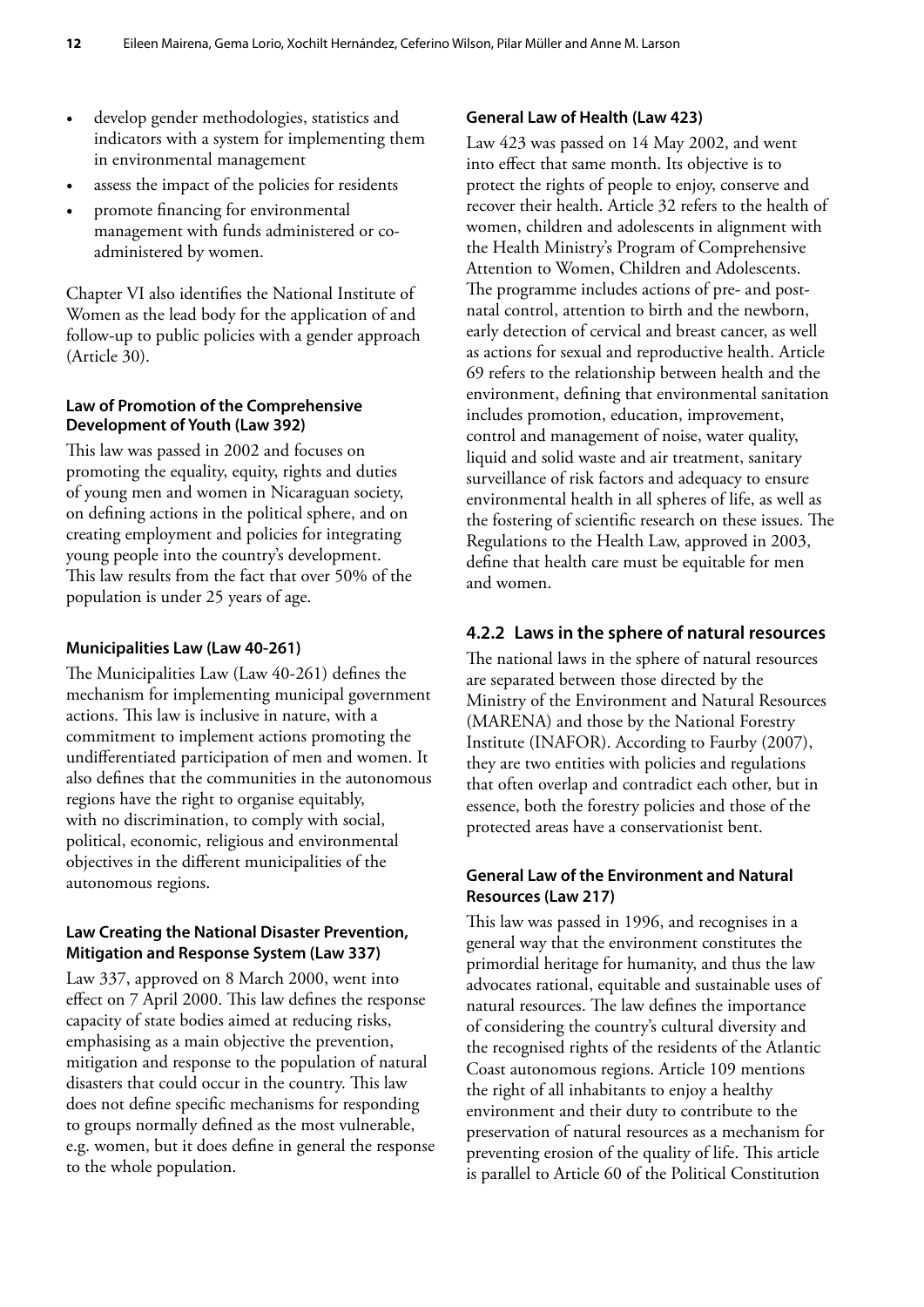<span id="page-20-0"></span>of Nicaragua, where reference is made to the fact that Nicaraguans have the right to live in a healthy environment and it is the state's obligation to preserve, conserve and restore the environment and the natural resources.

MARENA is defined as the regulatory authority responsible for enforcing the law. Among other defined responsibilities is its mandate over environmental impact assessments and follow-up to the management plans of protected areas. It is thus one of the authorities that governs natural resources at the national level. It is worth noting that a certain gender perspective is provided through the policies promoted at the central state level; one example is an internal policy, mentioned by Miriam Rojas from INAFOR, that mandates all state institutions to include men and women in their activities, such as in training workshops, consultation meetings, etc. (M. Rojas, interview, February 2011).

#### **Law of Conservation, Promotion and Sustainable Development of the Forestry Sector (Law 462)**

The forestry law went into effect in September 2003 and its regulations in November 2003. It is geared to the sustainable use of forestry resources based on management and exploitation, taking into account the aspects of conservation and preservation.

Logging permits are issued by INAFOR, and must take into account authorities such as MARENA and municipal mayoral offices. In the autonomous regions, the Regional Council must approve all logging permits; in practice, this means coordinating with authorities such as the Secretariat of Natural Resources (SERENA) and the Forestry-Environmental Consultative Council (CCF-A). Certain problems result from the fact that forest exploitation in protected areas is defined as being under the mandate of MARENA. The law has grey areas that occasionally make it difficult for local actors to engage in a positive environmental process. This law does not refer to gender or to women.

#### **Law of Moratorium on the Cutting, Exploitation and Commercialisation of the Forest Resource (Law 585)**

The logging moratorium law was approved on 7 June 2006, and went into effect on 21 June 2006. The law refers to the importance of the country's forestry resources and defines a moratorium of 10 years for

the following species: mahogany, cedar, *pochote*, pine, mangrove and *ceibo* (cockspur coral tree). There is an exception for the pine forests of Nueva Segovia, Jinotega and the North Atlantic Autonomous Region (RAAN).

The law states that in protected areas, the moratorium will be permanent and indefinite and applies to all forest species except for those harvested for domestic use. The moratorium was created under the government of President Bolaños (2001–2006), which was apparently responding to the country's high deforestation levels at that time (reportedly about 70,000 hectares a year). Even so, the passing of this law in a country whose governmental authorities lack human resources and financial capacity could have negative impacts and even serve as a perverse incentive that encourages an illegal timber trade. There is no mention of gender.

### **4.3 Laws for the Atlantic Coast autonomous regions of Nicaragua**

#### **4.3.1 Autonomy Statute of the Atlantic Coast Regions of Nicaragua (Law 28) and its Regulatory Law**

National laws specifically directed at the Autonomous Regions include the Autonomy Statute and the Communal Property Law. The autonomy statute (Law 28) was approved in 1987, and its regulations were passed in 2003. The law recognizes the country's ethnic pluralism and the political, economic, social and cultural rights of the inhabitants of the Coast regions. It also promotes sustainable natural resource use and states that indigenous community lands are inalienable and imprescriptible. The law provides regional autonomous governments with important decision-making powers, which are elaborated much further in the regulations, over the region's natural resources.

The regulations define mechanisms for the internal organisation of the autonomous governments and their responsibilities. Article 28 refers to the obligation of the Regional Council to create an entity that will ensure the effective and systematic participation of regional, municipal and communal women's organisations in the process of defining policies and preparing and executing plans and projects developed in the autonomous regions. This same entity is charged with promoting the equitable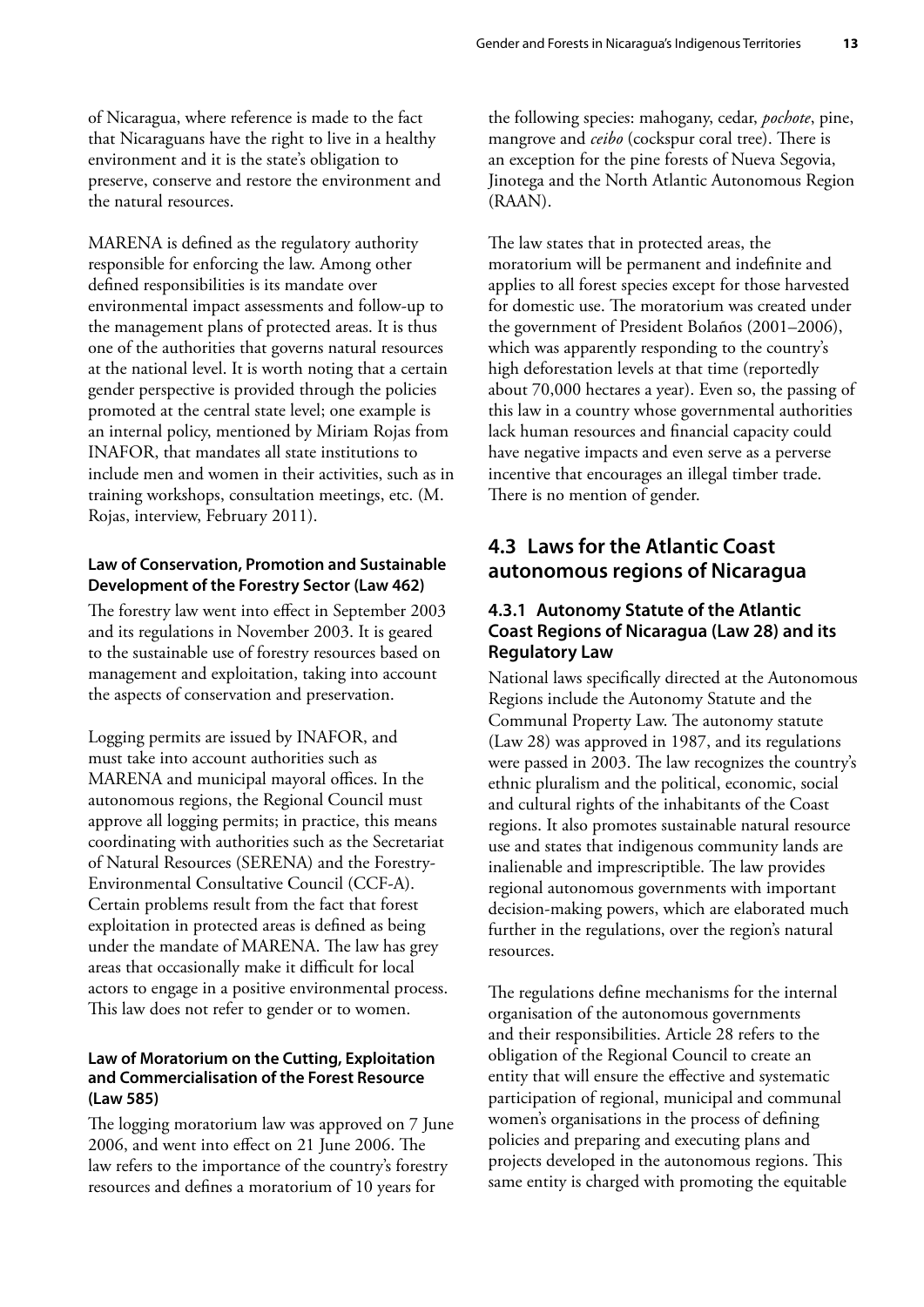<span id="page-21-0"></span>participation of women in leadership posts in both Council and Government offices.

Chapter IV, on the rational use of communal water, forests and lands and defence of ecological systems, requires research processes that will provide real data for use in defining regional policies on this issue. It also emphasises the importance of interinstitutional relations for environmental management of and respect for traditional land tenure norms.

Although the law recognises the importance of women in the process of consolidating autonomy, it is understood that gender as an issue must crosscut all actions in the region as part of the search for more equitable processes; there is no clear or specific mention of women's participation in natural resource management and administration.

#### **4.3.2 Law of the Communal Property Regime of the Indigenous Peoples and Ethnic Communities of the Atlantic Coast Autonomous Regions of Nicaragua and of the Coco, Indio and Maíz Rivers (Law 445)**

The communal property law was created to regulate the property regime of the indigenous territories, recognising communal tenure and ownership rights, as well as the use, administration and management of traditional indigenous lands and natural resources. The law defines the legal mechanisms necessary for recognising and creating the entities that will provide follow-up and lead the process. There is no specific mention of gender issues or women, but there is a crosscutting precept in the law requiring a search for equitable processes for the region's population.

# **4.4 National and regional policies**

### **4.4.1 National policies**

#### **National Human Development Policy: 2009–2011**

The national human development policy was presented for the first time in 2008 and the current version was presented in September 2009. It defines the following aspects as fundamental principles: (i) the renewed role of the state in direct actions in economic, social, environmental and cultural spheres; (ii) a social policy with more direct content in favour of the poor; (iii) a social response expressed in a prioritised infrastructure policy; (iv) capital accumulation for the poor with programs highly

concentrated on food production; (v) continuation of the energy policy prioritising renewable energy programs; (vi) guarantees to private investment and the pledge to maintain a climate of coordination with the private sector; (vii) continuing dialogue with the international community in the search for consensus and solidarity in commercial and financial aspects; and (viii) the strengthening of the democratic process.

The priority themes laid out are: economic growth (macroeconomic policy, public investment policy and a productive and commercial strategy), the development of wellbeing and social equity, measures for good public administration, environmental sustainability and forestry development, a policy for dealing with disasters of natural origin and those generated by human endeavour, and a development strategy for the Caribbean Coast.

The issues of environmental sustainability and forestry development are incorporated into the national development plan with the objective of contributing to human development; restoring ancestral cultural values of respect for natural resources and restoring lost habitat; and education via values of responsibility, solidarity and equity for the safeguarding of the natural patrimony. The position on the development strategy for the Caribbean Coast is defined as an integral part of the national human development plan and one of the most important pillars of the country's poverty reduction strategy.

The theme on the environment and natural disasters incorporates aspects such as a national reforestation crusade and natural resources restoration. Gender crosscuts the entire policy.

#### **National Policy of Sustainable Development of the Forestry Sector of Nicaragua**

Decree No. 69-2008 was approved in November 2008 and published in the official gazette No. 3 in January 2009. It identifies forestry governance, decentralisation, deconcentration and 'regionalisation' as crosscutting foci, as well as territorial planning of forestry resources. Article 16 of Section III on Community Forestry of Indigenous Peoples, Afro-descendants and Ethnic Communities calls for the promotion of community forestry and sustainable management of forests as a mechanism to improve the quality of life of indigenous peoples,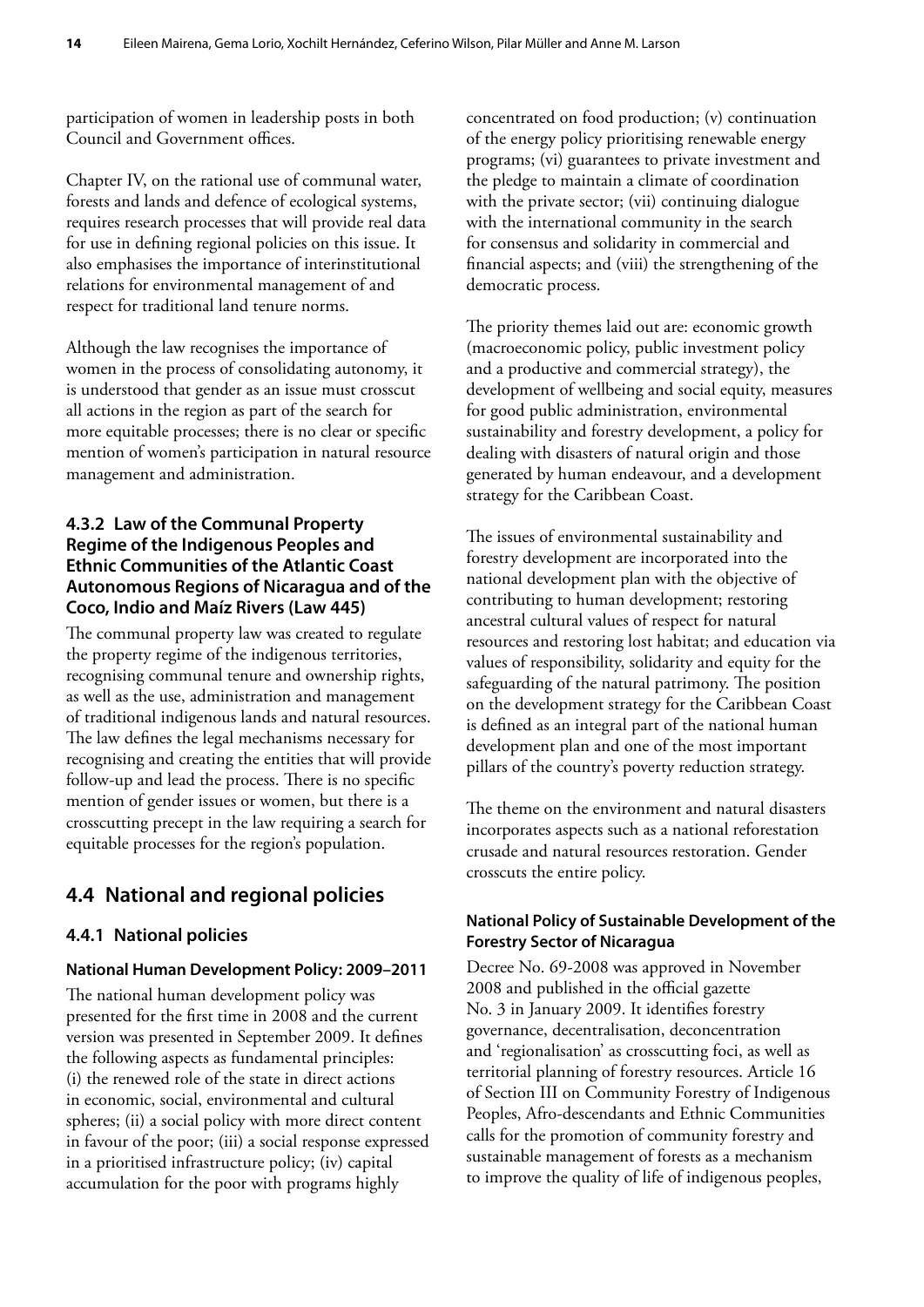Afro-descendants and ethnic communities, accompanied by a fostering of communal business capacities and community forestry certification. Nonetheless, there is no reference to a potential gender perspective or mention of women.

#### **National Gender Equity Program**

The National Gender Equity Program, or Decree 36-2006, was approved in June 2006 and published in the official government gazette No. 139 on 18 July 2006. Its objective is to promote gender equity between Nicaraguan women and men during the five-year period of 2006–2010. The programme seeks to create conditions that generate gender equity improvements in areas such as the eradication of violence, promotion of education, health, employment, access to and control of productive economic resources and political participation, and to lay the basis for promoting a systematic and sustainable mainstreaming of gender equity. The Nicaraguan Institute of Women is the entity in charge of following up on implementation of the mainstreaming of the gender approach in governmental institutions.

#### **4.4.2 Regional policies**

#### **Caribbean Coast Development Plan and Strategy: 'En Route to Human Development'**

This plan seeks to revitalise cultural identity and communal life as a means of improving the living conditions and wellbeing of the Caribbean Coast population, which has been identified as the most excluded in the country. To that end it promotes the improvement of human development conditions in three different spheres: economic, political and social.

The objective is to develop an economic, political and social reality that strengthens the rights of the North and South Atlantic autonomous regions' inhabitants by providing basic human services with quality, equitable and fair productive opportunities supported by a dynamic and articulating autonomous civic power; by increasing the populations' socioeconomic wellbeing; by achieving an equitable, sustainable and harmonic economic transformation between human beings and nature; and by strengthening autonomous institutions that strengthen human development in the Caribbean region.

For the latter, emphasis is placed on the following aspects: reduction of illiteracy; security of property rights; equitable, sustainable and harmonic economic transformation developed between human beings and nature; and strengthened autonomous institutional development. To achieve these, three elements are defined as crosscutting foci in the different programmes: equity of gender, children, youth and seniors; climate change; and environmental vulnerability and risk management.

#### **Forestry Development Strategy of the North Atlantic Autonomous Region**

The forestry development strategy covers the 2002–2024 period and is currently being updated through an initiative among government actors, civil society and international cooperation agencies (GIZ). The 2004 version combines a number of action plans and indicators for fostering forestry and forest management processes in the region with active participation by the sectors involved. Communities are prioritised as forest owners, with an eye to consolidating community and industrial forestry development processes. These processes are to be based on the local economy, where sustainable forest management and the production of goods and services from forests contribute significantly to poverty reduction, and solving issues of natural resource deterioration, the vulnerability of the region and consequently human development. The strategies specifically defined in this policy do not incorporate a gender approach.

#### **Gender Policy in the Context of the Indigenous Peoples and Multiethnic Communities of the RAAN**

The gender equality policy was approved in 2010. Its objective is to create conditions for the effective empowerment of women and their insertion into the social, economic, political and cultural life of the region through the promotion of gender equality between women and men in all aspects of life of the Miskitu, Mayangna, Creole and Mestizo peoples and communities.

Reference is made to the different concepts necessary for implementation of the policy, defining gender practices in public policies as those initiatives that help promote equality between women and men and support the processes of incorporating women into local decision-making arenas and that strengthen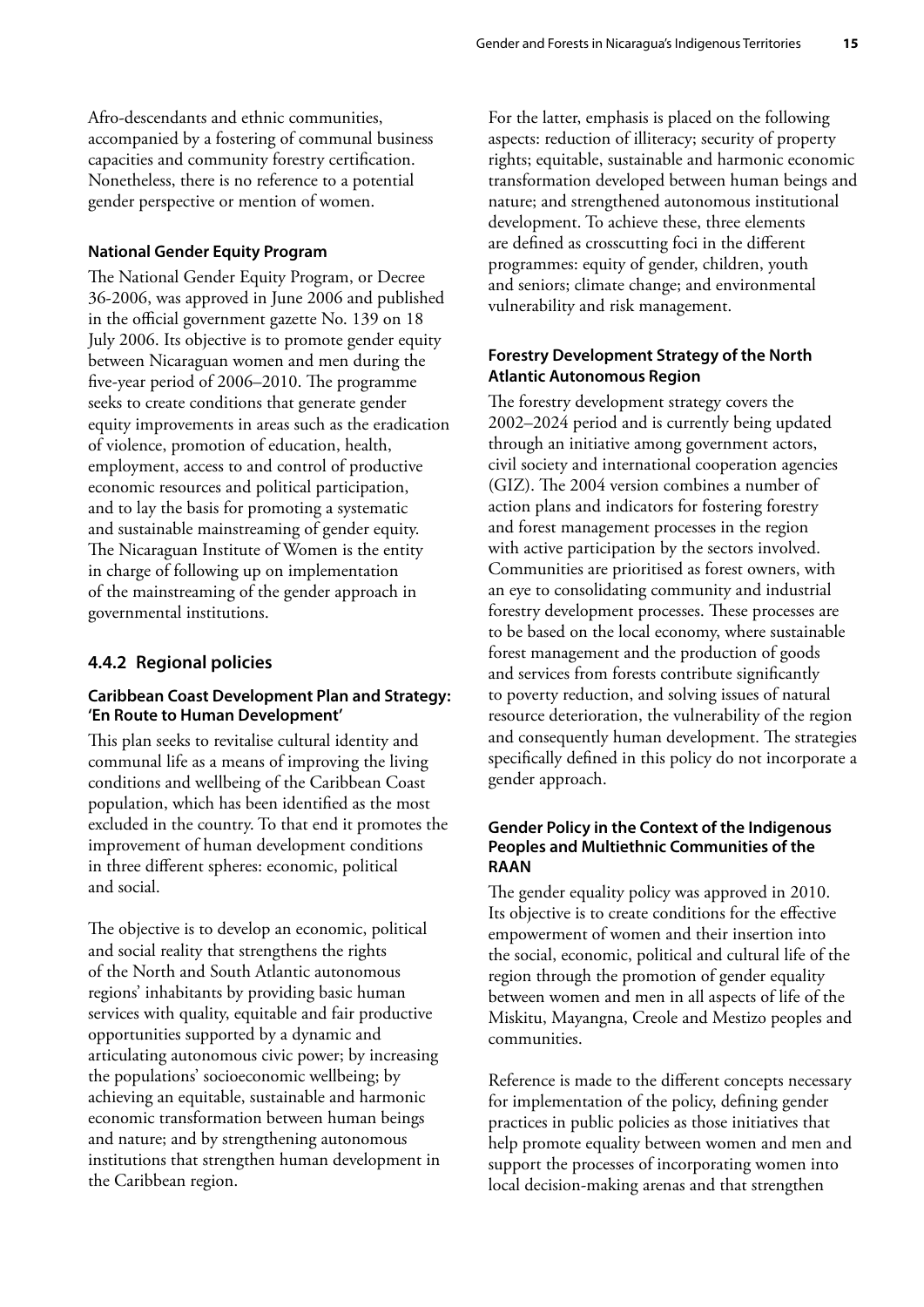women's capacity and recognition as active subjects in the country's development. Five strategic guidelines are defined for implementation of the policy.

- 1. Eliminate the political, economic, social, environmental and cultural inequalities that women and men of the RAAN experience for reasons of gender, ethnicity or age, incorporating gender practices into public institutions.
- 2. Foster capacities of women and men of the RAAN with regard to management knowledge and instruments for local and regional development, applying gender practices in accordance with multiethnic needs and characteristics.
- 3. Adjust the regional planning, implementing, monitoring and evaluation system applied by the regional administrative bodies (the North Atlantic Autonomous Regional Government (GRAAN) and the North Atlantic Autonomous Regional Council (CRAAN), mayors' offices, territories, districts and communities) to a context that ensures public administration with the participation of women and men and the incorporation of improved gender practices.
- 4. Establish forms of relationships in public administration in which equal gender rights as regards participating, influencing and decision making are recognised in such a way that men and women are subjects of their own development.

5. Transform the administration system, eradicating the judicial, economic, social and institutional barriers that hinder the participation of women and men of all indigenous peoples and ethnic communities.

To that end, it is CRAAN and GRAAN, through their respective Commission and Secretariat of Women, Children and the Family, that will follow up on the process of incorporating these actions into the governmental entities.

In summary, the policies and regulations that focus on gender equity are relatively new, with the demands for gender equity gradually being integrated into national and regional policies and development processes. The gender equity paradigm and emphasis on working with women have focused strongly on aspects of gender violence and health and not on processes of economic, social and political empowerment, which would provide arenas for incorporating women into national and regional decision-making exercises or managerial posts. This problem is exemplified in the laws and policies that were reviewed, which most often separate gender equity policies from those aimed at developing the forest sector or managing natural resources. Gender equity is still a process under construction, and even more so in these arenas, where men have been seen as the decision-makers, while women's participation has been more circumspect and invisible.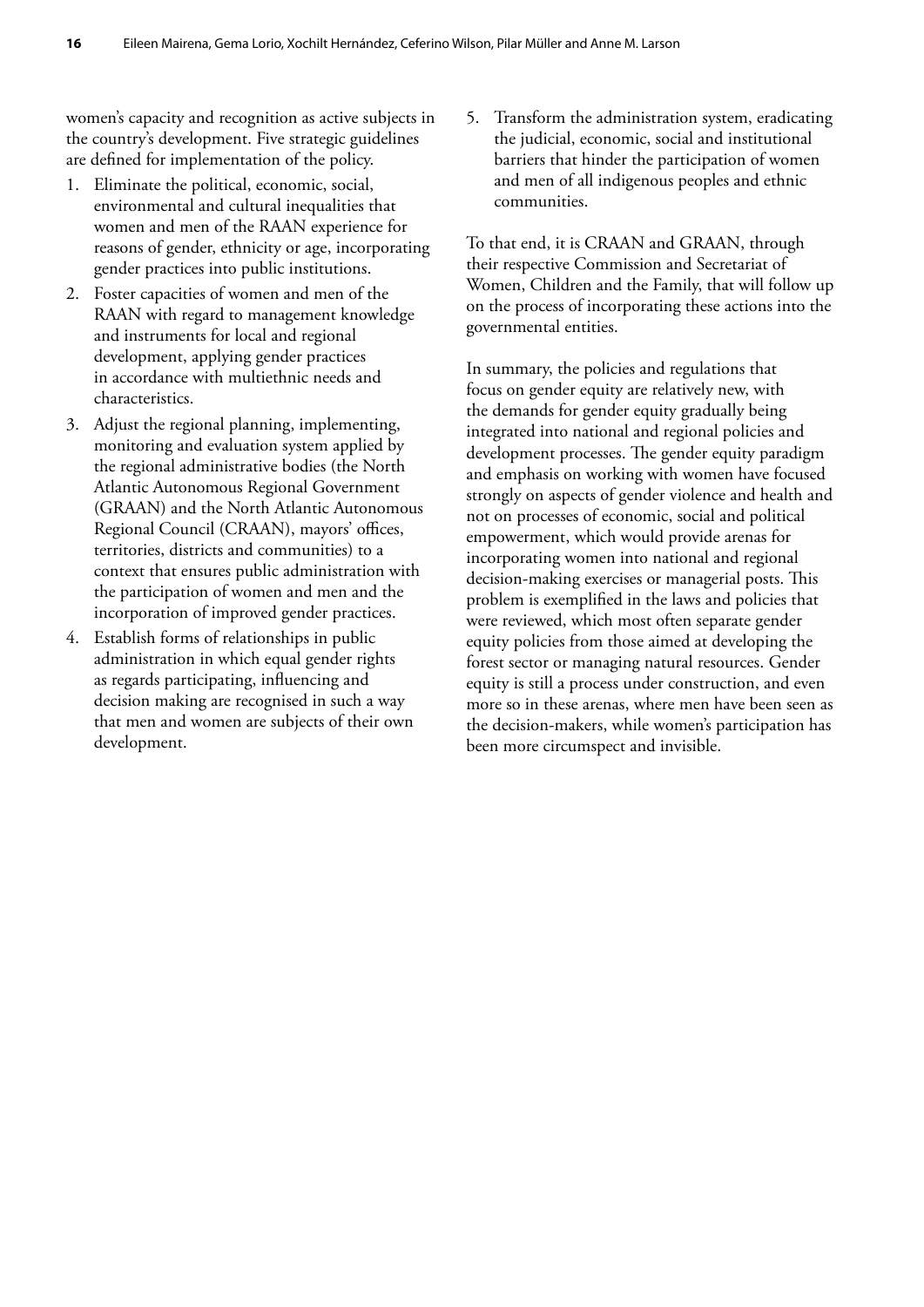# <span id="page-24-0"></span>**5. Institutional implementation on gender and forests**

This chapter examines gender and women's participation at the level of institutions and organisations working in the North Atlantic Autonomous Region (RAAN), particularly with regard to forests. This includes state offices, nongovernmental organisations (NGOs), donors and projects, and, as mentioned earlier, is mostly based on interviews.

# **5.1 Concepts of participation**

According to the typology of Bina Agarwal (2001: 1623), there are six levels of participation:

- **nominal participation**, which refers only to the individual's presence as a group member
- **passive participation,** when an individual expresses a point of view without making decisions
- **consultative participation,** when the individual gives an opinion on specific issues but does not necessarily influence the decisions
- **active-specific participation**, when the person voluntarily undertakes specific tasks or is requested to do so
- active participation, in which the individual expresses an opinion and takes the initiative in diverse matters whether requested to or not
- interactive participation (empowering), when the individual takes the initiative on diverse matters and influences group decisions.

Unfortunately, the way in which 'participation' has been approached by many outside organisations in RAAN communities appears to have reinforced the perception within communities that simply being present is 'participating'.

The organisations and institutions interviewed for this study mentioned some of Agarwal's concepts in their general understanding of 'participation' in the context of natural resource management. In the opinion of one researcher in the region, '*Participation for me isn't just coming and occupying spaces in the assemblies, but taking leadership posts, doing real and objective concrete advocacy; for me that's participation,* 

*but if you go and aren't taken into account and your opinions and criteria and vision aren't taken into account to develop the policies that the interests of a community or territory then direct, then that's not participation, it's just padding*' (A. Bonilla, interview, December 2010).

For Bonilla, the participation that women currently exercise in the communities is not something that flows from community interests. It obeys the need to meet requisites defined by outside actors for the development activities they implement at the local level; it is not a process of community understanding that promotes equitable participation in the decisionmaking arenas within communities. '*Women "participate" in the governance processes in my judgment because the NGOs, within their own structures and policies, impose women's participation on the territorial government*' (A. Bonilla, interview, December 2010).

In the majority of cases, women's participation in natural resource management is seen as related to activities of forest resource extraction for consumption and domestic use – in activities related to the extraction of firewood or medicinal plants or seeds. However, there are also other forms of participation: in the communal assemblies when decisions are being made about land use planning, women's proposals tend to be more conservation oriented. In that respect, another researcher, J. Mendoza (interview, February 2011) states that men make decisions based on simple economic calculations; that is, they reflect less on whether or not to sell something and do not think much about the possible consequences.

Participation is a term that is '*debated at all levels, even in communities, where people say, "I'm participating because I come to a workshop", or "I come to an event", but really it's not determinant*' (G. López, interview). There has been little effort by public or private institutions to promote initiatives that generate more empowering conceptions of participation within communities. The institutions and agencies are aware of the comparatively passive practices and conceptions about how participation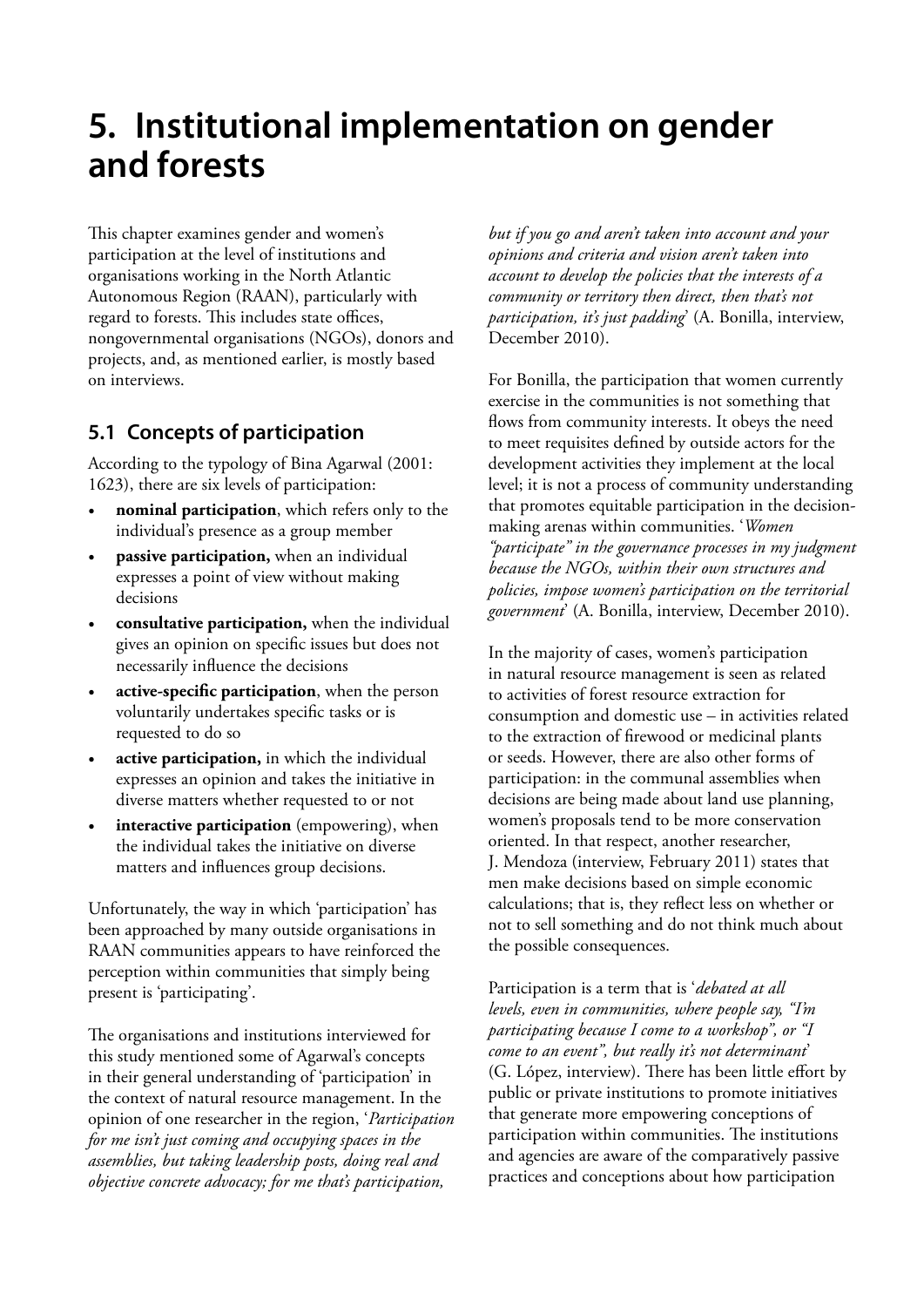<span id="page-25-0"></span>is understood in communities; they know that 'participation' is considered an arena, such as communal assemblies, for listening and finding out what their representatives aspire to or have implemented for the community. In other words, there is no rapprochement between the community authorities and community members to encourage an active negotiation process from below.

The Center for Research and Development of the Atlantic Coast (CIDCA) has made an effort to conceptualise and accompany members of Mayangna indigenous communities to define what participation is from an indigenous vision. This has triggered a certain awareness, observed in what the CIDCA representative defines as a gradual recognition of the capacities of Mayangna women as holders of valid opinions.

Institutions such as CIDCA consider participation to require a combination of characteristics, such as having influence when giving opinions, voice and vote, and having the initiative to influence decisions and promote positive changes in their surroundings, as well as the disposition to participate – in other words, what Agarwal (2001) calls empowering or interactive participation. However, participation in communities is still incipient and even more so for community women. Empowering or interactive participation is limited to certain leaders or individuals. Women's participation is defined by predominating sociocultural parameters that limit active participation and accept more passive roles.

Women's participation in natural resource management in the RAAN, from the perspective of the institutions that have had experience working in the different indigenous communities, is predominantly passive, only involving their physical presence. There are, however, specific cases where women have succeeded in influencing decisionmaking as leaders and have been legitimised as communal and even territorial authorities.

### **5.2 Institutional resources for promoting a gender perspective**

### **5.2.1 State institutions**

The existence of a gender policy is a recent development among the main institutions governing

the forestry sector from both the central state and regional political structures (Table 6). The central government began to apply a gender strategy no more than two years ago. Formally, since the approval of the Law of Equal Rights and Opportunities (Law 648) in February 2008, the gender issue has been institutionalised through the preparation of gender policies at other levels, such as the case of the RAAN government and Regional Council.

In this specific case, its application corresponds not only to Law 648 but is also endorsed by the Autonomy Statute, the point of departure for any legal framework in the RAAN. In that regard, the document that describes the gender policy states:

*'The gender equality policy is a regional policy, covering, in accordance with Article 15 of the autonomy law, the administrative bodies – [Regional Council] CRAAN, [Regional Government] GRAAN, seven municipalities, the indigenous territories, the communities, neighborhoods and districts of indigenous peoples and ethnic communities – as well as the political, religious, social, governmental and nongovernmental organisations whose sphere of activity is the RAAN'*  (GRAAN n.d.).

It should be stressed that the RAAN's gender policy was not approved until 2010 and was based on an institutional assessment headed by the Regional Government's Secretariat of Women and the Regional Council's Commission of Women, Youth, Children and Family. Beyond the recently approved policy, however, both the CRAAN and the GRAAN still face challenges to establish mechanisms that will ensure implementation of the policy in the different levels mentioned, beginning with intra-institutional coordination both among secretariats in the GRAAN and among commissions in the CRAAN. Institutional application of the policy depends on follow-up and monitoring that is expected to be led by one of the two bodies that drafted the policy. In this regard, a member of the natural resources secretariat stated:

*'It is understood that the scope of the actions of the Secretariat of Women, despite being a promoter of the gender policy, remains limited to issues such as gender violence and defense of women's rights, without having a mechanism that allows it to ensure application of the gender policy in all secretariats of the regional government'* (D. Zamora, interview, March 2011).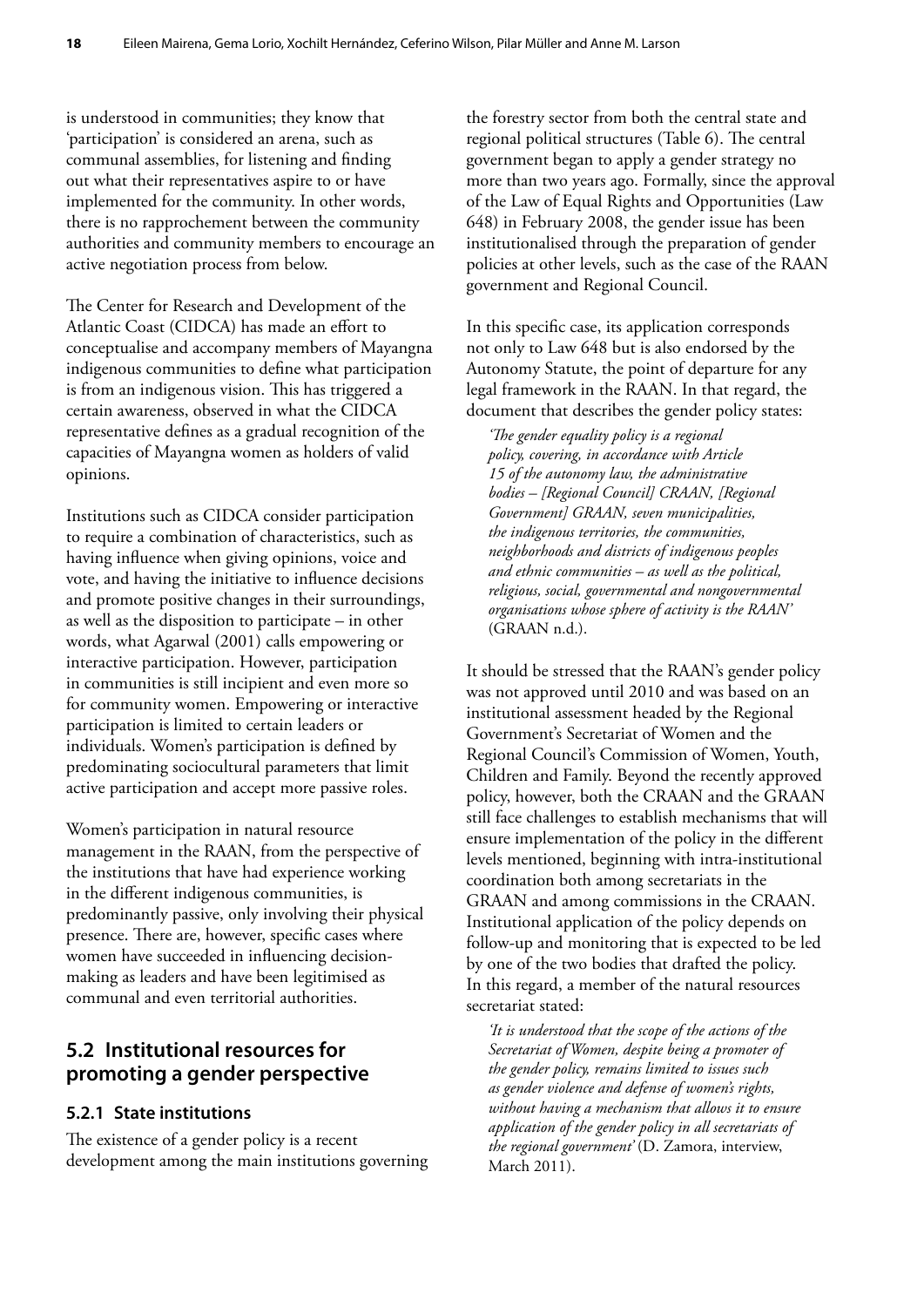<span id="page-26-0"></span>Another limitation facing the GRAAN and the CRAAN is that the governance process in the autonomous regions is still under construction, both regarding institutional mechanisms and human capital. Both the CRAAN's Commission of Women and the GRAAN's Secretariat of Women lack sufficient trained personnel to undertake the implementation of the new policies and proposals in the territories. This is also reflected in the lack of indicators for follow-up and the lack of personnel dedicated specifically to preparing and monitoring the policies. In any event, the existence of such resources is further limited by the lack of a specific budget for gender matters, with the small budget limited to such areas as defence of women's right to live free of violence, a central topic in the work of the Secretariat of Women. The lack of a specific budget for gender matters is also true of many other secretariats of the GRAAN.

With respect to the general application of the gender strategy, both state institutions and NGOs are informed either by an ill-defined notion of women's inclusion in their work or by a vision of numerical equity, i.e. an equal number of female and male participants. Numerical equity is stipulated in the law of equality of rights and opportunities with respect to state hiring regulations, which promotes the hiring of an equal number of women and men (M. Rojas, interview, February 2011). This generalised application risks the reduction of the gender approach to a quantitative issue, limiting the analysis needed to understand the relations between men and women at the different levels of decision-making.

Finally, the Forestry-Environmental Consultative Council (CCF-A) is an authority recognised by the CRAAN and GRAAN and the National Forestry Commission (CONAFOR) as the arena for dialogue and activity of the forestry and environment sectors (see Figure 2). It articulates the participation of national, regional, municipal, territorial and communal public institutions, private enterprise, universities and NGOs on these issues.

The CCF-A actively functions as a multisectoral body coordinated by the Natural Resources Commission (CARENA) of the CRAAN and the Secretariat of Natural Resources (SERENA) of the GRAAN. Participation in this committee is free and voluntary. Each state and nongovernmental institution that is part of the CCF-A designates its representative, so the distribution of male and female representatives on the committee depends on the members' appointments.

At the level of constructing regional development initiatives, these initiatives lack an adequate gender approach. Work is being done to establish criteria and mechanisms that ensure visibility of the contributions men and women can and do make equally in these processes, to facilitate the evaluation and future comprehensive analysis of these processes.

#### **5.2.2 Nongovernmental organisations**

The situation of gender issues in non-state organisations is very similar to that of state institutions. Most NGOs that work either on natural



**Figure 2. Organisational structure of the CCF-A**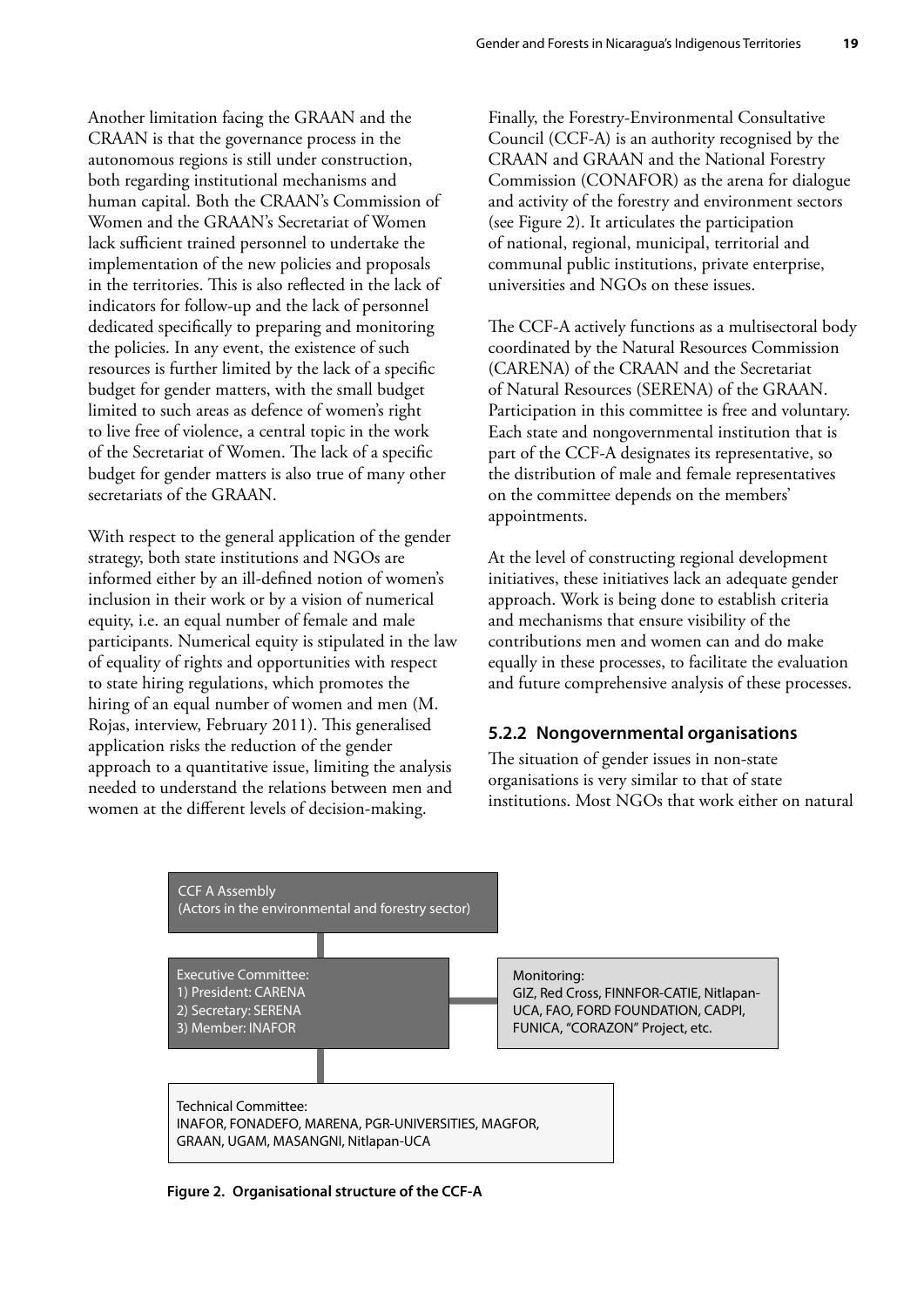<span id="page-27-0"></span>resource management or on promoting gender equity lack established internal policies to provide a starting point for developing mechanisms of inclusion for women in the communities where they work.

Of the seven organisations consulted, only three have a gender policy, each with a different approach. Of them, Masangni is the only organisation whose gender policy explicitly includes women's participation in forestry resource management and administration, as well as fostering equality among the personnel of the organisation itself. Nonetheless, the translation of this policy into a gender strategy still requires mechanisms for followup and monitoring; these might include developing indicators that take into account or reflect both the different gender roles in the communities and women's inclusion in the activities proposed and implemented by the organisation.

The other two organisations with gender policies – La Gaviota Women's Collective and the Center of Studies and Information on Multiethnic Women (CEIMM) of the University of the Autonomous Regions of the Nicaraguan Caribbean Coast (URACCAN) – work on gender equity from a rights and empowerment perspective. There is no focus on natural resource management. CEIMM, however, which has an organic relationship with URACCAN, uses URACCAN's policy as a reference for applying and implementing a gender strategy for other organisations within the university, such as the Institute for Natural Resources, Environment and Development (IREMADES), which has a specific project with women in communities in the region. This policy mainly concerns the role and inclusion of women in the activities and projects. There is a danger, however, in promoting gender perspectives only among women or women's groups, without attending equally to building awareness in men about gender equity.

Other organisations consulted, which work on promoting rights, participation and development of indigenous peoples, have gender equity as a crosscutting focus in their projects, but none has an established gender policy (Table 6). Nonetheless, both the Association for the Development of the Atlantic Coast of Nicaragua (PANA PANA) and the Center for Research and Development of the Atlantic Coast (CIDCA) have gender indicators aimed at

ensuring women's participation in their projects, described in the following section.

### **5.3 Projects, gender perspectives and forest management**

Both governmental and nongovernmental organisations that work on projects and actions for development of the indigenous communities in RAAN with a gender perspective include a variety of projects for women, including micro-credit, mainly for the purpose of empowering women within the local economy. For A. Bonilla (interview, December 2010), one way of encouraging women's participation is by improving their economic status, which empowers women and can lead to participation in decision-making arenas.

The majority of these projects have been of one to two years in duration, and gender has been incorporated as a crosscutting issue. The goals are similar, i.e. certain organisations aim for empowerment, whether through the economy or through the generation of knowledge (training sessions, workshops, diploma courses), while others work through the creation of women's organisations.

The Center for Research and Study of Multiethnic Women (CEIMM) has worked on empowering indigenous women of different ethnicities via diploma courses. CEIMM has also led the formation of a network of indigenous women communicators in each of the territories of RAAN. The purpose is to generate an outreach arena that ensures women's visibility as relevant actors in their communities. Women's right to protection from violence has been CEIMM's main focus. CEIMM advocates for women's access to justice and explores how indigenous women live. It accompanies women in creating an agenda based on their interests, taking into account the differences among territories, promoting rights based on international, national and regional frameworks, and empowering women through the generation of knowledge. It also has economic programmes. *'We work on the issue of women's economic empowerment; we promote women as economic entrepreneurs, such as how to administer their money, getting women to think like businesspeople, […] forming networks of businesswomen'* (A. Marley, interview, February 2011).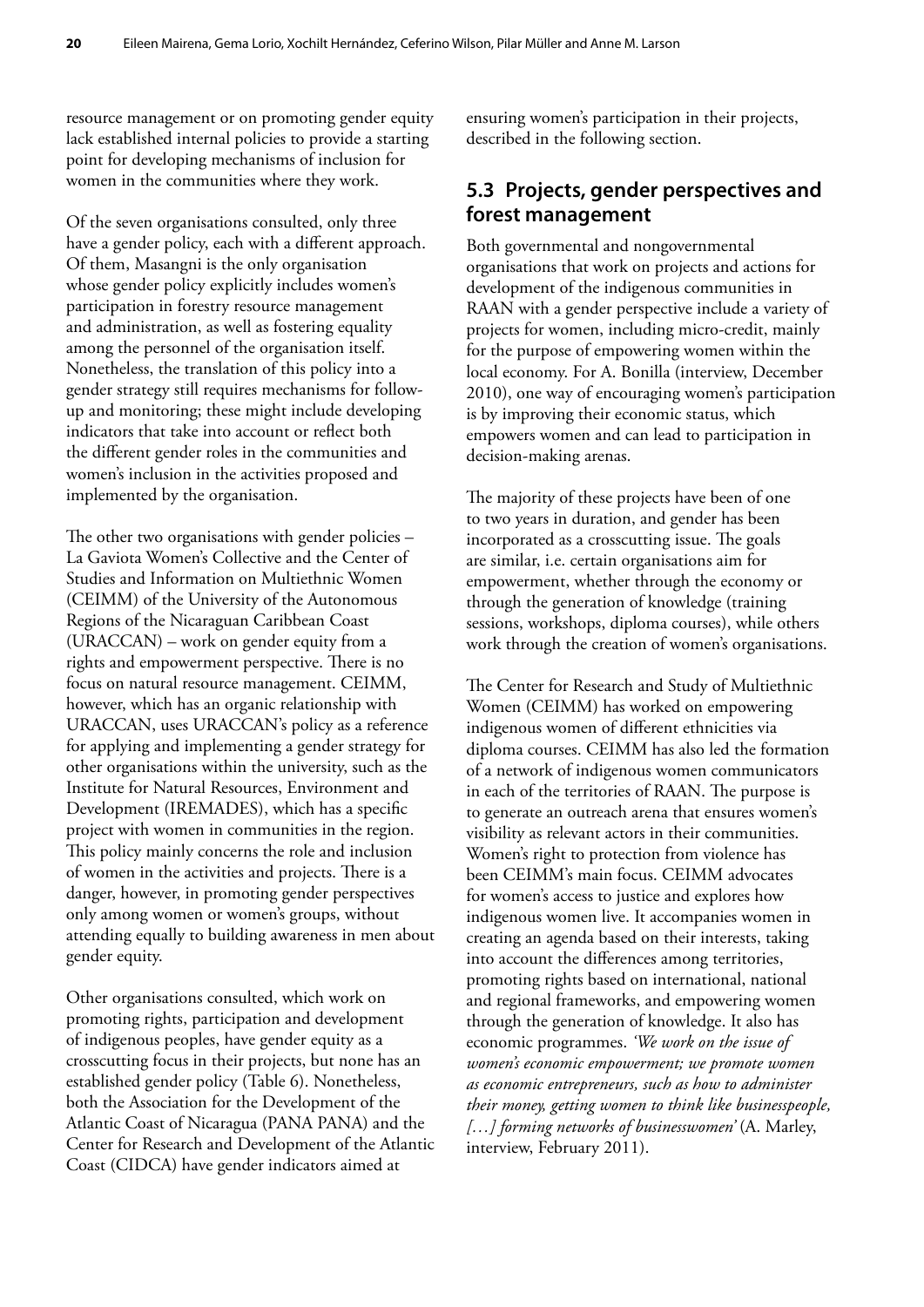<span id="page-28-0"></span>

|                                            |                                                                                                                    | Table 6. Gender in governmental and nongovernmental institutions in the RAAN                                                                                      |                                                                    |                                                                                                         |                                                                                                                |                              |
|--------------------------------------------|--------------------------------------------------------------------------------------------------------------------|-------------------------------------------------------------------------------------------------------------------------------------------------------------------|--------------------------------------------------------------------|---------------------------------------------------------------------------------------------------------|----------------------------------------------------------------------------------------------------------------|------------------------------|
| organisation<br>Name of the                | Gender policy                                                                                                      | Gender strategy                                                                                                                                                   | Person in charge<br>of gender                                      | <b>Budget for actions to develop</b><br>equitable gender processes                                      | Training on gender<br>for workers                                                                              | Indicators for<br>monitoring |
| State institutions                         |                                                                                                                    |                                                                                                                                                                   |                                                                    |                                                                                                         |                                                                                                                |                              |
| <b>INAFOR</b>                              | Yes (the state<br>strategy)                                                                                        | Numerical equity                                                                                                                                                  | °°<br>Z                                                            | $\frac{1}{2}$                                                                                           | central government<br>Yes, via training<br>offered by the                                                      | $\frac{1}{2}$                |
| CRAAN - Natural<br>Commission<br>Resources | what is prepared<br>commission as a<br>by the women's<br>whole with the<br>Depending on<br>Secretariat of<br>Women | red by<br>iat of<br>the CRAAN Women's<br>Commission and the<br>policy approved in<br>φ<br>Application of th<br>2010 and prepar<br><b>GRAAN Secretari</b><br>Women | commission, but<br>in a separate<br>commission<br>Not in this      | $\frac{1}{2}$                                                                                           | $\frac{1}{2}$                                                                                                  | $\frac{1}{2}$                |
| CONADETI                                   | $\frac{1}{2}$                                                                                                      | Not very defined; it<br>is understood within<br>the framework of<br>numerical equity                                                                              | $\frac{1}{2}$                                                      | $\frac{1}{2}$                                                                                           | to events in general,<br>only via invitations<br>Very sporadically,<br>formal personnel<br>but there are no    | $\mathsf{S}^{\mathsf{o}}$    |
| <b>GRAAN</b> – Secretariat<br>of Women     | 2010 by the council<br>to be applied and<br>Yes. Approved in<br>promoted                                           | the policy and aimed<br>to be applied by the<br>.<br>با<br>Yes. Derived from<br>other secretariat                                                                 | organisation<br>The whole                                          | managed by nongovernmental<br>Yes, but it is very limited and<br>organisations for specific<br>projects | members who have<br>knowledge of the<br>issue have gained<br>Not all. The few<br>it on their own<br>initiative | å                            |
| GRAAN - SERENA                             | $\frac{1}{2}$                                                                                                      | equal opportunities<br>axes, derived from<br>application of the<br>As crosscutting<br>$\frac{8}{10}$                                                              | secretariat, but<br>Not within the<br>in a separate<br>secretariat | $\frac{1}{2}$                                                                                           | Yes, some members<br>of the secretariat<br>have received<br>training                                           | ş                            |
| Nongovernmental institutions               |                                                                                                                    |                                                                                                                                                                   |                                                                    |                                                                                                         |                                                                                                                |                              |
| CEIMM - URACCAN                            | Šą                                                                                                                 | together with other<br>$\mathbbmss{D}$<br>institutions of th<br>Yes (designed<br>university)                                                                      | organisation<br>The whole                                          | Yes                                                                                                     | yes                                                                                                            | Yes                          |
| <b>IREMADES</b><br><b>URACCAN</b>          | Yes, by extension                                                                                                  | By extension of the<br>policy designed<br>under CEIMM<br>eadership                                                                                                | Yes                                                                | Not directly                                                                                            | Yes                                                                                                            | ş                            |

continued on next page

continued on next page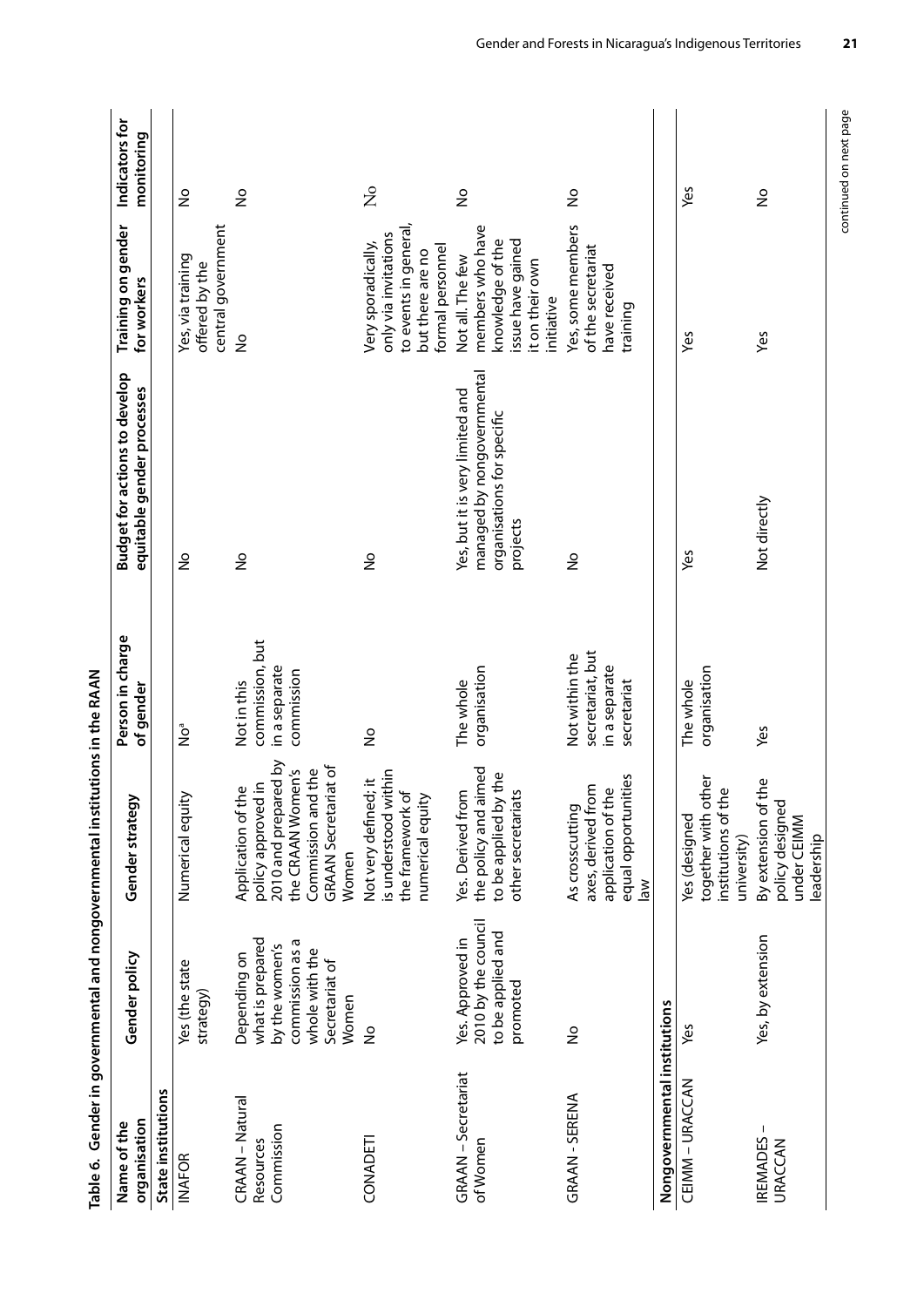| Table 6. Continued          |               |                                                                                                                |                               |                                                                                                                                                                                       |                                   |                                                                                      |
|-----------------------------|---------------|----------------------------------------------------------------------------------------------------------------|-------------------------------|---------------------------------------------------------------------------------------------------------------------------------------------------------------------------------------|-----------------------------------|--------------------------------------------------------------------------------------|
| organisation<br>Name of the | Gender policy | Gender strategy                                                                                                | Person in charge<br>of gender | <b>Budget for actions to develop</b><br>equitable gender processes                                                                                                                    | Training on gender<br>for workers | Indicators for<br>monitoring                                                         |
| MASANGNI                    | Yes           | Numerical equity                                                                                               | Yes                           | Not directly                                                                                                                                                                          | Yes                               | $\frac{1}{2}$                                                                        |
| CIDCA                       | $\frac{1}{2}$ | Crosscutting axis                                                                                              | Yes                           | Partial and temporary <sup>b</sup>                                                                                                                                                    | Yes                               | systematise<br>identify the<br>specifically,<br>but they<br>need to<br>$\frac{1}{2}$ |
| CADPI                       | $\frac{1}{2}$ | the CRAAN-as a<br>crosscutting axis<br>Together with                                                           | Ş                             | Not directly                                                                                                                                                                          | Yes                               | Yes                                                                                  |
| GAVIOTA                     | Yes           | $\tilde{\mathbf{e}}$<br>Yes, but focused<br>specific rights.                                                   | organisation<br>The whole     | Yes                                                                                                                                                                                   | Yes                               | yes                                                                                  |
| PANA PANA                   | $\frac{1}{2}$ | Crosscutting axis                                                                                              | $\frac{1}{2}$                 | Not directly                                                                                                                                                                          | yes                               | Yes                                                                                  |
| Joint arena                 |               |                                                                                                                |                               |                                                                                                                                                                                       |                                   |                                                                                      |
| CCF-A                       | $\frac{1}{2}$ | it derives from the<br>organisation that<br>Understood that<br>strategy of each<br>Not defined.<br>makes it up | $\frac{1}{2}$<br>Ş            |                                                                                                                                                                                       | å                                 | Ş                                                                                    |
| ო<br>თ                      |               |                                                                                                                |                               | The closest thing to a person in charge is the human resources person of INAFOR central, as that is the person who ensures that technicians attend the training sessions and that the |                                   |                                                                                      |

strategy of hiring an equal number of women and men is met (Rojas, interview). strategy of hiring an equal number of women and men is met (Rojas, interview).

b The issue is included within financing for specific projects (McLean, interview). The issue is included within financing for specific projects (McLean, interview).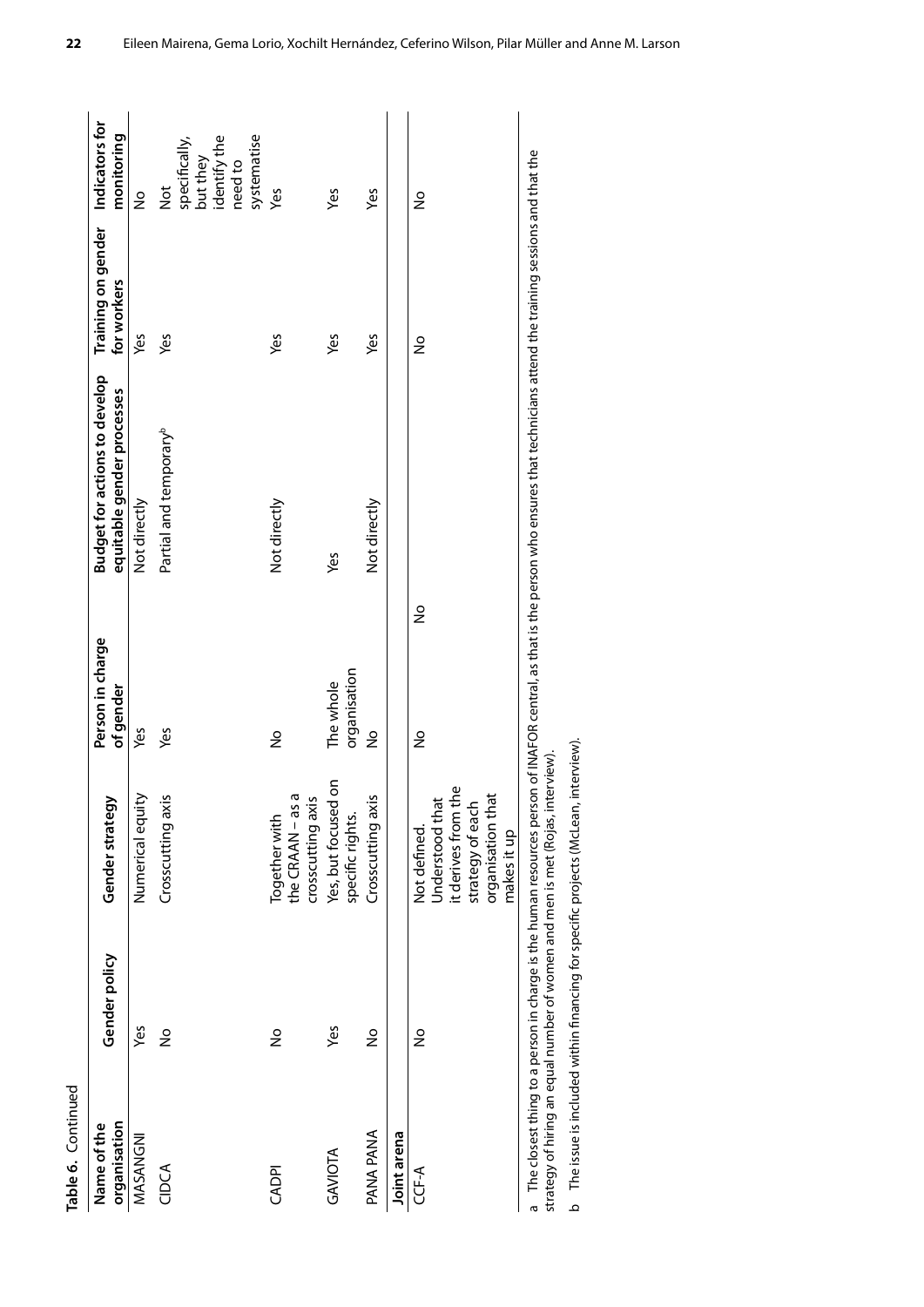Following the same logic as CEIMM, the association PANA PANA promotes local entrepreneurship. PANA PANA provides credit to both men and women, but mainly the latter, and includes gender as a crosscutting focus in its activities. It works mainly with communal banks and joint liability groups. Joint liability groups are a form of micro-credit in which people who have a business join into small groups – of three to six people – for the purpose of obtaining credit and mutually guaranteeing repayment (L. Lau, interview, March 2011). The repayment deadlines are 12 months and the payment frequency is monthly. The payment mechanisms are more flexible in the case of micro-businesses in the Lumber-Furniture category. They can be weekly, semimonthly, monthly or bimonthly. All group members are responsible for assuming the loan payments. In the case of PANA PANA, women are given preference, and loans are prioritised for home improvement, raising and fattening pigs and fishing. *'The first criterion we establish is that there must be participation, and we encourage egalitarian participation of men and women; second, indicators are established to measure participation, to see if it's true that this egalitarian participation of women is being achieved, and to what degree it existed when the project began and when it finished'* (L. Lau, interview, March 2011).

Women's organisations such as the Gaviota Collective and Nidia White Organization work on promoting and defending women's human rights, whether they be individual or collective, through training processes. The Gaviota Collective works only in five neighbourhoods of the city of Bilwi. Nidia White is involved in other municipalities such as Waspam and the mining region (Siuna, Rosita and Bonanza) through alliances with local women's organisations.

The Secretariat of Natural Resources (SERENA), a regional government entity, has experience in infrastructure, hydroelectricity and mines, all with financing from international agencies such as the World Bank, German Cooperation (GIZ; formerly known as GTZ) and FONADEFO. SERENA has worked to disseminate technical information and as a facilitator of processes in the communities. However, incorporation of gender issues is not a priority and efforts in this area have been in response to donors' requirements for women's involvement. A process that specifically benefits women in projects has not been created to this point.

SERENA, together with the National Forestry Institute (INAFOR), has followed up on community forestry programmes and the National Reforestation Crusade, which began in 2007 and will end in 2014. There is also a mandate from the regional government, based on the gender policy in the region, that all projects must include men and women in order to improve natural resource management, according to D. Zamora (interview, March 2011). The institutional preference is equal male–female participation.

INAFOR has promoted a gender approach as a crosscutting focus in the institute's mission relating to the productive sector. It recognises that both men and women participate, but men predominate in forestry activities. In addition, the Secretariat of Women forms part of the regional government of RAAN and implements the 'Gender Window' programme in two municipalities, Waspam and Bilwi. This programme provides women with loans, seeds, animals such as cattle and hens, childcare while they work, and, finally, computer courses.

Marina Ingram, vice coordinator of the Secretariat of Women, highlighted the organisation of the *pikinera* women as the strongest and most well respected in the region; '*"pikineras" are independent purchasers of lobsters who work in the sea, most of them members of the Miskitu indigenous people*' (M. Ingram, interview, March 2011). These women demand support from the regional government for the fishing sector; '*the companies see them as strong competition, so they have had an influence on communal authorities*' (Acosta 2010a). The project involves a total of 1,300 women workers on the high seas and at the wharf.

Other organisations incorporate a gender perspective as part of their overall community work. The Center for Autonomy and Development of Indigenous Peoples (CADPI) is developing an institutional strengthening project for the autonomy of indigenous peoples in four territories: (1) the Tuahka territory in the community of Wasakin, (2) Tasba Raya – Wangki Twi, (3) Tasba Pri, and (4) a Mayangna community in the Bosawas Biosphere Reserve in the Mayangna Sauni As Territory. Their climate change project goes beyond incorporating men and women among the participants/beneficiaries, but also examines the roles they perform in natural resource management. CADPI serves an accompaniment role and provides training for negotiation processes within political arenas.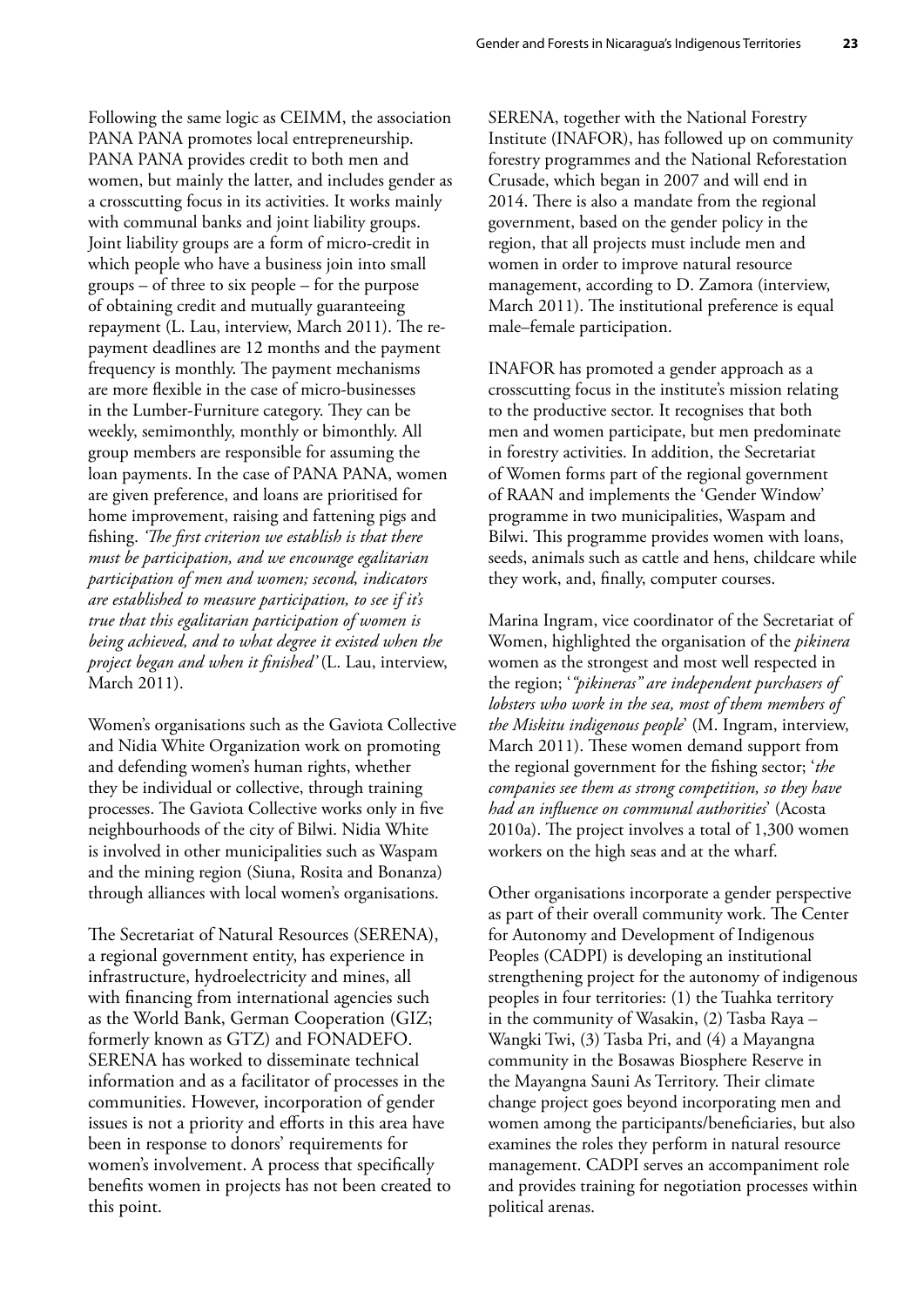Similarly, the Center for Research and Documentation of the Atlantic Coast (CIDCA) has developed its project on civic participation in Mayangna communities, incorporating a gender approach. Commissions, in which men and women are intended to participate equally, have been created at a local communal level. CIDCA provided a technical team to give the men and women of the community the skills needed to make demands on the municipal council authorities or civil society organisations. Despite their efforts and sincere desire to empower women through participation and political advocacy, the results have been disappointing: the women yielded their positions within the commissions to men for cultural reasons. Within certain ethnic groups, the idea that women could represent or make suggestions to the community has not been accepted, so men largely represent the commissions created within the communities.

A Governability Project with indigenous women is being implemented by IREMADES–URACCAN. It is supporting indigenous communities in preparing a plan, among men and women, on political decisions in their territories and on forest resources. At the same time, activities such as workshops with women are being conducted, so the women can gain experience in processes that include '*consensual political agreements of their territories, linked to the territories' governance proposals'* (J. Mendoza, interview, February 2011).

In summary, work specifically with a gender perspective on forest rights is not something commonly visible in indigenous communities; that is, women's participation has been considered via micro-credit, training sessions and education, but women do not yet use the existing participation arenas to make changes in the way natural resources are administered.

This issue seems to result from a not yet mature process of reflection around the issue of gender and natural resources by the institutions, organisations and associations working in the region, which still need to take on the task of assuming gender equity processes alongside natural resource management concerns. It could also be that the institutions are accustomed to following the traditional institutional and legal framework for natural resource conservation. They may not yet have embraced governance processes designed to involve men and women in building a comprehensive joint agenda of natural resource management, responsive to local needs.

In conclusion, cases in which the gender perspective is applied to sustainable forest resource management are few and recent. Masangni has taken the first steps to include this perspective and promote women's participation in decision-making about the use and exploitation of forest resources. Nonetheless, the organisation is more focused on logging, and the incorporation of a gender policy into its work is still new. A recent initiative of the Forestry-Environmental Consultative Council (CCF-A) to develop gender policy is a step forward in mainstreaming gender issues and including indigenous women in the management of forest resources. The results of this inclusion will be subject to discussion and analysis once the policy has been established.

For now, the way in which a gender perspective has been approached in the majority of organisations working in natural resource management still limits the real potential for women's empowerment; women generally only have indirect access to decisionmaking arenas that should be collective.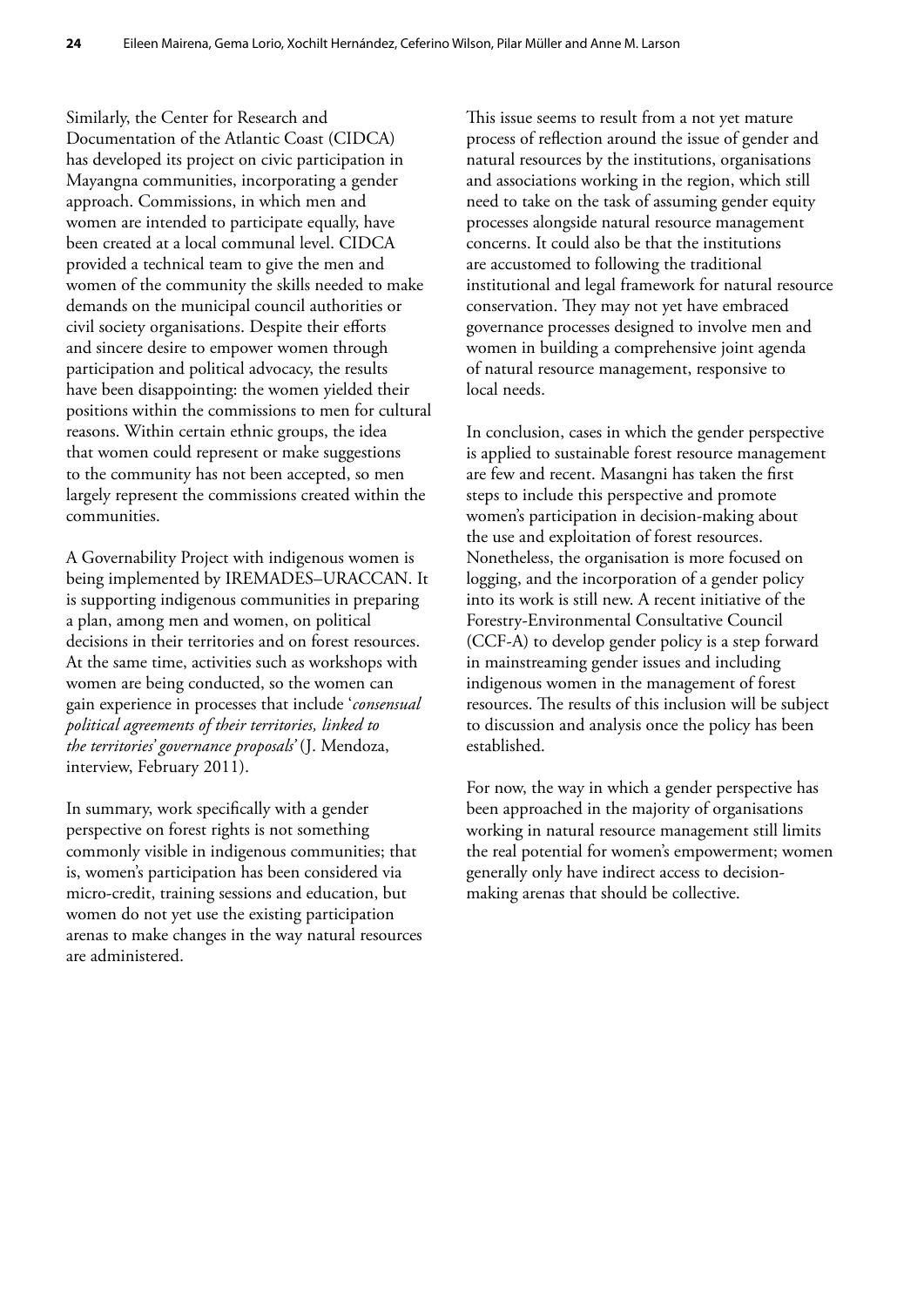# <span id="page-32-0"></span>**6. Communities and forest users**

### **6.1 Mechanisms of participation in forest resource use and management**

The traditional organisational systems of indigenous peoples (Miskitu and Mayangna) in the North Atlantic Autonomous Region (RAAN) are rooted in two basic geographic spaces, the community and the territory, which are recognised in Nicaragua by different laws: the law of communal property (Law 445) and the Autonomy Statute (Law 28). Article 3 of Law 445 defines community as '*the set of families of Amer-Indian ascendance established in a territorial space that share feelings of identification, linked to the aboriginal past of their indigenous people and that maintain their own identity and values of a traditional culture, as well as forms of tenure and common use of lands and of their own social organisation*'. Territories are large areas comprised of multiple communities as well as complementary areas that may not belong to any individual community.

Communities are organised such that the communal assembly, comprised of all adults in the community, is the most important decision-making body. The assembly elects, often annually, the communal authorities, including the *wihta*, *síndico* and several others, such as a coordinator, a representative of the elders, and so on, although there is some variation among communities. These communal authorities – for all the communities in a single territory – comprise the territorial assembly, which in turn elects the territorial authorities, or the Gobierno Territorial Indígena (GTI). The GTI is like a board of directors with approximately seven members. The community assembly may meet several times a year, whereas the territorial assembly may only occur once a year.

Community and territorial organisations have a model of governance for social control, a function exercised by the *wihta* (or communal judge) and for natural resource administration, a responsibility delegated to the *síndico* (communal and territorial). Both authorities are elected through open participation mechanisms in communal or territorial assemblies for periods of one of more years, according to norms and agreements established by these authorities.

Natural resource administration occurs at several levels: i) the family, which administers small plots or areas assigned by the communal authority, and with its members internally establishes the usufruct mechanisms for the natural resources in its possession; (ii) the communal assembly, the community's maximum decision-making authority, which delegates this responsibility to the *síndico*; and (iii) the territorial assembly, where the territorial *síndico* is elected to represent the whole geographic area inside the territory boundaries; these represent the sum of all areas of the communities that make up the territory, which were previously agreed to and demarcated. The latter must establish coordination mechanisms with each of the communal *síndicos* within the territory to implement regulations, agreements and responsibilities for the use and distribution of resources and benefits.

In both cases, the communal and territorial *síndicos* should consult the respective communal or territorial assemblies, adhere to the traditional regulations and agreements established for usufruct of natural resources, and establish coordination mechanisms with sectoral leaders to facilitate community administration, monitoring and follow-up relating to natural resources. Figure 3 shows the different levels of resource administration and their arenas of community and territorial governance.

The forms of administering natural resources at the community level present two basic variations: (i) usufruct for household consumption and (ii) exploitation for commercial purposes.

Usufruct for household consumption. This case applies mainly to each family's use and exploitation of their agricultural plots, which were assigned by the community. The products generated within these family areas (basic grains, root crops, *musaceas*, vegetables and fruits) may be sold, but only in relatively low quantities to supply some basic needs within the home; these products are harvested according to the corresponding productive cycle. In addition, this category includes hunting, fishing, smallscale/family mining and lumber use (such as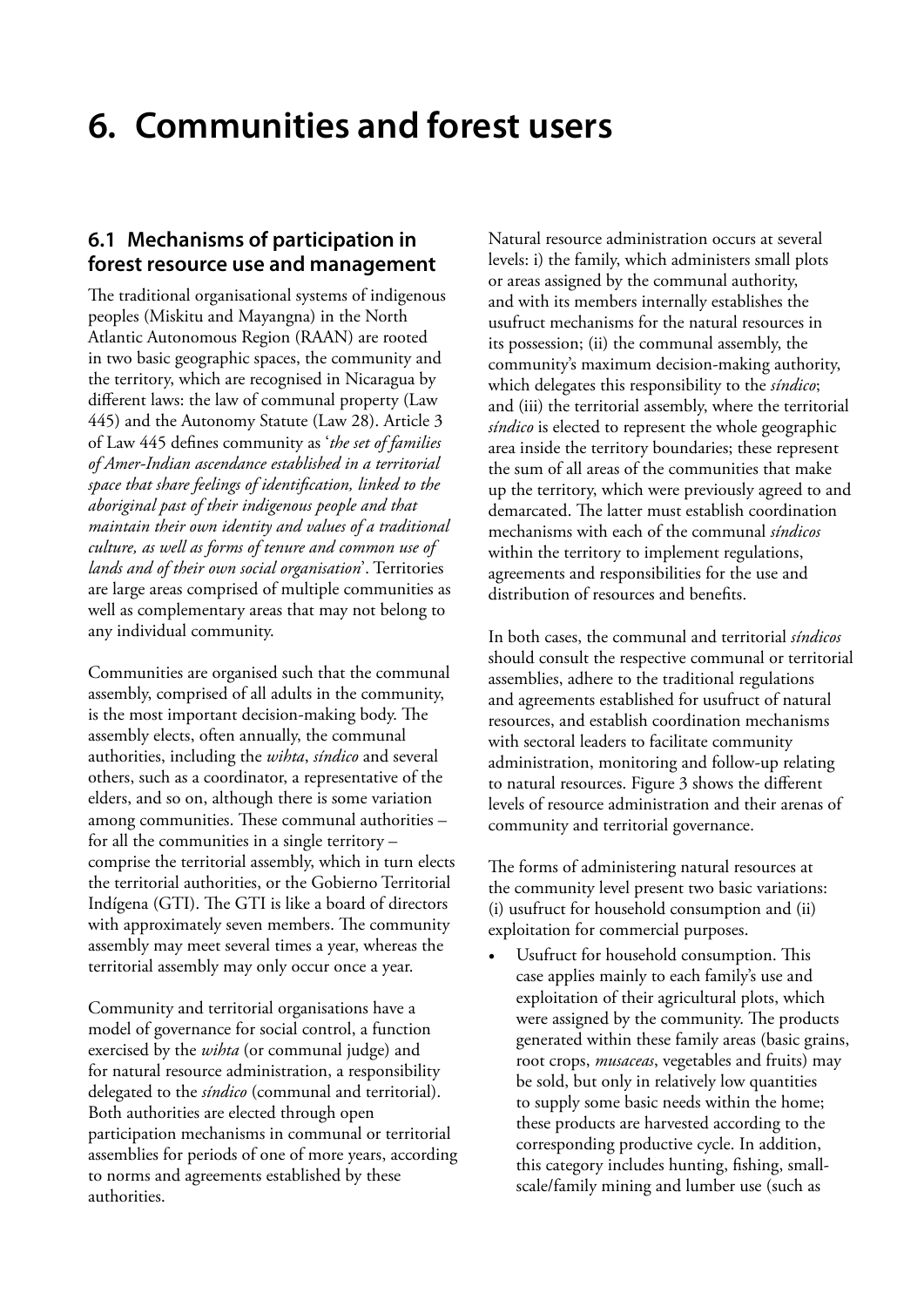<span id="page-33-0"></span>

**Figure 3. Levels of natural resource administration in indigenous communities and territories of the RAAN**

for firewood or housing construction), often from established communal areas. In some communities, even domestic use of some resources, such as timber, is monitored and requires permission from the *síndico*.

Exploitation for commercial purposes. When a resource is used and exploited for the purpose of generating income, the person who exploits the natural resource must meet the regulations established in the legal framework and the internal dispositions or norms established by communal authorities (*síndicos*) for this purpose.

There are two forms of commercial exploitation: in the first, the community directly manages and administers its different forms of natural capital (land, water, biodiversity, forest businesses, tourism); whereas in the second, the community cedes the use and exploitation rights for the natural resources to those with whom prior agreements are established for distribution of the benefits generated (such as mining and forestry concessions). These agreements are usually made with the corresponding *síndico*, but should be consulted at community and/or territorial levels.

#### **6.1.1 Uses of the forest**

All of the focus groups in the 18 communities report diverse uses of the forest by community members (Table 7). Agricultural and forestry exploitation stand out among the most important uses. *'The only benefit we have is use of the soil, lumber for building houses and plants for traditional medicine'* (Focus Group (GF) Wasakin 2011). (Note that we use the initials of the Spanish term for 'Focus Group'). On a second level is the use of medicinal plants, the production of charcoal for fuel and sale, the hunting of wild animals, fishing, and in a few cases, handicrafts based on forest resources and the extraction of gold in mining areas.

Some communities consider men to be '*more related to the forest*' (GF Miguel Bikan 2011), and that forest benefits are received exclusively by the leaders, who make decisions about the forest resources. Additionally, the most valuable resource cited in some of the focus groups was timber, although in others agriculture – the benefits of the harvest – was stressed as the most valuable resource. Agricultural crops were cited more in the focus groups of women than in those of men, who cited precious woods more frequently. This could be related to the more timber-oriented vision of forest resources held by the male community members, who have been more involved in forestry projects or forestry extraction and who enjoy the benefits of those activities.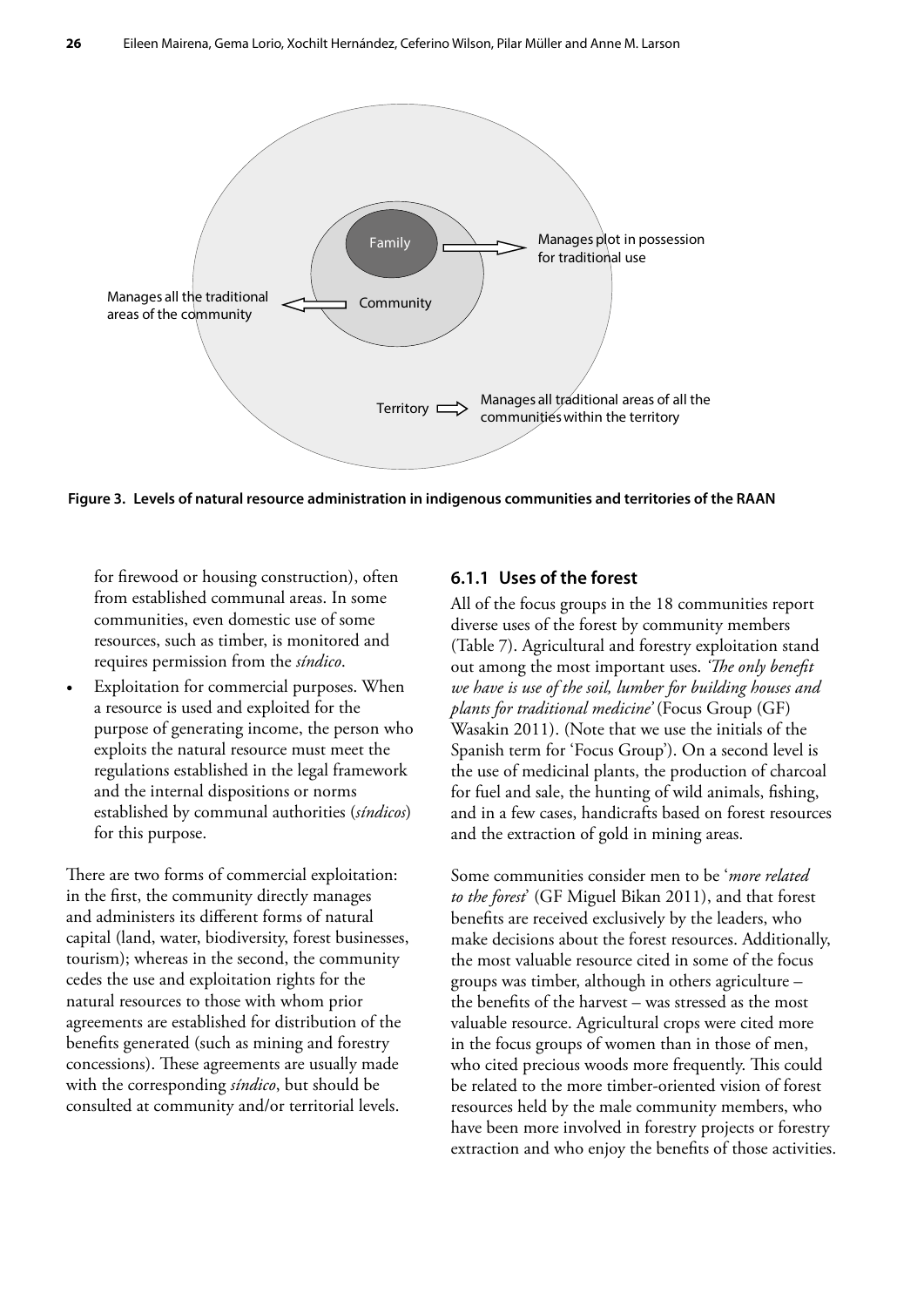|                         |   | Agriculture |                    | <b>Timber</b>      |   | Charcoal    |   | Medicine           |   | <b>Handicrafts</b> |   | <b>Mining</b> |   | <b>Hunting</b> |
|-------------------------|---|-------------|--------------------|--------------------|---|-------------|---|--------------------|---|--------------------|---|---------------|---|----------------|
| <b>Communities</b>      | M | W           | M                  | W                  | M | W           | M | W                  | M | W                  | M | W             | M | W              |
| Alamikamba              | Χ | X           | X                  | $\pmb{\mathsf{X}}$ |   |             |   |                    |   |                    |   |               |   |                |
| Awas Tingni             | X | X           | X                  | Χ                  |   |             |   | X                  |   |                    |   |               |   |                |
| Butku                   | X | X           | X                  | X                  | X |             |   |                    |   | $\pmb{\mathsf{X}}$ |   |               | X | X              |
| Fruta de Pan            | X | X           | X                  | $\pmb{\mathsf{X}}$ |   | X           |   |                    |   |                    |   |               |   |                |
| Ispayul Ilna            | X | X           | X                  |                    |   |             |   |                    |   |                    |   |               |   |                |
| Karata                  | X | X           | X                  |                    |   |             |   |                    |   |                    |   |               |   | X              |
| Kisalaya                | X | X           | X                  |                    | X | $\mathsf X$ |   | X                  |   |                    |   |               |   |                |
| Krukira                 | X | X           | X                  | X                  | X |             |   |                    |   |                    |   |               |   | X              |
| Layasiksa               | X | X           | $\pmb{\mathsf{X}}$ |                    |   |             |   | $\pmb{\mathsf{X}}$ |   | $\pmb{\mathsf{X}}$ |   |               |   |                |
| Miguel Bikan            |   |             | X                  | X                  | X | X           |   |                    |   |                    |   |               |   |                |
| Mukuswas                |   | X           | X                  |                    | X |             |   |                    |   |                    |   |               |   |                |
| Wasakin                 | X | X           | X                  | $\pmb{\mathsf{X}}$ |   |             |   | X                  |   |                    |   |               | X |                |
| Sahsa                   |   | X           | X                  | $\pmb{\mathsf{X}}$ |   |             |   | X                  |   |                    |   |               |   |                |
| San Carlos              | X | X           | X                  | $\pmb{\mathsf{X}}$ |   |             |   |                    |   |                    | X |               |   |                |
| Santa Fe                | X | X           | X                  |                    |   | X           |   | X                  |   |                    |   |               | X |                |
| Santo Tomas<br>de Umbra | X | X           | X                  |                    |   |             |   |                    |   |                    | X |               |   | X              |
| Saupuka                 | X | X           | X                  | $\pmb{\mathsf{X}}$ |   |             |   | X                  |   |                    |   |               |   | X              |
| Tuapi                   | X | Χ           | X                  | Χ                  | X |             |   | X                  |   |                    |   |               |   |                |

<span id="page-34-0"></span>**Table 7. Uses of the forest by community (M=Men, W=Women)**

#### **Agriculture**

The most important forest-related activity cited by all focus group participants was agriculture; it is the activity in which women participate the most. '*The activities we develop as women and men are planting things like rice, beans, maize, taro, malanga and cassava in our little plots'* (GF Mukuswas 2011). Essential resources for the families' food security are obtained from agricultural activities, and women participate directly in maintaining their families. Most focus group participants say that not only do both men and women participate in agriculture, but that they support each other. Depending on yields, some community members sell a portion of their produce to finance the consumption of other basic goods.

#### **Timber**

While income from logging, whether through a community forestry cooperative or through a concession to an external company, is limited and infrequent, both men and women cited timber as a resource of great value in many communities. Wood is used for sale, for housing maintenance and for other activities such as the building of canoes and small boats used by community members for transport (GF Awas Tingni 2011).

Logging is often linked to men, since they are the ones who generally work in that industry, either for cooperatives or for outside companies. Nonetheless, in the community of Alamikamba, women have forged their own forestry management plans. However, the current status of the resource has not allowed community members to receive much benefit from timber-related forestry activities. For example, in the case of Krukira, as in many other communities, Hurricane Felix in 2007 knocked down the majority of the trees that were suitable for domestic uses and housing construction, which is why community members commented on the urgent need for reforestation (GF Krukira 2011).

Some communities reported that women are also involved in timber extraction, but usually for noncommercial use related to building and maintaining their homes (GF Fruta de Pan 2011). The women, not seeing any genuine benefit from logging (based, in particular, on men's experiences), no longer have expectations of income derived from this activity. They would prefer to ensure the provision of basic needs such as food through agriculture.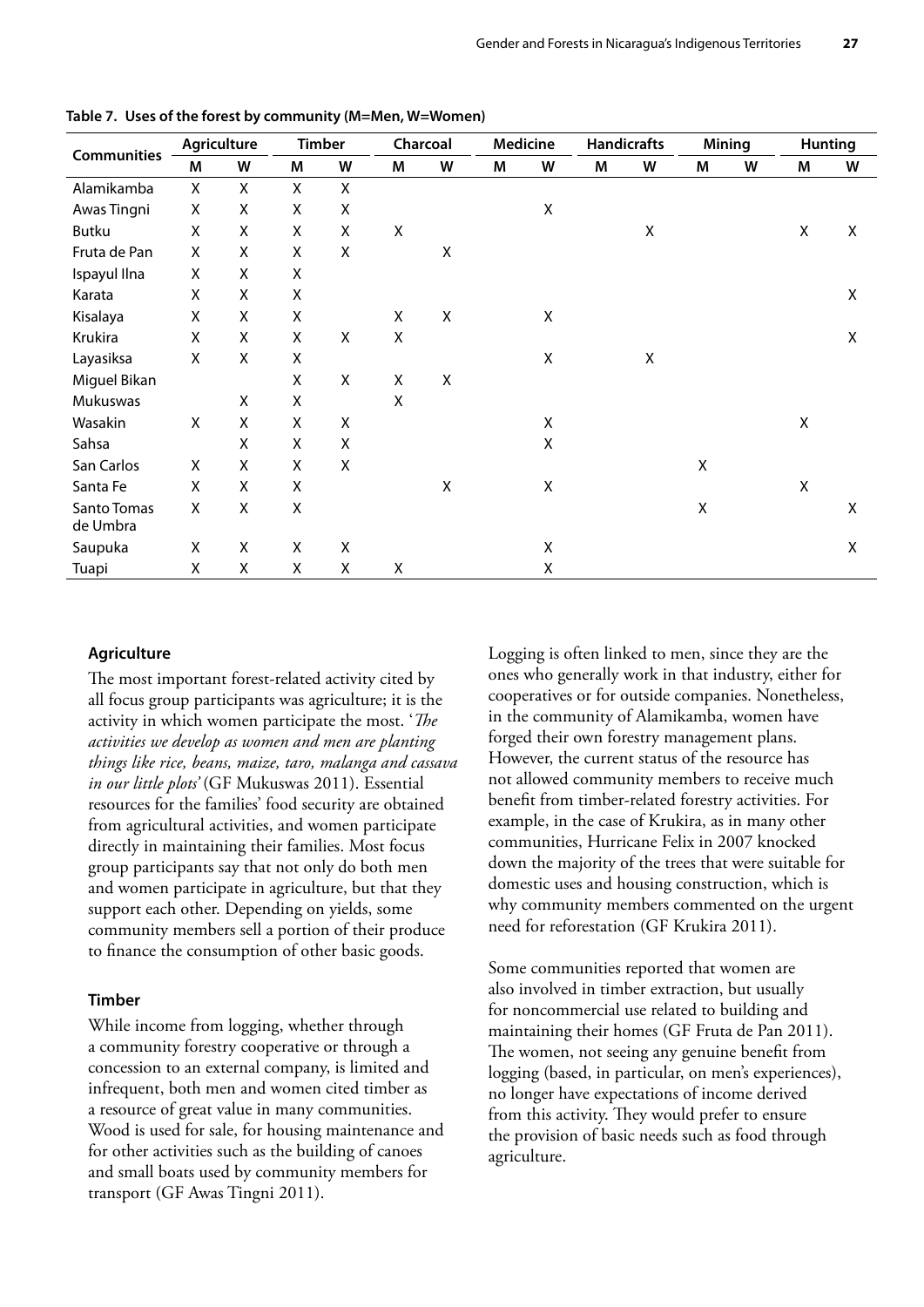A few communities have community forestry operations. With regard to benefits, many male participants report that these are divided among the entire community, but in some cases, both women and men reported that the *síndicos* tend to end up with the income from the sale of timber.

In other communities, administration of the resource is in the hands of lumber companies, which must get the endorsement of the *síndico* from that community or territory. Community members provide wage labour. In this regard, men from Awas Tingni say that '*the big companies extract lumber and pay the community to extract it, and the benefit is for everyone and for the one who works*.' (GF Awas Tingni 2011).

#### **Charcoal**

Another forest-related activity is the production of charcoal, most of which is sold in nearby markets. In some focus groups, community members said that this activity is carried out in groups, and the income is shared among the families involved in producing and selling it (GF Krukira 2011). The sale of charcoal is one of the activities that helps women obtain the income needed to purchase complementary goods, such as salt, sugar, oil and other products only accessible to those who have the cash to acquire them.

#### **Traditional medicine**

Women and the elderly, both men and women, mentioned medicinal plants as an important forest resource. These medicines are available to all community members. '*We use the same existing medicinal plants to cure ailments and share our knowledge to cure each other'* (GF Awas Tingni 2011). Women participate in this activity (GF Sahsa 2011), particularly those who have knowledge of the properties of each plant.

#### **Handicrafts**

Women in a limited number of communities make handicrafts based on forest products, providing them with a complementary income source. For example, in the community of Ispayul Ilna, male community members said that '*handicrafts … permit … all the women to work in a more organised way within the forest; this activity is considered good for them for the benefits it provides*' (GF Ispayul Ilna 2011).

In the case of Wasakin, a group of women is working to sell bamboo handicrafts. The Institute for Development and Democracy (IPADE) started this project, but the community women said they were not very satisfied because they were not getting enough technical support. Other community women mentioned that the women's groups work with seeds collected in the forest to make costume jewellery to be sold in Bilwi (GF Butku 2011; GF Layasiksa 2011).

#### **Hunting**

Another forest-based activity is the hunting of wild animals for daily consumption or sale in nearby markets. A community member of Santo Tomás de Umbra said, '*we obtain many benefits from the forest; we hunt animals to eat and sell the meat to get money, and we also get money from the sale of timber*' (GF Santo Tomas de Umbra 2011).

This activity is common to almost all communities and is done almost exclusively by the men. In some cases, myths were mentioned that regulate hunting so the local fauna are not over-exploited; such is the case of Wasakin, where a community member explained that '*we can't hunt many wild boars because the people hunting could get sick. The boars have an owner, it is a black man with a hat who travels through the forest with his animal*' (GF Wasakin 2011). Nonetheless, after the passage of Hurricane Felix, some communities reported that the number of forest animals had declined considerably (GF Krukira 2011).

#### **Fishing**

Fishing was mentioned as another forest use by community members, given that rivers and streams are seen as integral parts of the forest landscape (GF Krukira 2011; GF Saupuka 2011; GF Butku 2011; GF Wasakin 2011; GF San Carlos 2011). The families who live alongside the rivers or on the seacoast obtain part of their food from this activity.

The harvest from fishing is generally for people's own consumption, although in some cases, and depending on the catch, some families sell part of the catch in the local markets of nearby towns or communities for household cash needs. This monetary benefit is generally distributed within the family, but also '*the mayor's office is another beneficiary due to the tax we pay*' (GF Krukira 2011).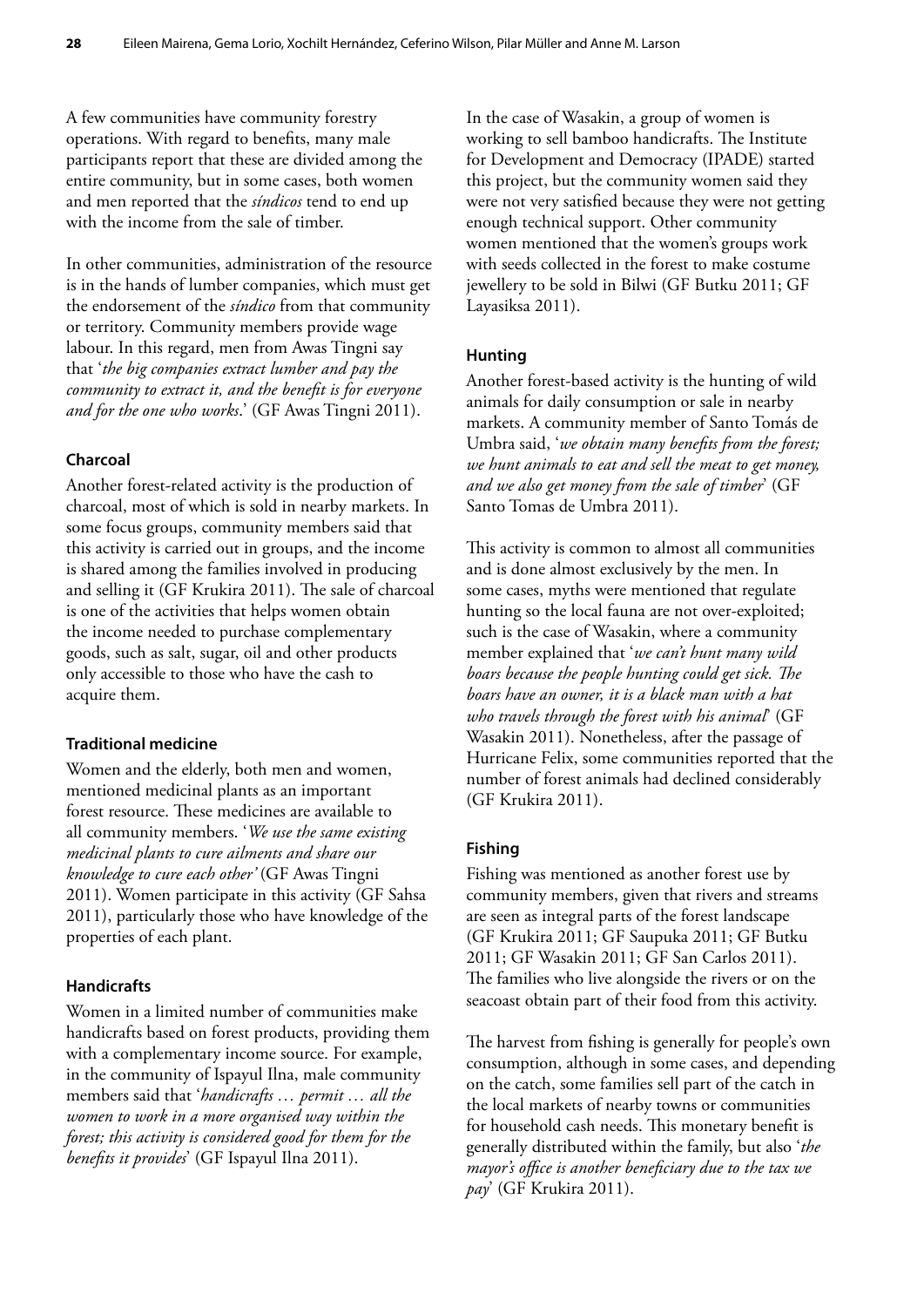#### <span id="page-36-0"></span>**Other activities related to the forest**

In the communities close to the mining triangle, gold extraction was cited as a use of the forest. Nonetheless, this activity was not discussed in depth at the time of group comments and feedback.

Furthermore, there was also mention in Wasakin of the *'sale of black earth*', which is used for cultivating the seedlings used in the nurseries promoted by reforestation projects or as part of community forestry activities. The women earn income from the sale of this soil to '*the organisations*' (GF Wasakin 2011).

### **6.2 Assessment of women's community participation**

The selection of the 18 communities was aimed at exploring whether or not three criteria – distance, type of tenure, and the density of organisations – affected the level and nature of women's participation, and if so, how. Although the project originally intended to include an appraisal of women's participation (high, medium and low) in the spheres of natural resource governance in each community, the focus groups and follow-up activities in eight of these communities made it clear that this requires further research to be analysed in a way that is meaningful.

The research thus explored different perceptions among men and women regarding women's participation in meetings and community decisionmaking. Note that in this and the following sections that include personal interpretations of community dynamics, the names of the specific communities have been suppressed and the order of communities in the tables has been randomised to protect privacy. In Community A, focus groups with both men and women stated that women's participation is not very active, constant or influential because '*they haven't had any interest in being leaders or authorities; they almost never want to go to the meetings*' (GF Community A 2011). The men's focus groups demonstrated, however, that the men appear to have a better understanding of the laws and greater knowledge related to community rights over the forests, especially among those who are involved in government at either territorial or community levels. In some cases, even though both focus groups report that women's attendance is high and that they actively speak up in meetings, the male community members limit their vision of participation to the number of women who attend and speak, without going into depth about how women's opinions are taken into account in decision-making. The women, however, did refer to the lack of attention from generally male authorities to their demands, opinions and considerations about resource management and other community situations. This was especially evident in Community E, where, even though women's participation is relatively high compared with cases presented in other communities, women did not show satisfaction with the way their participation in the community arenas was received (GF E 2011).

In other cases, the difference between the reports of the men's and women's focus groups is more evident. In the case of Community C, for example, the women said they only attended meetings when they were invited, while the men said that women attend meetings and that a record of their attendance is kept (which was not available). The men maintained that when women do not attend it is because of '*personal reasons'* so that '*to improve attendance people have to be made aware'.* The men also said that *'women can express themselves openly; the most influential women are the ones who will participate in different activities'* (GF C 2011). Both groups maintain attitudes that limit women's participation, with the men not promoting open participation, in spite of their statements to the contrary, and the women feeling embarrassed and fearful of expressing ideas and wopinions.

In Community P, women's opinions are only requested when the participation of the whole community is needed, such as for the election of community leaders. The procedure for such elections varies among communities; in some they are done through secret ballots and in others by showing hands. Even in those cases, however, it is not clear whether women's opinions regarding the future leaders are their own or if they follow the lead of more influential people in the community or within their families. In Community H, both groups noted that participation depended on the subject, pointing out that '*the women get more involved in social decisions than in natural resource management [and sale]'* (GF H 2011).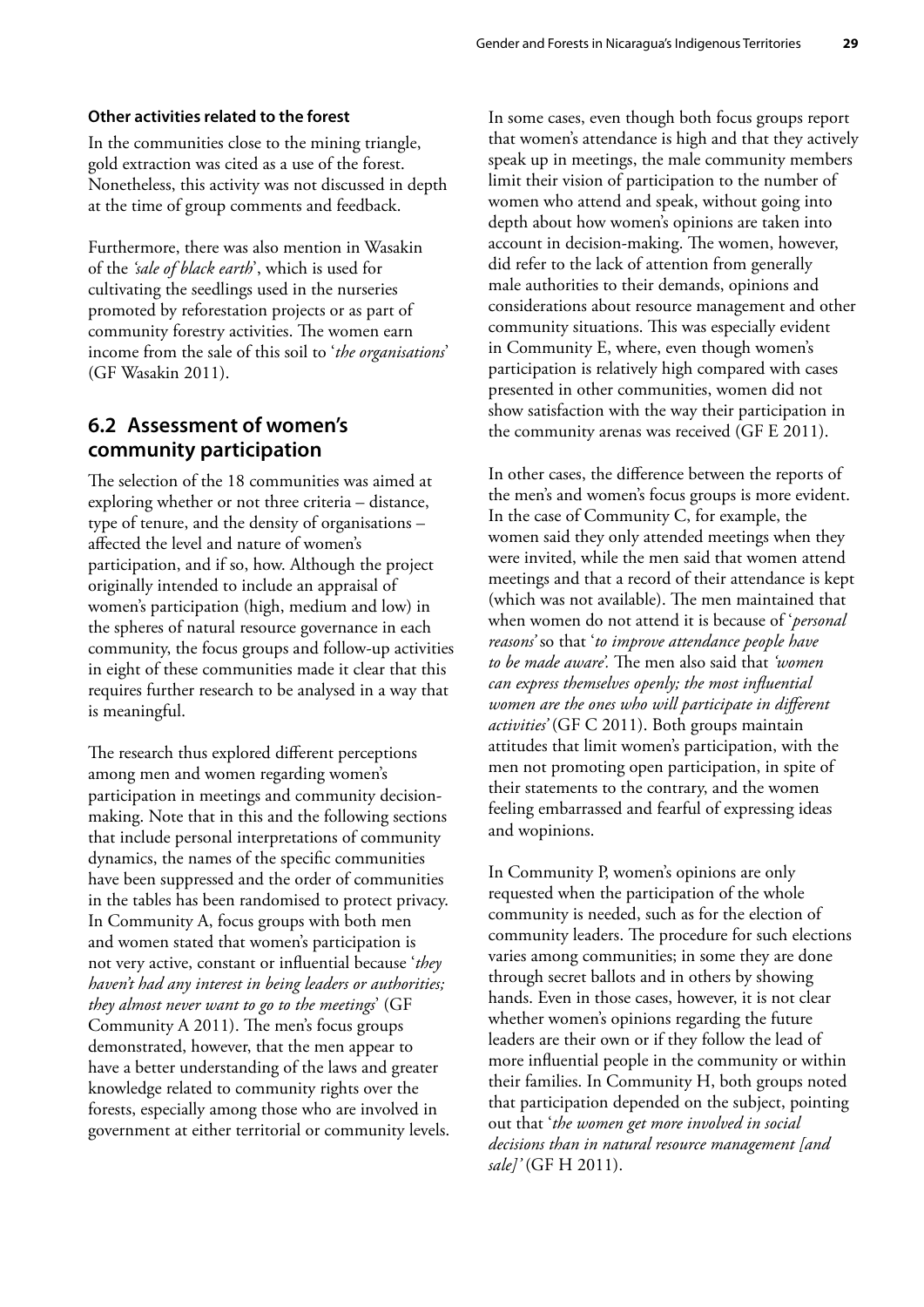In some communities, the problems with participation appear to be less gendered and more political. For example, in Community N, all focus groups stated that there is little participation by either community women or men in decisionmaking that concerns the community. The men particularly emphasised the political divisions within the community, which prevent open and active involvement of community members in the governance bodies (GF N 2011).

In fact, this was a common complaint. It was heard in communities such as Community Q, where disputes between families limit the participation of men as well as women. This community consists of two large families whose members, at the time of the research, did not agree over who the community leaders were. In this community, both men and women said that decisions are always polarised and made by a few. The women said, in their focus groups, that '*community decisions are only made by a group of older men; they don't pay attention to anyone else*' (GF Q 2011), referring to the leaders. Similarly, in Community I, the women said '*there's not much participation by women. The council of elders is who decides*' (GF I 2011), a view seconded by the focus groups with men.

Finally, Community G shows signs of being an example of women's effective participation. Both men and women said that women's active and influential participation is notable. In this regard, one of the women's focus groups mentioned that '*the leaders, community elders and the territorial president consider women's opinions in the community meetings and assemblies, taking into account [women's] proposals'*  for development and economic, social, political, legal and cultural projects (GF G 2011). Similarly, community men said that '*the women participate in each assembly, meeting, workshop and training session because women participate more than men*' (GF G 2011). Follow-up research, however, suggests this may not be true regarding forest decision making specifically.

#### **6.2.1 Attendance in community arenas**

The research demonstrated that the majority of the 18 communities studied hold community consultation meetings, known as community assemblies, to make decisions about community wellbeing, including natural resource management.

The frequency varied by community, from once a year (in the case of Community C) to three times a year (in the case of Community L), specifically to talk about forest management.

Attendance at the assemblies is recorded only in a few communities, such as Community C, where attendance is noted by the assembly chair, generally the *wihta* or *síndico*. In most cases it was reported that the record is only in the possession of the leaders. It was also said that the agenda discussion points in the communal assemblies are established by the communal authorities, usually the *wihta* and the *síndico*. These points are discussed and decisions are made with those present at the assembly.

However, it was also reported in some communities (for example, Communities N and Q) that the invitation to these assemblies is not open, but is exclusively managed by the circle close to the leaders. This, of course, increases difficulties for those sectors of the population who do not usually participate. The law requires that decisions about the future of local resources be made communally; and community members resent the actions of elites who make these decisions, typically deriving individual benefit from the concessions, agreements and projects approved in assemblies. Table 8 presents perceptions on women's participation in the community.

### **6.2.2 Knowledge of laws and participation rights**

In most communities visited, both men and women reported having some knowledge of the laws that recognise their rights as indigenous peoples, such as the Autonomy Statute (Law 28) and Law 445 on communal land (GF N, GF K 2011). '*We know that the laws have changed and have been changing, because before men were superior to women but not anymore because the law is even-handed. But when meetings are held within the community, women's participation is low, so at times we don't attend the meetings because of the same old problems, even though participation is open*' (GF E 2011).

This change, reported as recent, is the fruit of the promotion of these laws in the community via different media; for example, via radio, and more frequently, via training and education workshops held locally by different organisations such as IPADE, CADPI, URACCAN-IREMADES, UNDP,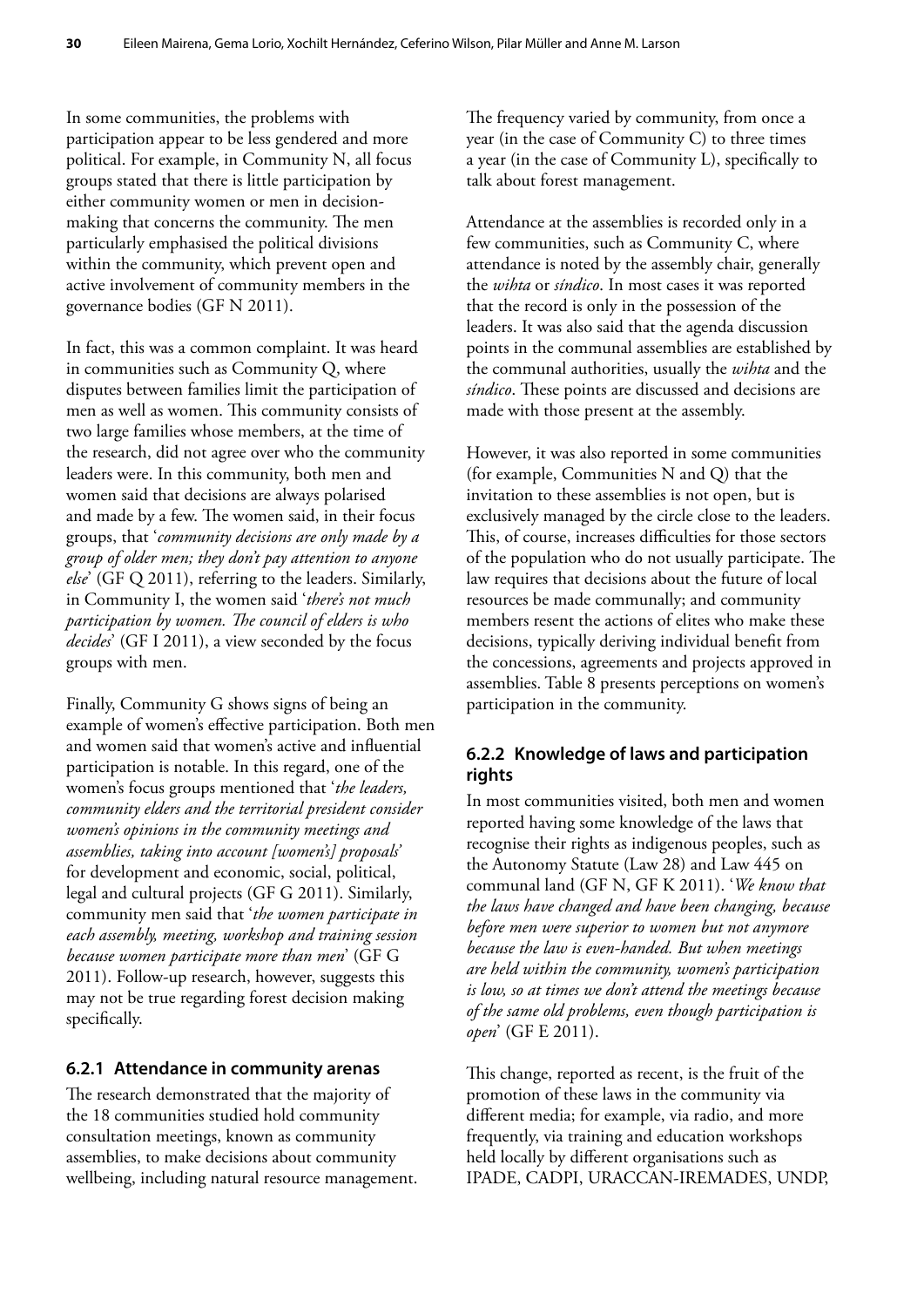| Community | Young women                                                                                                                                                                                                                                  | Older women                                                                                                                                                                             | Young men                                                                                                                                                                                                                               | Older men                                                                                                                                                                                                                                           |
|-----------|----------------------------------------------------------------------------------------------------------------------------------------------------------------------------------------------------------------------------------------------|-----------------------------------------------------------------------------------------------------------------------------------------------------------------------------------------|-----------------------------------------------------------------------------------------------------------------------------------------------------------------------------------------------------------------------------------------|-----------------------------------------------------------------------------------------------------------------------------------------------------------------------------------------------------------------------------------------------------|
| A         | Many women cannot<br>participate because<br>they don't have time<br>because of domestic<br>chores. Others,<br>however, do not fail<br>to attend because<br>they know there is<br>good news regarding<br>community benefits or<br>activities. | Women have a lot to<br>do in the house so<br>they don't attend the<br>meetings, although<br>some do attend,<br>but at a low level<br>and don't suggest<br>anything about the<br>issues. | Women miss meetings<br>because the majority are<br>occupied in the house,<br>playing their role; when<br>one doesn't go, the<br>neighbour does, to report<br>on the orientations or<br>activities to be conducted<br>in the community.  | One of the problems we<br>have with women is that<br>they say they don't have<br>time. They have no idea<br>about the issues because<br>they don't study.                                                                                           |
| B         | Not all women<br>participate in the<br>meetings but some<br>are chosen by the<br>síndico and the judge.<br>The men don't take<br>the women's ideas<br>into account or don't<br>advise them of the<br>meeting until too late.                 | Women aren't taken<br>into account when<br>they attend the<br>meetings.                                                                                                                 | Women virtually don't go<br>to the meetings because<br>some aren't interested<br>and are embarrassed. If<br>they go, they don't like to<br>participate and are thus<br>not taken into account.                                          | In these meetings all<br>people go, including<br>women, but the women's<br>problem is that many of<br>them don't participate,<br>so they haven't taken any<br>leadership post - but they<br>have every right to express<br>any opinion they choose. |
| C         | Women don't regularly<br>attend the meetings -<br>only when they are<br>invited.                                                                                                                                                             | Women are the ones<br>who attend most and<br>participate most and<br>decide what will be<br>done.                                                                                       | Women don't attend for<br>personal reasons, but they<br>can express themselves<br>openly. The most<br>influential women are the<br>ones who participate in<br>different activities.                                                     | They haven't held meetings<br>for a long time, so no one<br>goes.                                                                                                                                                                                   |
| D         | Women participate in<br>the meetings, but their<br>opinions aren't taken<br>into account.                                                                                                                                                    | Women don't<br>participate in these<br>meetings because<br>they don't want to<br>talk.                                                                                                  | Not many women<br>participate in the<br>meetings because they<br>aren't aware of their right<br>to participate. Those who<br>do attend only listen.                                                                                     | Some women don't attend<br>the meetings because<br>they don't want to or their<br>husband doesn't allow it.                                                                                                                                         |
| Е         | The women do attend<br>the meetings but they<br>don't talk much.                                                                                                                                                                             | Although<br>participation is open,<br>the men are the ones<br>who participate most<br>in the meetings. Only<br>they talk.                                                               | Women are the ones<br>who have the greatest<br>attendance in these<br>meetings and are the ones<br>who decide what will be<br>done.                                                                                                     | Women attend and<br>participate. Many<br>contribute and all men and<br>all women participate.                                                                                                                                                       |
| F         | The women of Wasakin<br>want work but the<br>authorities don't<br>support the women's<br>project.                                                                                                                                            | Women are virtually<br>not invited to the<br>community assembly<br>or meetings. Women<br>make decisions<br>in the home and<br>within the women's<br>organisations.                      | Only some women attend<br>the meetings by custom<br>and it's hard to improve<br>their situation. The<br>majority of women don't<br>offer an opinion, although<br>some express their<br>feelings about decisions<br>that have been made. | By custom, not all women<br>participate in the meetings.<br>Few go to the meeting.<br>Some women speak up<br>when they are interested,<br>but most of them don't say<br>anything.                                                                   |
| G         | We women participate<br>in everything that<br>has to do with the<br>community because<br>we also have the right<br>to participate and<br>make decisions.                                                                                     | The men make<br>decisions and we<br>accept: but equally we<br>make our decisions<br>and no one can<br>change it.                                                                        | Women always demand<br>their rights in the<br>meetings they attend and<br>they have to be taken into<br>account.                                                                                                                        | Women come sometimes<br>and at times more women<br>participate than men.<br>They don't take notes.<br>Sometimes they note down<br>attendance - when it is<br>important they do it now.                                                              |

<span id="page-38-0"></span>

|  |  |  |  |  | Table 8. Perceptions about women's participation in meetings and community arenas by community (by focus group) |
|--|--|--|--|--|-----------------------------------------------------------------------------------------------------------------|
|--|--|--|--|--|-----------------------------------------------------------------------------------------------------------------|

continued on next page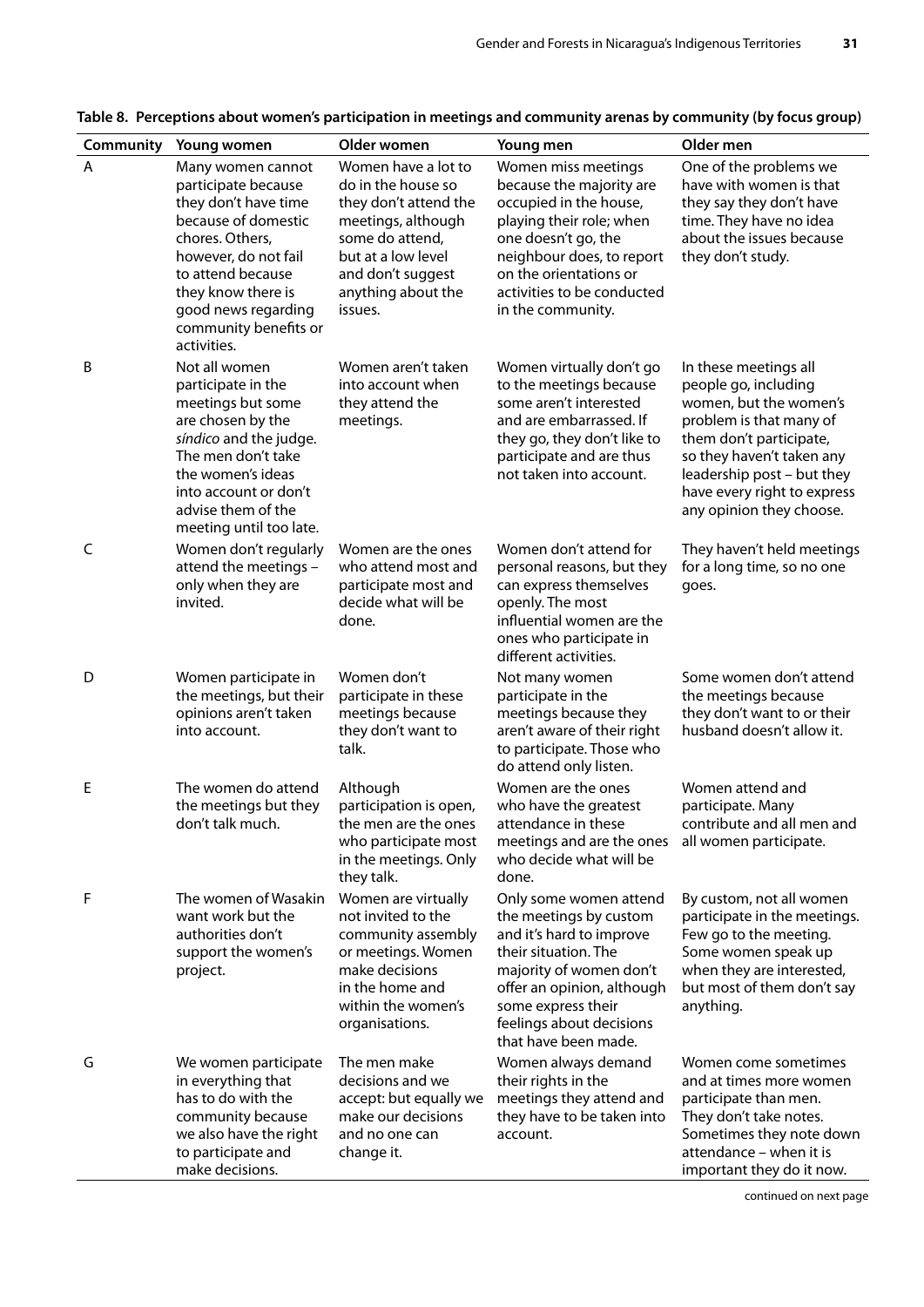| Community | Young women                                                                                                                                                                                                                                                                                                                                   | Older women                                                                                                                                                                                                                                                                                                       | Young men                                                                                                                                                                                          | Older men                                                                                                                                                                     |
|-----------|-----------------------------------------------------------------------------------------------------------------------------------------------------------------------------------------------------------------------------------------------------------------------------------------------------------------------------------------------|-------------------------------------------------------------------------------------------------------------------------------------------------------------------------------------------------------------------------------------------------------------------------------------------------------------------|----------------------------------------------------------------------------------------------------------------------------------------------------------------------------------------------------|-------------------------------------------------------------------------------------------------------------------------------------------------------------------------------|
| H         | Women's decisions<br>aren't taken into<br>account in many<br>things, only in social<br>processes, such as<br>community conflicts.                                                                                                                                                                                                             | In social matters,<br>women express their<br>different opinions and<br>in forest management<br>they only work for<br>self-consumption. It's<br>the men who make<br>the decisions in the<br>commercialisation<br>negotiations.                                                                                     | Women are involved in<br>social matters through<br>meetings and communal<br>assemblies.                                                                                                            | They get more involved<br>in social decisions than<br>in natural resource<br>management.                                                                                      |
|           | Our husbands don't<br>allow us to participate<br>in the meetings<br>because of machismo.<br>We women are afraid<br>to contribute in the<br>meetings because<br>those who direct<br>the community are<br>men; they make the<br>decisions regarding<br>natural resources. We<br>have never filled a<br>leadership post within<br>the community. | The young women<br>are afraid to assume<br>leadership posts in<br>the community. It has<br>been proposed to<br>many of those who<br>are young and strong<br>and they haven't<br>accepted. That's<br>why we don't have<br>representation of<br>women. It seems like<br>they prefer to always<br>be in the kitchen. | Women don't participate<br>regularly because they<br>have responsibilities in<br>the house. They aren't<br>given much importance<br>in the meetings within the<br>community.                       | The great majority of<br>women participate but they<br>aren't active at the times we<br>elect our authorities.                                                                |
| J         | They say that when<br>a woman directs, the<br>men don't respect her,<br>so they elect men so<br>that they'll respect<br>them; before, they<br>never elected women,<br>but now they do.<br>When they have these<br>kinds of meetings,<br>the women don't<br>participate; it's only<br>done with the men.                                       | There's no women's<br>leadership because<br>the women in this<br>community are very<br>mystical and don't<br>like to go into the<br>forest. Nonetheless,<br>we women participate<br>in meetings but not<br>in meetings about the<br>forests because it's<br>just not done.                                        | More women than<br>men participate in the<br>meetings; they come and<br>now they say that the<br>women have more rights<br>than the men.                                                           | There are also some men<br>who don't let the women<br>say anything. Although<br>we'd like to elect them, they<br>won't respect them, so we<br>can't do anything.              |
| Κ         | Women go to the<br>meetings, but<br>not many women<br>participate. They don't<br>give the women rights;<br>they don't invite them<br>to all of the meetings<br>when they're going to<br>have them.                                                                                                                                            | Yes, we women attend<br>the meetings and at<br>times anyone from<br>children to adults<br>can make decisions<br>in consensus with<br>all the community<br>inhabitants; then it's<br>approved and it can<br>be said that we have<br>a voice.                                                                       | Many women come to the<br>meetings to participate<br>and the síndico has<br>records, but participation<br>could be improved if they<br>gave them their right<br>to voice an opinion as a<br>woman. | Gender equity exists in<br>everything, so women are<br>taken into account; in some<br>cases they also propose<br>items for discussion and<br>make decisions.                  |
| L         | We women have our<br>rights, so we cannot<br>keep quiet. We have to<br>fearlessly express our<br>ideas.                                                                                                                                                                                                                                       | Women can also<br>make decisions like<br>men, since in our<br>community we have<br>a female judge and a<br>sub-coordinator who's<br>a woman.                                                                                                                                                                      | Yes, various people<br>defend their rights<br>and express their ideas<br>without fear.                                                                                                             | Women can speak openly<br>during the meetings like<br>men. We community<br>members give them the<br>opportunity so they can<br>freely express their ideas in<br>the meetings. |

continued on next page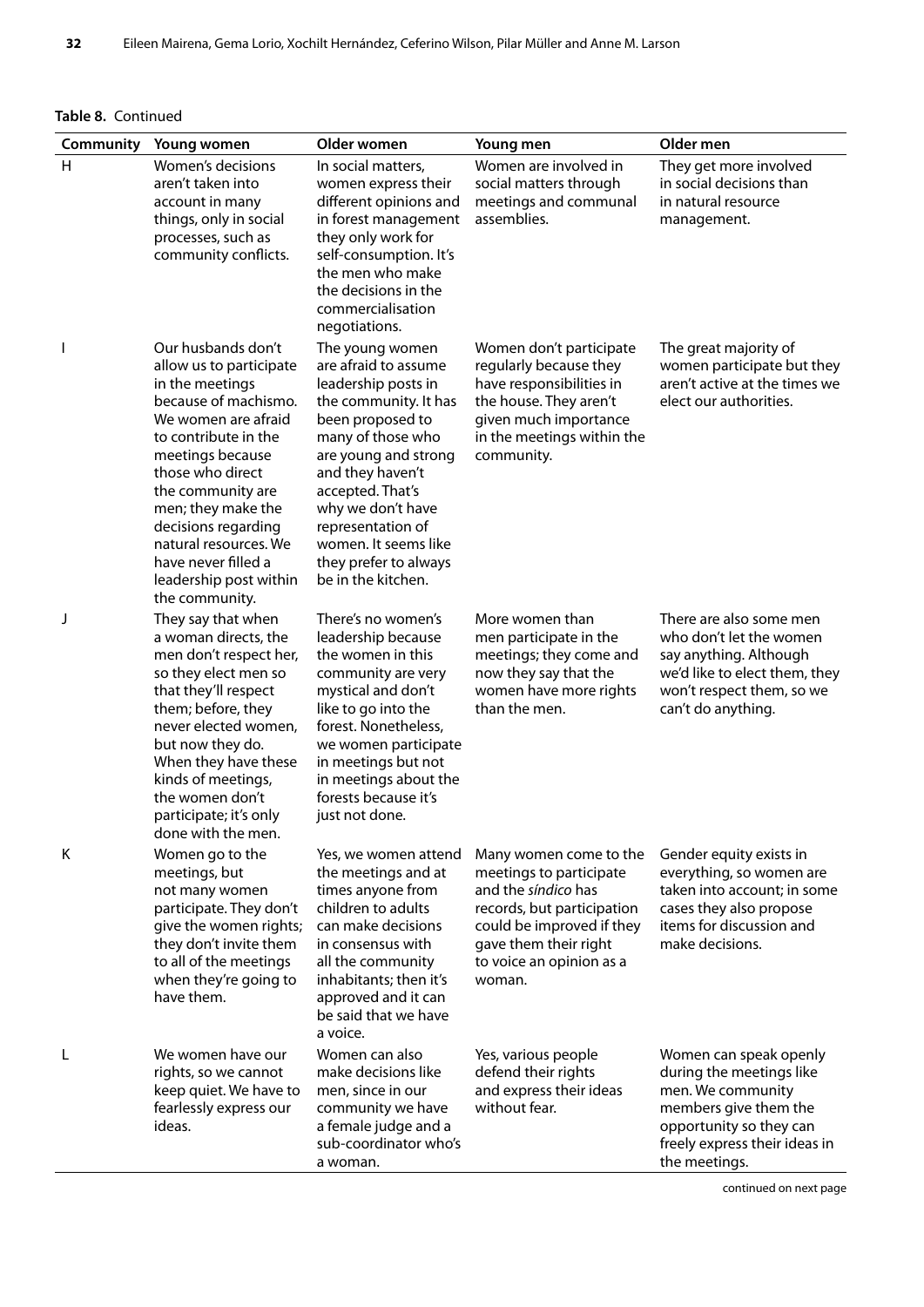**Table 8.** Continued

| Community | Young women                                                                                                                                                                                                                                                    | Older women                                                                                                                                                                                                                                                                                              | Young men                                                                                                                                                                                                                                                                            | Older men                                                                                                                                                                                                                              |
|-----------|----------------------------------------------------------------------------------------------------------------------------------------------------------------------------------------------------------------------------------------------------------------|----------------------------------------------------------------------------------------------------------------------------------------------------------------------------------------------------------------------------------------------------------------------------------------------------------|--------------------------------------------------------------------------------------------------------------------------------------------------------------------------------------------------------------------------------------------------------------------------------------|----------------------------------------------------------------------------------------------------------------------------------------------------------------------------------------------------------------------------------------|
| M         | Women want to<br>participate and believe<br>that their voice is<br>equally important, but<br>some mention that the<br>men still don't let them<br>talk and say that men's<br>voices are the ones<br>that count.                                                | Men don't take<br>women into account<br>and much less so in<br>decision-making.                                                                                                                                                                                                                          | Men are very respectful<br>of women in every aspect<br>and consider that they<br>have the same rights as<br>men. They recommend<br>that all those who have<br>anything to do with or<br>live with a woman must<br>respect her to live in<br>peace within the home<br>and the church. | Men say they enforce<br>women's right to be part of<br>the communal authorities,<br>but according to men, it's<br>the women who don't want<br>to and are always afraid of<br>taking on leadership posts.                               |
| N         | Machismo in the<br>community doesn't<br>allow women to be<br>given a chance. When<br>a man gives power<br>to a woman it is for<br>life. The few women<br>on the board are<br>there because they<br>are 'obedient' and 'let<br>themselves be bossed<br>around'. | A woman has never<br>been in power<br>because there's a lot<br>of machismo on the<br>part of the men and<br>they don't give way to<br>women. In addition,<br>the women have<br>many responsibilities<br>with the house<br>and children. While<br>a woman may<br>participate, they never<br>consider her. | Participation in general<br>is very difficult, since the<br>community members<br>almost never participate<br>in the meetings because<br>of the existence of<br>political parties.                                                                                                    | Women can express their<br>feelings and are given the<br>equality and liberty each<br>woman has. A person of<br>any capacity knows how<br>to express what they want<br>to say.                                                         |
| O         | More women than<br>men attend the<br>community meetings,<br>but they feel that as<br>they aren't taken into<br>account, it's better not<br>to say anything.                                                                                                    | Women say that<br>'we're effective in all<br>the meetings but it's<br>a pity that the elders<br>[men] don't take our<br>opinions into account'.                                                                                                                                                          | Women's attendance in<br>the meetings is frequent.<br>Women do go to the<br>meetings but because<br>of shame or fear don't<br>offer opinions about<br>community resources.                                                                                                           | The community leaders<br>provide women with<br>opportunities in everything,<br>but because of fear they<br>themselves don't do<br>anything.                                                                                            |
| P         | Meetings exist but<br>women generally don't<br>attend.                                                                                                                                                                                                         | Women sometimes<br>come to the meetings<br>when they are<br>abused, to seek their<br>rights there.                                                                                                                                                                                                       | All women attend and<br>participate.                                                                                                                                                                                                                                                 | Women meet to learn and<br>protect their rights and are<br>heard.                                                                                                                                                                      |
| Q         | In the meetings<br>women do express<br>what they feel, without<br>any problem, but the<br>men nearly always<br>make fun of the<br>women, and there's<br>always a fight between<br>meetings.                                                                    | Now women are<br>trying to go more<br>to those kinds of<br>meetings, to be able<br>to defend themselves<br>from the men who are<br>very ambitious.                                                                                                                                                       | Women can make their<br>own decisions, and they<br>can also make their own<br>laws, because they live<br>in and are part of the<br>community and can't be<br>excluded.                                                                                                               | Women are an obstacle to<br>community development;<br>they believe they only have<br>to be in the house working<br>as a housewife. That's why<br>women shouldn't be invited<br>to the meetings. When they<br>come they fight too much. |
| R         | When meetings are<br>held, women virtually<br>don't participate. The<br>women often don't<br>participate in the<br>meetings because they<br>claim they have a lot to<br>do at home.                                                                            | Women can voice<br>their opinions freely<br>about what they think<br>but they don't have<br>much opportunity to<br>express it because of<br>timidity.                                                                                                                                                    | Women can make<br>decisions through their<br>board of directors. They<br>have their own forms of<br>making their decisions,<br>both in the field and in the<br>house and elsewhere.                                                                                                  | We do not have problems<br>with the women in the<br>community because we all<br>work together.                                                                                                                                         |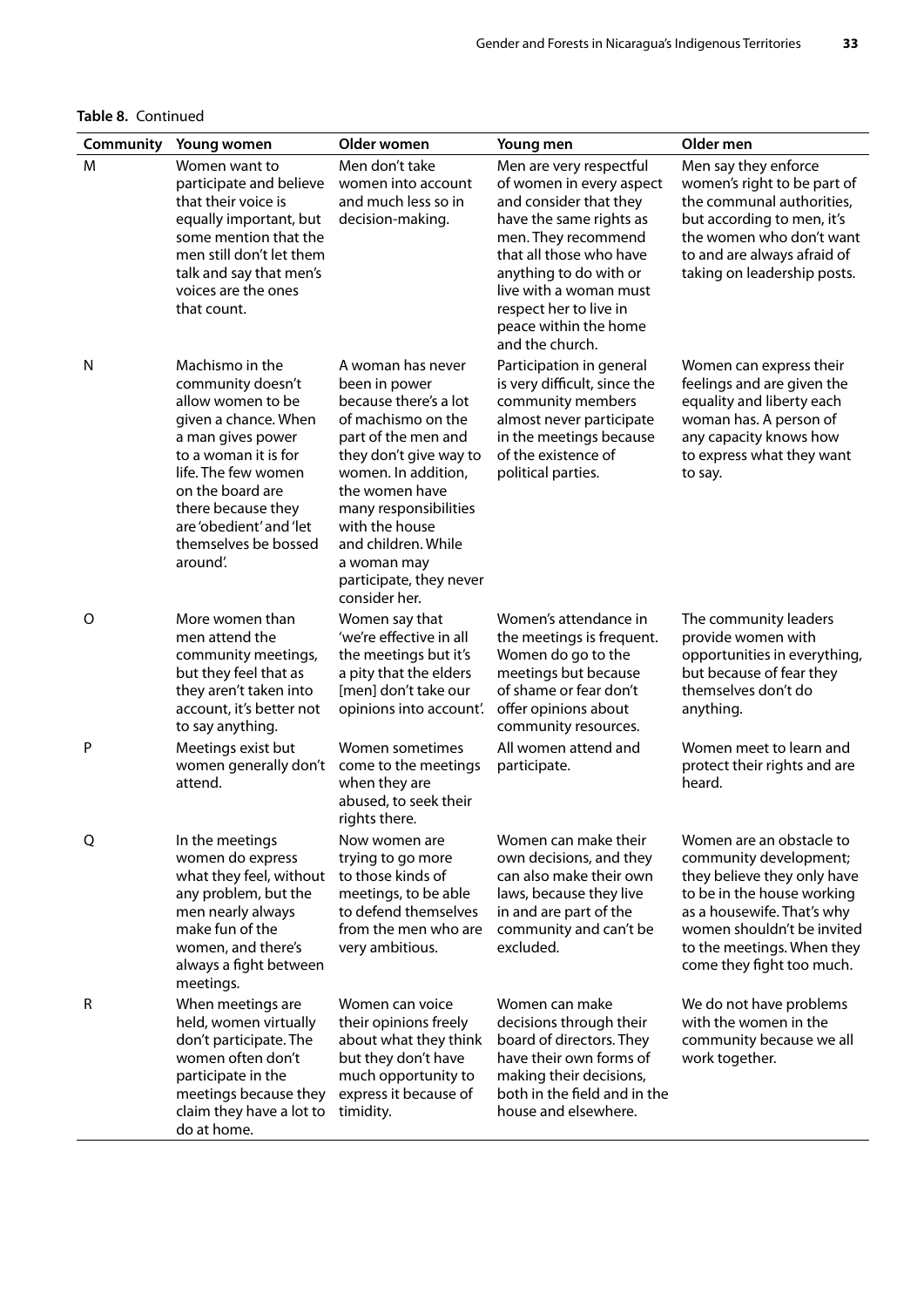<span id="page-41-0"></span>Ayuda en Acción, etc. Various communities have community radio receivers, which have been defined as a very effective means of outreach. It is known that the issue of inclusive participation is a crosscutting focus in the projects implemented by some of these organisations, with equitable inclusion of women being one of the most important components. In this way, the laws have been disseminated in the community through each organisation's educational activities and processes.

#### **6.2.3 Concept of participation**

The concept of participation held by the communities differs enormously from one community to the next (Table 9). Each definition offers certain clues about internal cultural dynamics and the expectations that 'participation' processes entail, whether endogenous or induced by outsiders. Bina Agarwal (2001: 1623) acknowledges that the concept of participation is at the mercy of many interpretations, both from the institutional point of view and from local perspectives. Her six-level typology of participation, as previously explained, stipulates that 'participation' is always a function of and determined by 'rules, norms, attributes and *perceptions*'.

Based on this reflection, one can find that many of the definitions of the concept seen in the communities studied (and thus the reading of its practice) fit with the typology offered by Agarwal. The most notable examples are:

- Those that correspond to nominal participation (defined by membership), in which any type of association with a group or institution (endogenous or exogenous) is defined as 'participation'. For example, in Community D, the term was defined as '*the association of a group of people'* (GF D 2011).
- 2. Very similar to this concept is the one that defines participation as '*the creation of a group of people that through the opinions of each one reaches a conclusion'* (GF O 2011), or as '*a group of people who jointly carry out an activity'* (GF F 2011). Nonetheless, membership in an already established group needs to be differentiated from membership that includes the founding of the organisation, particularly when considering the initiatives of community women themselves. These examples correspond to communities that have women's organisations, which, as discussed previously, can be important forums for empowering community women. One notable

|           | <b>Concept of participation</b>                                                                                                                                                                                                      |                                                                                                                     |                                                                                                                    |                                                                                                                                                                                                                                                        |  |
|-----------|--------------------------------------------------------------------------------------------------------------------------------------------------------------------------------------------------------------------------------------|---------------------------------------------------------------------------------------------------------------------|--------------------------------------------------------------------------------------------------------------------|--------------------------------------------------------------------------------------------------------------------------------------------------------------------------------------------------------------------------------------------------------|--|
| Community | Young women                                                                                                                                                                                                                          | Older women                                                                                                         | Young men                                                                                                          | Older men                                                                                                                                                                                                                                              |  |
| A         | Participation is when<br>one works in an<br>organisation, at the<br>community, municipal,<br>or regional level. It can<br>be an assembly or a<br>training workshop to<br>build knowledge and<br>try to take up some<br>project, etc. | It is helping to share and<br>open the mind more<br>to learn things that we<br>haven't heard, like these<br>topics. | It is when we go into<br>a workshop and start<br>to talk about the topic<br>and build knowledge<br>among everyone. | It is the development of<br>ideas where you go into<br>a workshop or meeting<br>and build your knowledge<br>more every day.                                                                                                                            |  |
| B         | It is the participation of<br>men and women. We<br>men and women have<br>to respect each other.                                                                                                                                      | It is that every person<br>talks, whether they are<br>educated or not.                                              | Participation in all<br>activities is very good<br>when one helps the<br>other.                                    | It is like when a project<br>comes into the community,<br>helping: seeds, animal<br>raising  The municipal<br>government does this,<br>helping in little ways, as do<br>the territorial government,<br>regional government, and<br>central government. |  |
|           |                                                                                                                                                                                                                                      |                                                                                                                     |                                                                                                                    | continued on next page                                                                                                                                                                                                                                 |  |

**Table 9. Concept of participation by community (differentiated by focus group)**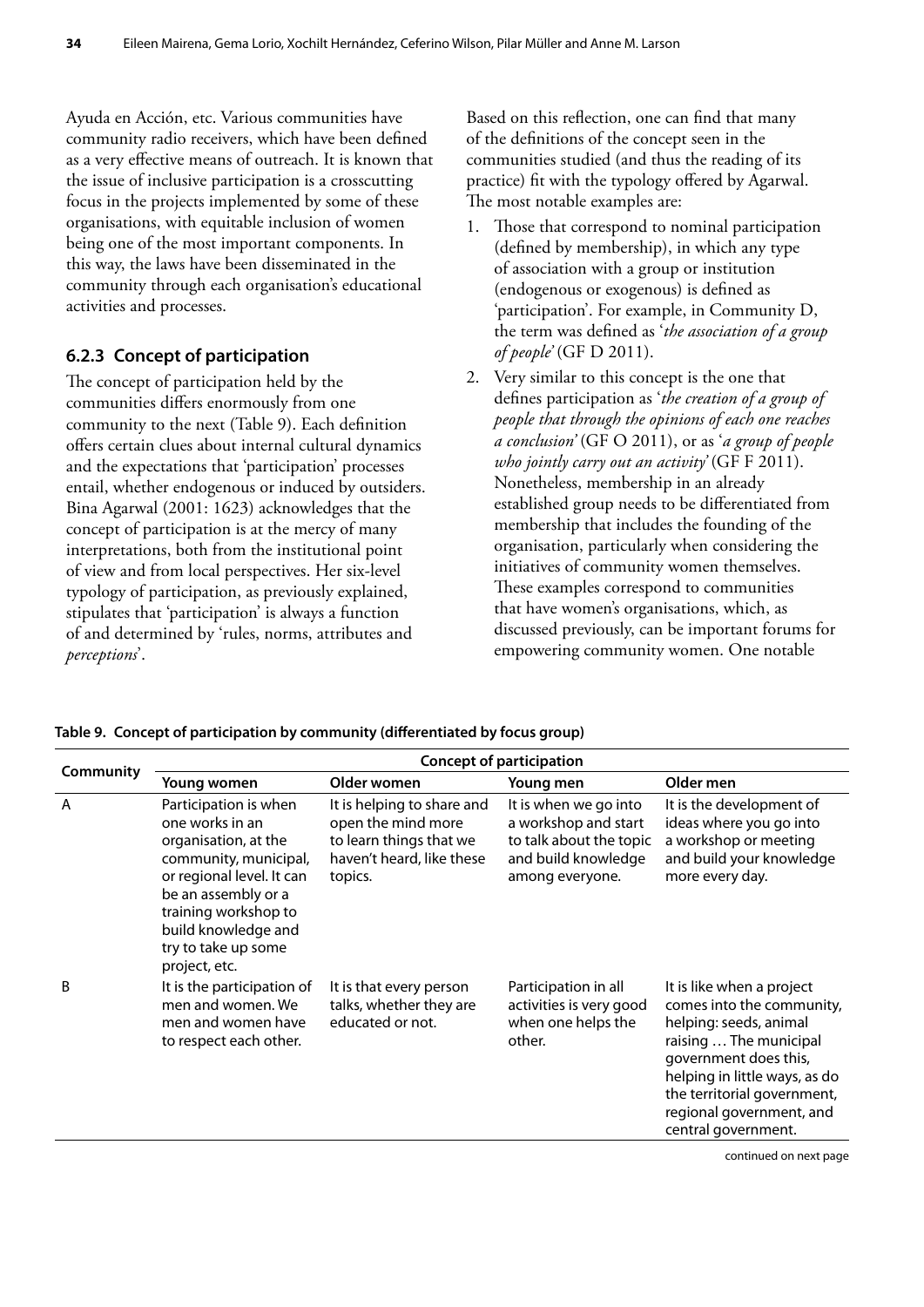#### **Table 9.** Continued

|              | <b>Concept of participation</b>                                                                                                                                                  |                                                                                                                                                                                                                                |                                                                                                                                                                                                                                      |                                                                                                                                                                         |
|--------------|----------------------------------------------------------------------------------------------------------------------------------------------------------------------------------|--------------------------------------------------------------------------------------------------------------------------------------------------------------------------------------------------------------------------------|--------------------------------------------------------------------------------------------------------------------------------------------------------------------------------------------------------------------------------------|-------------------------------------------------------------------------------------------------------------------------------------------------------------------------|
| Community    | Young women                                                                                                                                                                      | Older women                                                                                                                                                                                                                    | Young men                                                                                                                                                                                                                            | Older men                                                                                                                                                               |
| $\mathsf{C}$ | Being present at an<br>event, by invitation.                                                                                                                                     | To participate in this<br>study, for example.                                                                                                                                                                                  | It is when the<br>community is<br>supported with public<br>works: hospitals,<br>footpaths, schools<br>and others.                                                                                                                    | It is when you are united<br>and everybody comes;<br>that's participation.                                                                                              |
| D            | It is the free<br>participation that both<br>men and women have.                                                                                                                 | It is ideas that people<br>contribute in a workshop.                                                                                                                                                                           | It is the association of<br>a group of people.                                                                                                                                                                                       | Training to take care of our<br>resources.                                                                                                                              |
| Е            | Participation is the<br>support given among<br>community members<br>within the community,<br>or by community<br>leaders.                                                         | Participation is when<br>we all participate within<br>the community, for<br>example, in this meeting<br>among ourselves. If a<br>friend doesn't know<br>about a question and the<br>other reinforces: that's<br>participation. | Participation is when<br>community leaders<br>hold meetings and<br>give community<br>members space<br>to make their<br>contributions and<br>state their ideas,<br>based always on a<br>topic and when it's for<br>the community good | It is the help between<br>community members and<br>community leaders.                                                                                                   |
| F            | Participation is<br>community unity at the<br>communal level, out of<br>which comes ideas, as<br>well as the promotion<br>of diverse activities.                                 | It is to support a group of<br>workers who need to get<br>ahead.                                                                                                                                                               | To comprise a group<br>of people and<br>support each other<br>(participants).                                                                                                                                                        | Work united with the<br>community.                                                                                                                                      |
| G            | To participate and<br>support an activity or to<br>attend an event.                                                                                                              | To propose an alternative<br>in meetings, attend<br>training workshops, and<br>offer opinions about<br>internal development for<br>the internal community<br>organisations for<br>equitable benefit.                           | Participate and<br>provide opinions in a<br>workshop or meeting.                                                                                                                                                                     | It is to give your opinion<br>and propose alternatives<br>for the wellbeing of the<br>population, including<br>participating in internal<br>and external organisations. |
| H            | They are opportunities<br>the community is<br>given to participate in<br>different activities.                                                                                   | They are opportunities<br>the agencies give us to<br>be able to participate in<br>the different activities<br>assigned                                                                                                         | It is the most<br>important thing for<br>people so they can<br>make decisions and<br>participate without<br>any problem.                                                                                                             | It is the opportunity<br>provided in the different<br>activities.                                                                                                       |
|              | To give ideas for the<br>betterment of the<br>community.                                                                                                                         | That we have access<br>to more opportunities<br>without anyone<br>overturning our<br>decisions.                                                                                                                                | Women have had<br>little participation.<br>The <i>síndico</i> now<br>doesn't give them the<br>chance to contribute.                                                                                                                  | That each community<br>member has the right<br>to give an opinion and<br>participate actively.                                                                          |
| J            | There are various<br>forms of participation,<br>for example: when<br>a person needs help<br>and the other gives<br>a hand; that's a form<br>of cooperation and<br>participation. | For example, the building<br>of churches, pastoral<br>house and when there's<br>a problem within the<br>community we meet and<br>there's participation and<br>we resolve the problems.                                         | It's when a person<br>needs help and<br>all of us from the<br>community help<br>him; that's a form of<br>participating                                                                                                               | Participation is opinions<br>that one contributes within<br>a meeting or a communal<br>assembly.                                                                        |

continued on next page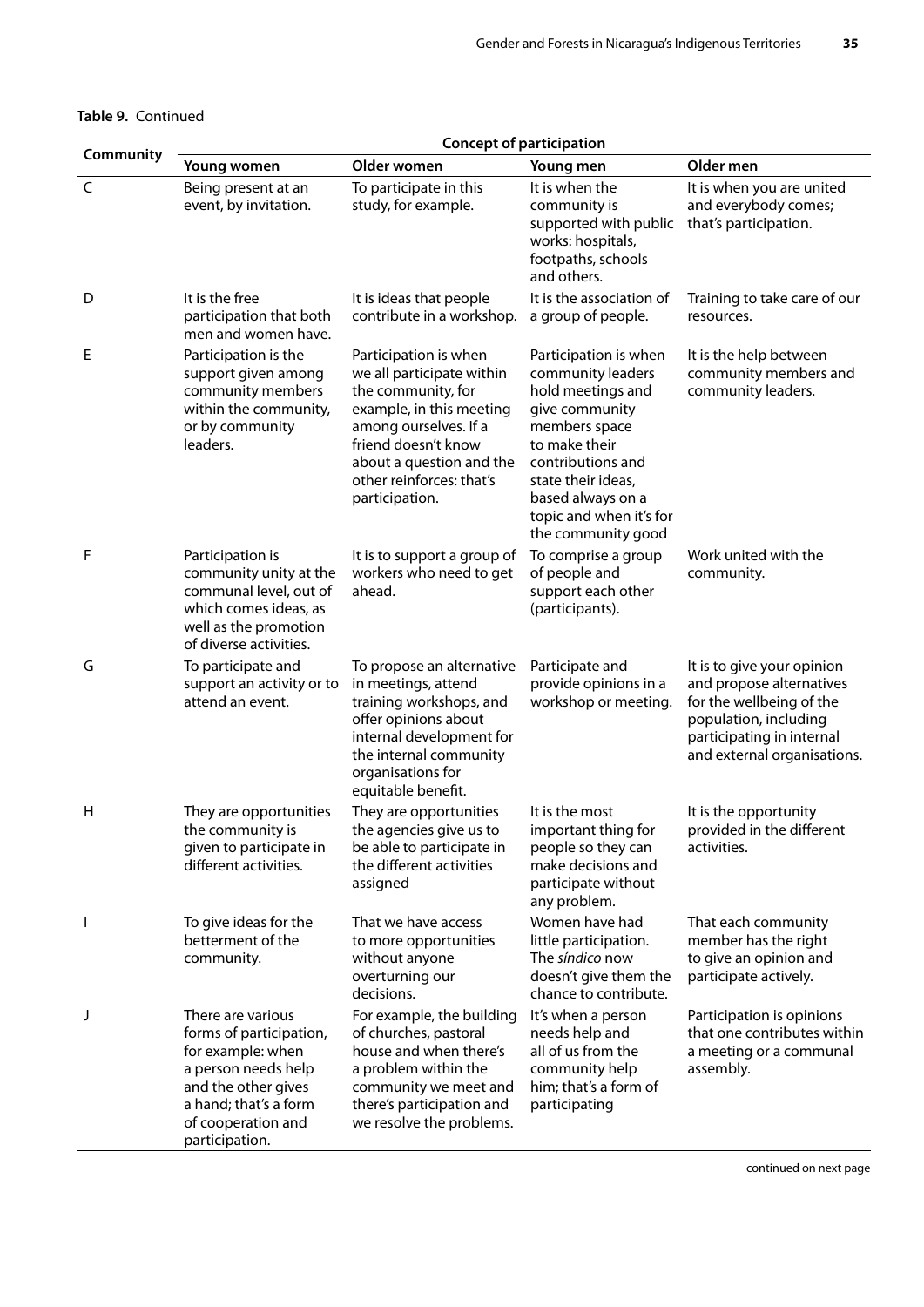#### **Table 9.** Continued

| Community | <b>Concept of participation</b>                                                                                                                                                              |                                                                                                                                                                    |                                                                                                                                               |                                                                                                                                                                                                      |
|-----------|----------------------------------------------------------------------------------------------------------------------------------------------------------------------------------------------|--------------------------------------------------------------------------------------------------------------------------------------------------------------------|-----------------------------------------------------------------------------------------------------------------------------------------------|------------------------------------------------------------------------------------------------------------------------------------------------------------------------------------------------------|
|           | Young women                                                                                                                                                                                  | Older women                                                                                                                                                        | Young men                                                                                                                                     | Older men                                                                                                                                                                                            |
| K         | The community<br>directors give free<br>participation to men<br>and women in work,<br>in decision-making,<br>because we community<br>members chose them<br>and they have to listen<br>to us. | It's that we come to the<br>meetings but they don't<br>let us talk, or decide, but<br>now with the woman<br>síndico she gives us our<br>right. We talk and decide. | It's that we all come<br>to the meetings<br>and participate<br>in the different<br>activities within the<br>community.                        | It's when we meet in<br>workshops and we<br>participate in both<br>community meetings and<br>other activities within and<br>outside the community<br>and give our opinions and<br>decide what to do. |
| L         | It's when within a<br>community the leader<br>discusses the problem<br>and meets to give<br>solutions.                                                                                       | It's when a leader<br>participates actively<br>with the community<br>members, whether men<br>or women, within the<br>community.                                    | It's when there's a<br>person or leader<br>within the community<br>who expresses his<br>ideas and supports<br>the others with their<br>ideas. | Participation is the will<br>of a person to contribute<br>within a group of people to<br>share and exchange ideas<br>with the population to<br>bring more progress to the<br>community.              |
| M         | When there's<br>some problem it is<br>coordinated with the<br>communal authorities<br>and it is resolved and<br>they also replace the<br>leader when he can't be<br>there.                   | There are authorities<br>and leaders within<br>the community who<br>participate in the<br>different decisions and<br>set laws to put them in<br>practice.          | Participation is when<br>we call meetings and<br>give our point of view.                                                                      | It's the structure, the<br>communal leaders and<br>their functions and forms<br>of government and that<br>the man has the last word.                                                                 |
| N         | Participate in any<br>kind of activity that's<br>necessary in the<br>community. Exchange<br>ideas among friends.                                                                             | It's attending the<br>different activities or<br>being part of activities,<br>talks, meetings or<br>activities outside of or<br>within the community.              | It's the will of each<br>community member<br>or citizen to value<br>his/her rights<br>democratically within<br>a social framework.            | Participate in all meetings<br>held in the community.                                                                                                                                                |
| $\circ$   | It's the creation of a<br>group of people that<br>through the opinions<br>of each one reaches a<br>conclusion.                                                                               | It's the meeting of<br>community members to<br>support an initiative or<br>proposal.                                                                               | It is to give the<br>idea or opinion of<br>each member of a<br>community freely and<br>in sovereignty.                                        | It is the ideas of each<br>one of a given group or<br>community.                                                                                                                                     |
| P         | It's to meet within<br>a given group and<br>exchange ideas.                                                                                                                                  | It's to attend meetings<br>called within the<br>community, whether<br>to elect its directors or<br>those in the church.                                            | When a group meets,<br>both men and<br>women, it's to discuss<br>and exchange their<br>ideas.                                                 | Participation is being<br>together in a group that<br>exists.                                                                                                                                        |
| Q         | It is a way to have<br>influence in the<br>meetings and<br>community assemblies.                                                                                                             | It is when one is always<br>doing something in<br>coordination with other<br>women, always in favour<br>of the community.                                          | It is to participate and<br>make decisions in<br>meetings along with<br>other community<br>members.                                           | n/a <sup>a</sup>                                                                                                                                                                                     |
| R         | Attend meetings or<br>other gatherings at<br>the invitation of the<br>institutions that come<br>to the community.                                                                            | n/a                                                                                                                                                                | Coexist in accord with<br>our ancestral way.                                                                                                  | n/a                                                                                                                                                                                                  |

a Data not available.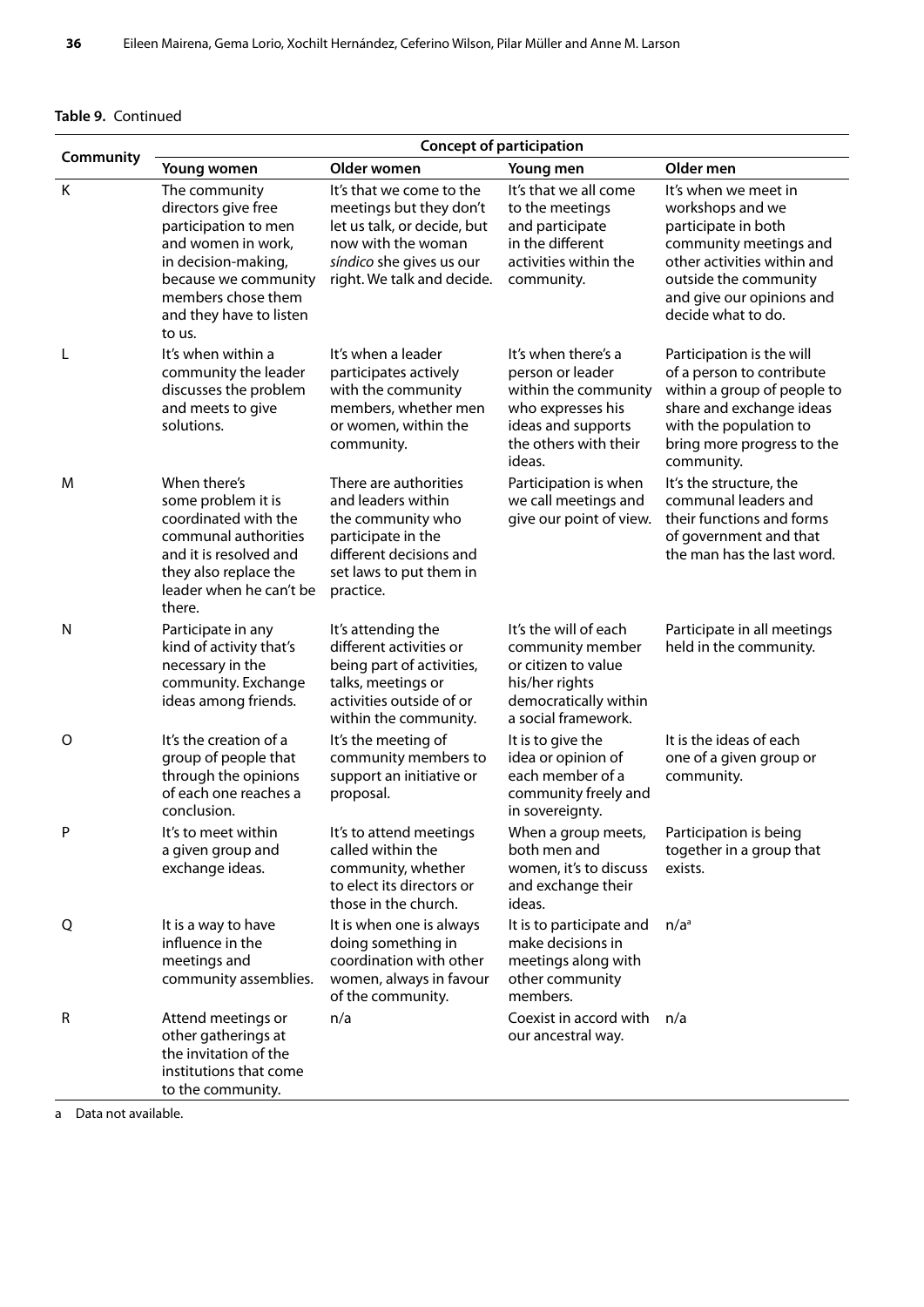aspect is that in Community E, the creation of arenas such as these, or spaces open to the whole community, are conceived as the initiative and work of the community leaders: '*Participation is when communal leaders call meetings and give space to the community members to offer their contributions and ideas based on an issue, as long as it is for the good of the community'* (GF E 2011). In this context, then, participation is not defined only as the action of the community men and women (attendance, presence, expression and/ or initiative), but also of the structures in which these actions unfold and how they are created.

- 3. Related to this last dynamic, 'participation' is defined in other communities (L, E and B), as the action of the leaders. For example: '*Participation is when there is a person or a leader within a community who expresses his ideas and that others contribute to with their ideas'*  (GF L 2011). Extrapolating from Agarwal's classification, it would be understood that leaders are the only ones who enjoy 'interactive participation', given that in all communities of the study, communal leaders were cited as those with the final word (sometimes consulted, sometimes not) about the future not only of resource management but also about situations that arise in the community.
- 4. Following Agarwal's typology, the conception of participation that is called 'passive' is present in several communities (R, M and N). In this regard, in one of the focus groups 'participation' is defined as the act of '*attending meetings at the invitation of institutions that come to the community'* (GF R 2011).
- 5. Similarly, Agarwal's 'active participation' is seen in communities such as G and I, where they mention that participation is '*to promote alternatives in a meeting or training workshop, giving an opinion for the development of the organisations within the communities for an equitable benefit*' (GF G 2011) or '*to contribute ideas for the improvement of the community'*  (GF I 2011). Here, women (in certain communities) have been able to take part (as will be explored further in the following section).
- 6. Another definition throws light on aspects that Agarwal's typology does not consider, such as those of resource distribution or benefits linked to decision-making in the community assemblies: '*participation means receiving part of something*

*given to the community'* (GF I 2011); or the acquisition of knowledge, which has been key to community-level empowerment processes, '*participation is learning of value [for] a group of people that helps them work in a more organised way within the community'* (GF B 2011).

7. Finally, there is a definition that encompasses not only spaces or actions, but also the traditional organic dynamic of the indigenous communities, i.e. the way each community member acts socially according to his/her cosmovision. As was expressed in a focus group of older men: '*Participating is coexisting in accord with our ancestral way'* (GF R 2011).

#### **6.2.4 Women in leadership**

Women's leadership in the indigenous communities of the RAAN is part of a process that external and governmental organisations have been promoting. This process is aimed at strengthening women's leadership roles and making them more visible within communities, families and society in general. These initiatives have been increasing in number. Women have argued for their own development, through their active participation in decision-making within their communities. The experience of Awas Tingni, where there was a woman *síndico* at the time of the research, exemplifies a high participation level by women in leadership posts, which has been legitimised at different levels of government, from local to district levels, and even from territorial to regional.

There have also been cases in other communities where women have represented the interests of the community under the region's governance structures, but they have not all been equally influential in decision-making. The variation in communities' experience with women leaders depends in part on the extent of community support, how women's performance is evaluated, and whether it is linked to projects being developed in the communities. Gender appraisals have helped in some cases, leading to women being able to make proposals and gain recognition within communities.

Higher levels of schooling have provided an opening for indigenous women to become leaders in some cases, while low levels have limited the opportunities of others. Yet this variable does not appear to be the main determinant in the ability to assume leadership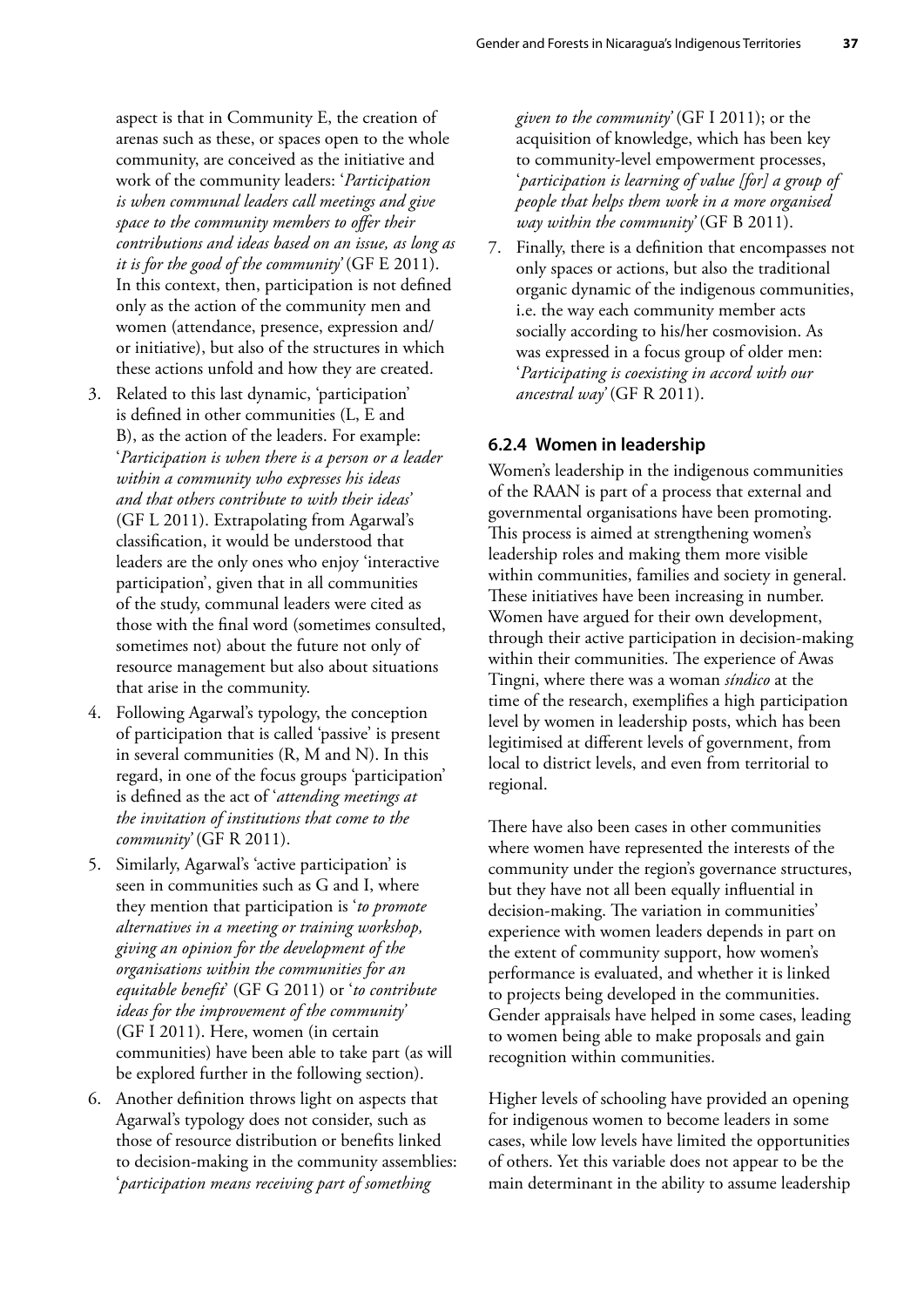roles. Rather, the determining factor appears to be how participatory the decision-making processes are and how much they involve a gender perspective.

#### **6.2.5 Women in meetings**

Women's participation in community meetings is an issue that has barely begun to catch the attention of community members, given that the issue of gender equity is recent. It has been introduced little by little based on the promotion of laws for inclusive participation, which in some cases have made men more aware of the importance of women's participation in community processes: '*previously men thought that women had no right to express themselves or be a leader within the community, but over time they see that women do have the right because there are laws that protect them*' (GF L 2011). Despite recent attention to gender equity, however, women's participation in assemblies and other community activities in most communities (e.g. in B, C, E) continues to be limited to attendance and not to sharing or voicing opinions about the topics discussed in the meetings.

Nevertheless, in a few communities women have progressed to more inclusive participation, at least on certain topics. For example, in Community G, women regularly attend local assemblies and workshops. In this community, both focus groups with men said that, '*women participate in each assembly, meeting, workshop and training session, because the women participate more than the men*' (GF G 2011). Women also actively participate in Community L. Women there express their opinions openly, '*yes, it's possible, because we have our right, so no one can silence us; we have to express our ideas without fear*' (GF L 2011).

In some cases women believe that their input has an impact on decisions. The women from Community G say that, '*the leaders and community elders and territorial chief take women's opinions into account in the community meetings and assemblies, considering our proposals*' (GF G 2011). Thus, there is a growing consensus calling for women's inclusion in the community's sociopolitical processes.

In contrast (e.g. Communities J and P, among others), it was reported that while women attend meetings, their contributions, ideas and opinions are not seen as relevant by those who chair the meetings.

In other cases, women's participation is limited to certain issues of community life. In this respect, the focus group of young women of Community H said that *'women's decisions are not taken into account in natural resource management, only in social processes such as community conflicts*' (GF H 2011). In other cases, such as Community C, women are not even invited to many meetings (GF C 2011) or, in the case of Community D, women in the focus groups differentiate between community meetings and meetings on forest management where men are '*the only ones who participate'* (GF D 2011). In such cases, the actions of the leaders limit and place conditions on these women's attendance.

In some communities, however, it is reported that few women take a strong stand and express their opinions and give input on the issues discussed in the community assemblies. For example, in Community F, older women expressed that there are only a few women who '*express their feelings for the decisionmaking process*' (GF F 2011).

In the worst cases, women's participation is undermined by obstacles such as the macho attitudes of community men (GF N 2011), who do not let their spouses participate or who dismiss women's opinions out of hand during the meetings (GF M 2011), sometimes even by *making fun* of them (GF Q 2011). In fact, in Community O, elders were specifically mentioned as the ones who do not pay attention to women's contributions during the meetings (GF O 2011). This situation is also reported in the communities of I and J, where both attendance at meetings and influence – at least direct influence – in community decision-making is nil.

Both men and women recognise that obstacles for women's participation include their '*fear of participating*' (emphasised more by the men) (GF M 2011; GF O 2011), '*their lack of time'* or their shyness (GF R 2011). In addition, in Community A, women said they did not participate because it would be '*one more burden*' in addition to the housework for which they are culturally responsible (GF A 2011).

We found that there was some kind of women's group in most communities (Figure 4), whether organised endogenously or at the initiative of an outside organisation, and hence there was no apparent correlation with women's degree of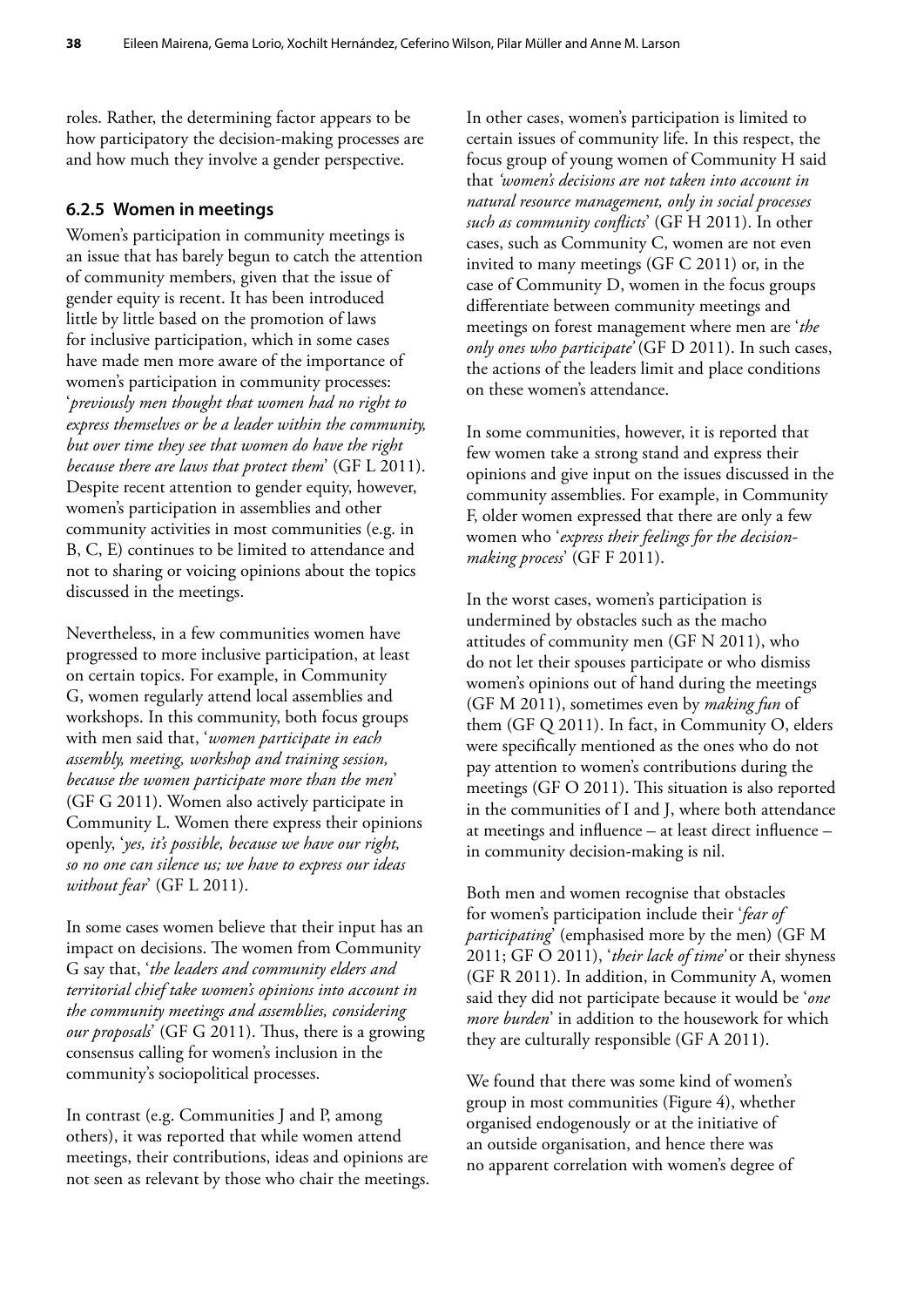<span id="page-46-0"></span>**Is there a women's organisation in the community?**



**Figure 4. Women's organisations in the communities**

participation. Nevertheless, anecdotal evidence suggests that some of these groups have been important in increasing confidence levels, improving public speaking and so on. Hence, further research is needed on the role of different women's organisations. Table 10 summarises women's participation in several arenas in each community.

#### **6.2.6 Women and natural resources**

On the issue of natural resource management and decision-making, the importance of including women in these processes was acknowledged, but so far there has been little real or effective participation. In community forestry experiences, for example, the integration of women as at-large members or secretaries is accepted by the boards of directors, but women's ideas and proposals are usually not taken into account in decision-making about specific business actions. Women in the indigenous territorial governments in the region have had a similar experience. Women's participation in natural resource management is seen primarily as obtaining firewood and non-timber resources from the forest, while it is the men who log, sell trees and timber to external actors, and make the decisions.

Community government, in which boards of directors have been formed that are headed by judges (*wihta*) and *síndicos*, has been (and in most cases continues to be) dominated and monopolised by male community members. Occasionally, however, spaces have been opened up for women to take on leadership positions. For example, nine of the 18 communities studied had had women *síndicos* at some time, for at least a month (Figure 5).

|  | Table 10. Summary of participation and arenas for women |  |
|--|---------------------------------------------------------|--|
|--|---------------------------------------------------------|--|

| Community | No. of women<br>in leadership | Female síndico<br>at some time | Women's<br>organisation | Knowledge of laws or rights of<br>women and indigenous people | <b>Projects working</b><br>with women |
|-----------|-------------------------------|--------------------------------|-------------------------|---------------------------------------------------------------|---------------------------------------|
| A         | 4                             | no                             | yes                     | no                                                            | 3                                     |
| B         |                               | no                             | yes                     | yes                                                           |                                       |
|           |                               | yes                            | yes                     | no                                                            |                                       |
| D         |                               | no                             | yes                     | yes                                                           |                                       |
| E         |                               | no                             | n/a <sup>a</sup>        | yes                                                           |                                       |
|           |                               | yes                            | yes                     | no                                                            |                                       |
| G         |                               | no                             | yes                     | yes                                                           |                                       |
| н         |                               | yes                            | n/a                     | yes                                                           |                                       |
|           |                               | no                             | no                      | no                                                            |                                       |
|           |                               | no                             | n/a                     | yes                                                           |                                       |
| К         | n/a                           | yes                            | yes                     | yes                                                           |                                       |
|           |                               | no                             | yes                     | yes                                                           |                                       |
| M         |                               | no                             | yes                     | yes                                                           |                                       |
| N         |                               | yes                            | yes                     | yes                                                           |                                       |
| O         |                               | yes                            | yes                     | yes                                                           |                                       |
| P         |                               | yes                            | yes                     | yes                                                           |                                       |
| Q         |                               | yes                            | n/a                     | yes                                                           |                                       |
| R         |                               | yes                            | yes                     | yes                                                           | 2                                     |

a Data not available.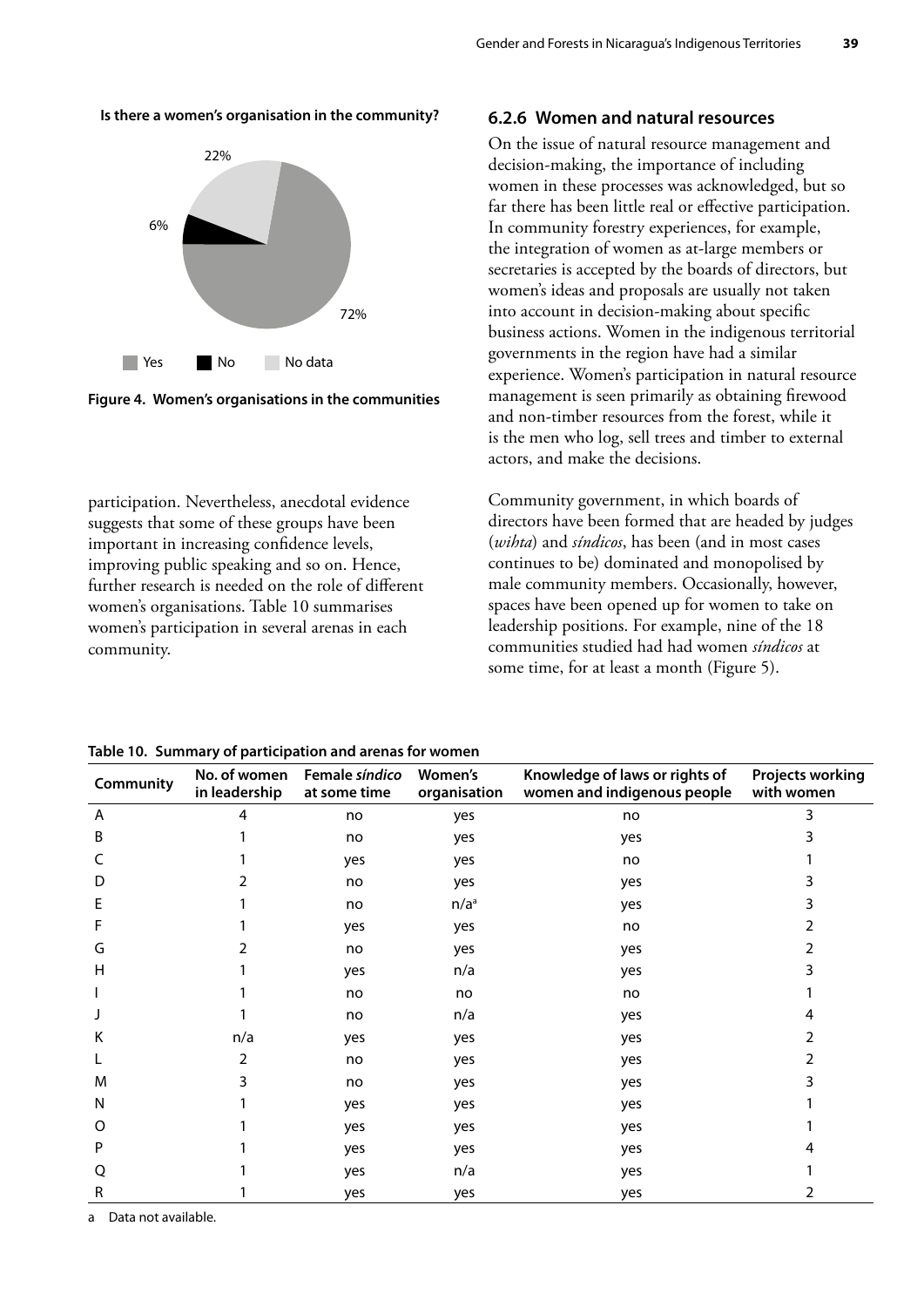<span id="page-47-0"></span>

**Figure 5. Women in positions of power**

Certainly, the rise of women to positions of authority has not been easy, particularly when it has occurred in the context of economic and political crisis, from which the Atlantic Coast has not escaped. The case of Awas Tingni is important, as the ascent of its current *síndico* from community coordinator shows that, given arenas of inclusive participation, women can take actions that earn them legitimacy within the community. Only then will both the men and women of the community continue to vote them into higher offices:

*'She was communal coordinator, then the alternate*  síndico. *Now she has succeeded in becoming* síndico *and may possibly even become a communal judge (*wihta mairin*) and leader of the council of elders, as we all have the same rights and work together'* (GF Awas Tingni 2001).

The case of Awas Tingni is exceptional. In her first three months of administration (at the time of the field work for this study), the *síndico*  maintained broad support from the community for her work. This contrasts with other cases, such as in Communities C, F and R, where the men complained of corruption, poor coordination with the community and lack of accountability – problems associated with many previous male *síndicos*.

It is notable that none of the other eight prior female *síndicos*, in fact, held the post for the stipulated year. Hence, this first opening – what could be a first step to opening governance arenas to community women – may have done more harm than good, if women were not sufficiently empowered, skilled or given sufficient support to succeed in filling

the expectations of the men and women of the community.

#### **6.2.7 Factors that promote or limit women's participation**

According to the focus groups, the factors that facilitate women's participation, in meetings and in positions of leadership, are the following:

- 1. Knowledge of the laws of participation that promote women's inclusion (in equal number) in community governance processes. Both men and women stressed the importance of such knowledge, recognising women's rights to participate and to be taken into account. Such knowledge is partly a product of the level of attention given to this by the organisations seeking to promote gender equality within communities. *'Previously women were never invited to the meetings, but now they know their rights and for that reason [they attend] the community meetings to [give] their opinions in decision-making'* (GF F 2011).
- 2. The level of men's awareness in some communities regarding women's participation and the differing gender roles in these contexts. This factor is linked to promotion of gender policy by both nongovernmental organisations and the state. In this regard, *'the men previously thought that women had no right to express themselves or be a leader within the community, but over time people realised that women have rights, because laws exist that protect them'* (GF L 2011).
- 3. Having a relatively high education level, i.e. greater than other community members, creates a certain feeling of security in the leadership capacities of women proposed for such positions. This includes knowing Spanish as well as the mother tongue (and in the case of the Mayangna communities, it means knowing three languages: Mayangna, Miskitu and Spanish). '*"They don't want to get ahead because they are used to only men being able to and not them"; that's what some think, but the community gives space as long as the person has studied and can speak three languages and knows how to write*' (GF A 2011). This factor is also a problem, however, as the education levels of the majority of women in the communities are very low and the opportunities are still scarce. Even so, some women have managed to achieve a certain educational level and have been reference points and leaders within their local contexts.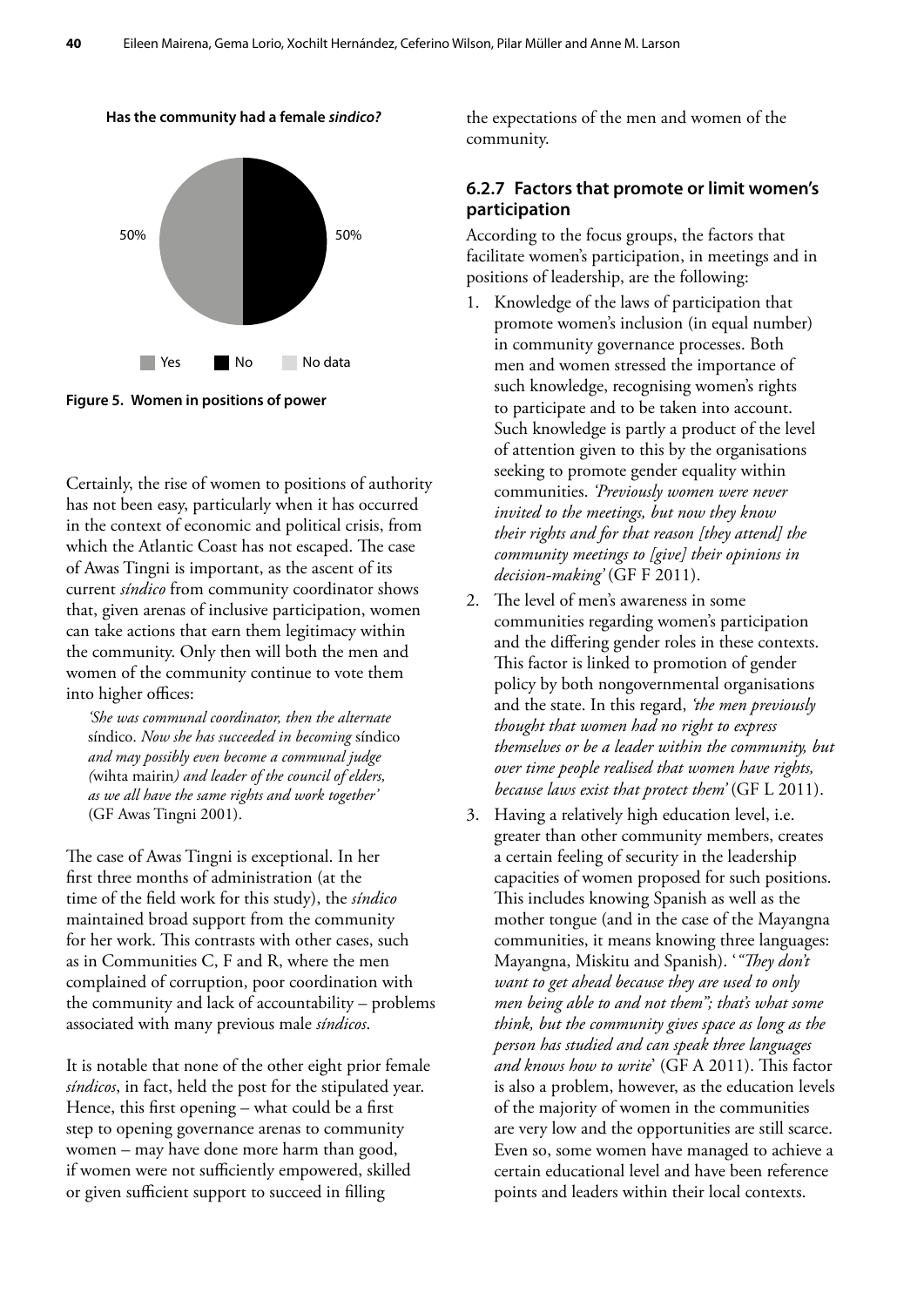4. The role of women's organisations in establishing precedents and creating arenas for exchange among the women. These arenas then serve as the entryway for participation in communal spheres shared between men and women. The organisation also strengthens the participation of and links among community women, offering them arenas for growing, learning and feeling empowered to participate and get involved. '*Now, with these training sessions the organisations are implementing, they know their rights to participate and make decisions, so they have the chance to cooperate with the community*' (GF B 2011).

The factors that inhibit women's participation in decision-making arenas are the following:

- 1. The diminishing frequency with which community assemblies are called. This factor is an obstacle not only for women, but for the whole community. This reduction is related to cases of corruption and poor management of the funds that community leaders receive. Leaders avoid having community assemblies to avoid demands being made on them publicly because of their bad administration. *'Although these meetings are only held once a year, when they are held there are many problems because neither the* síndico *nor the*  judge *are very respected due to the things they do outside the community*' (GF R 2011).
- 2. Domestic work, in accord with traditional gender roles. This is even more of a problem if their attendance means constantly investing time in community activities and in assuming new responsibilities (GF A 2011, GF I 2011, GF Q 2011). These appraisals came up in focus groups of both women and men, demonstrating that neither women nor men are yet questioning the traditional gender roles reproduced at the community level, '*it would be a burden for them as they have responsibilities at home*' (GF A 2011).
- 3. No permission given to participate in community activities, whether they be educational workshops or assemblies, by husbands or male partners. '*[The] men […] think that women are an obstacle to community development. They think that they should only be in the house working as a housewife*' (GF Q 2011).
- 4. The lack of initiatives for men to share the domestic chores. '*The majority of adult men said that the wives are also to blame, because many times*

*the women don't participate because they say they have to take care of their children, who cannot go. The few women who participate in the communal assemblies are single women*' (GF J 2011). In addition, women in these communities do not have regular access to birth control. Some of the women have received sexual and reproductive education, but this has not been accompanied by strategies that increase access to birth control, which is only available in health centres in urban areas. This situation, a product of a lack of awareness from a gender perspective, perpetuates and reproduces the restrictions that culturally prevent women from having a more active and leadership role in managing resources that, by right, they share.

5. The avoidance of arenas in which nationallevel politics are at play. Community members, primarily women but men as well, tend to avoid meetings in which national politics are likely to be involved, because of the associated danger of exacerbating existing conflicts related to party affiliations or lack thereof. '*The community members virtually avoid participating in meetings due to the existence of political parties, where party involvement is very apparent; that means that they can't work democratically in the community because [the people who will be involved] are already chosen*' (GF N 2011).

Table 11 summarises the responses of the focus groups regarding obstacles to participation.

#### **6.2.8 Factors that hinder indigenous women's participation in forest resource management**

There are numerous additional obstacles to women's participation in natural resource decisions specifically. The observations here were based on the analysis of outside observers and researchers. On the one hand, negotiations regarding natural resource use are limited to certain interest groups. Hence, if women are not *síndicos* or at least members of the community leadership, they will not participate in these decisions. On the other hand, additional social and cultural norms play a role. These obstacles originated for a variety of reasons, according to the different opinions of those interviewed for the study, including ethnicity, norms associated with being a woman, religion, paucity of knowledge, history reproduced through the generations, and culture.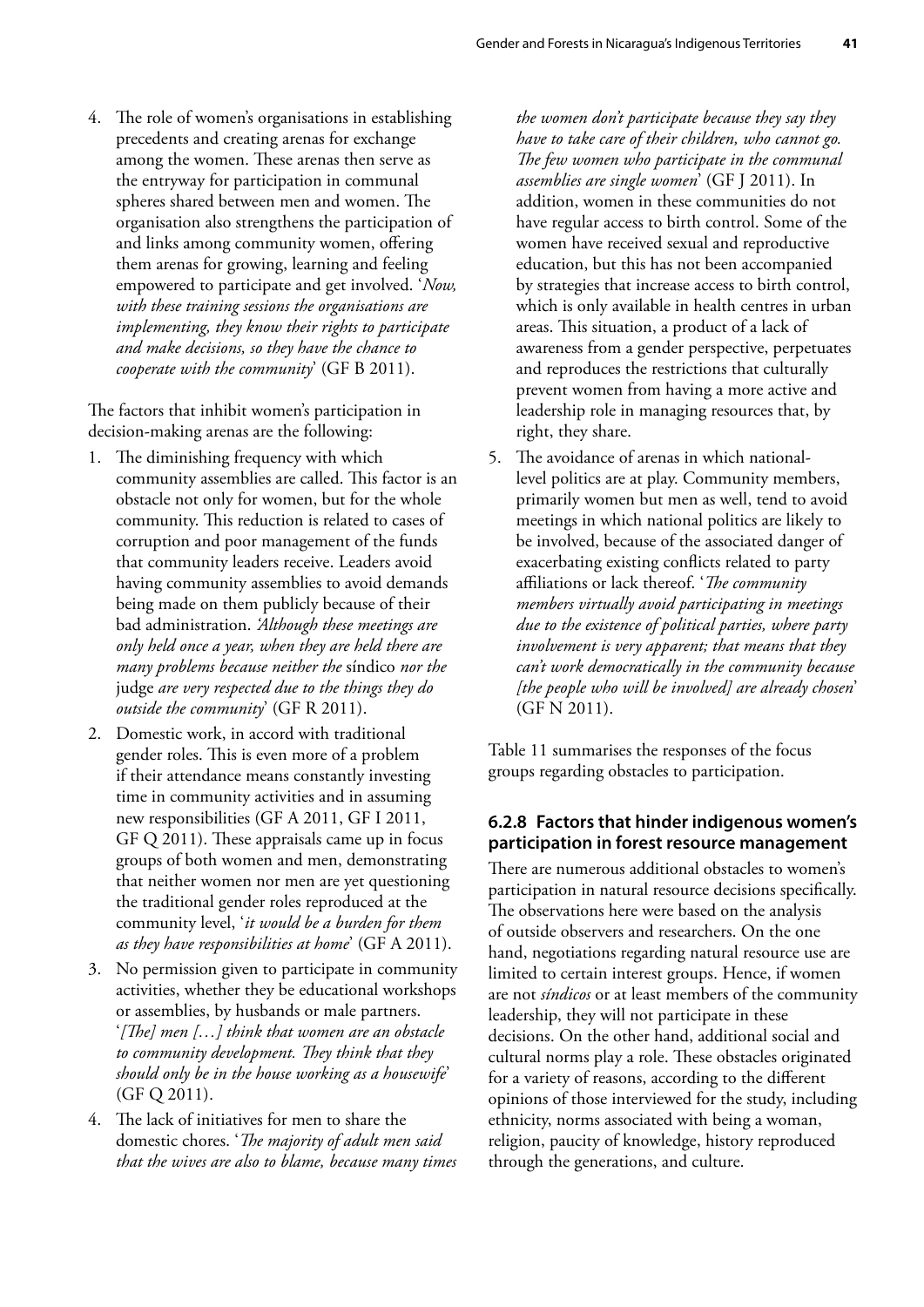| Community    | <b>Obstacles to participation</b>                                                                                       |                                                                                                                       |                                                                                                                                                                           |                                                                                                                                   |  |  |
|--------------|-------------------------------------------------------------------------------------------------------------------------|-----------------------------------------------------------------------------------------------------------------------|---------------------------------------------------------------------------------------------------------------------------------------------------------------------------|-----------------------------------------------------------------------------------------------------------------------------------|--|--|
|              | Young women                                                                                                             | Older women                                                                                                           | Young men                                                                                                                                                                 | Older men                                                                                                                         |  |  |
| A            | Low self-esteem, lack<br>of time, attention to<br>their roles as women,<br>prevalence of illiteracy.                    | Fear of being a síndico;<br>absence from meetings<br>to attend to family roles;<br>low academic level.                | Lack of interest in being<br>a leader or authority.<br>Attention to family role.<br>Their spouses don't<br>let them because they<br>have to take care of the<br>children. | Lack of educational<br>preparation.<br>Ignorance of laws.<br>Greater attention to<br>their role as mother.<br>Marital dependence. |  |  |
| Β            | Lack of motivation by<br>the leaders (síndico and<br>wihta) to call them to<br>meetings.                                | Lack of promotion of<br>women's participation<br>by the organisation.                                                 | Fear of participating.<br>Lack of interest and<br>motivation.                                                                                                             | They don't like to<br>participate.                                                                                                |  |  |
| $\mathsf C$  | Women attend only if<br>invited.                                                                                        | Women do participate,<br>so there are no<br>obstacles to women's<br>participation.                                    | They don't attend for<br>personal reasons.                                                                                                                                | It's been a long time<br>since they were<br>invited to meetings.                                                                  |  |  |
| D            | Little interest in<br>participating because<br>only men are taken into<br>account.                                      | Little attendance at<br>meetings because of<br>lack of knowledge<br>about and capacity to<br>understand the issues.   | There's no interest in<br>participating.                                                                                                                                  | They don't attend<br>meetings because<br>their husbands don't<br>allow it.                                                        |  |  |
| Е            | There are no obstacles.<br>Women attend<br>regularly.                                                                   | Good attendance but<br>little participation<br>because of<br>discrimination by the<br>men on the issues<br>discussed. | There is no obstacle.<br>Women attend and<br>participate.                                                                                                                 | There is no obstacle.<br>Women attend and<br>participate.                                                                         |  |  |
| F            | They go to the meeting<br>with little interest and<br>little participation.                                             | Little participation<br>because they aren't<br>given space.                                                           | There's no interest.                                                                                                                                                      | Little participation but<br>they don't know why.                                                                                  |  |  |
| G            | There are no obstacles.<br>Women attend and<br>participate effectively.                                                 | There are no obstacles.<br>Women attend and<br>participate effectively.                                               | There are no obstacles.<br>Women attend and<br>participate effectively.                                                                                                   | There are no<br>obstacles. Women<br>attend and participate<br>effectively.                                                        |  |  |
| $\mathsf{H}$ | Men don't take them<br>into account.                                                                                    | Men don't take them<br>into account.                                                                                  | There is no interest.                                                                                                                                                     | There is no interest.                                                                                                             |  |  |
|              | Little participation<br>because of attending<br>to responsibilities for<br>home and children.                           | Little participation<br>because of attending<br>to responsibilities for<br>home and children.                         | Little participation<br>because of attending<br>to responsibilities for<br>home and children.                                                                             | Little participation<br>because of attending<br>to responsibilities for<br>home and children.                                     |  |  |
| J            | As there is no leader,<br>women aren't invited<br>and they aren't<br>respected as leaders<br>because they are<br>women. | They are informed and<br>participate in meetings.                                                                     | They don't go because<br>they are busy at home<br>or attending to their<br>children.                                                                                      | Women aren't<br>interested in<br>attending.                                                                                       |  |  |
| K            | They don't give them<br>the right to participate<br>because they don't<br>invite them.                                  | They attend meetings<br>but have no voice, only<br>men do.                                                            | Women come to<br>the meetings, but<br>they aren't given the<br>opportunity to voice<br>their opinions.                                                                    | They don't have the<br>right to speak or give<br>opinions.                                                                        |  |  |
| L            | There's good<br>participation by women<br>and the men support<br>them.                                                  | Women always go<br>to the meetings and<br>are the ones who<br>participate most.                                       | Women do<br>participate, so there<br>are no obstacles to<br>participation.                                                                                                | Women are the<br>ones who come and<br>participate most,<br>while few men go.                                                      |  |  |

<span id="page-49-0"></span>

| Table 11. Obstacles to the participation of women, according to the community (by focus group). |  |  |
|-------------------------------------------------------------------------------------------------|--|--|
|-------------------------------------------------------------------------------------------------|--|--|

continued on next page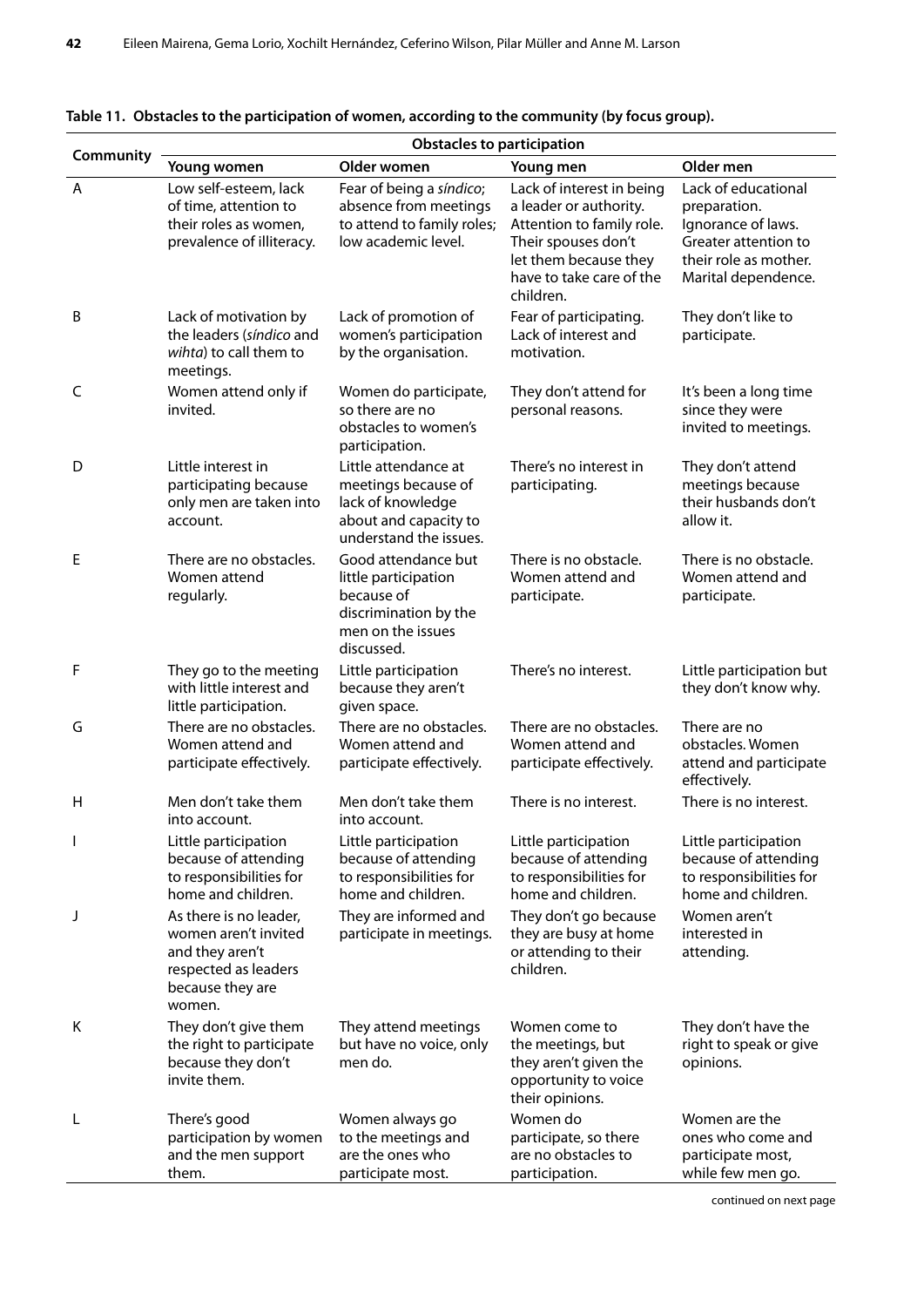|           | <b>Obstacles to participation</b>                                                                                                              |                                                                                                                                  |                                                                                                                                    |                                                                                                          |  |  |
|-----------|------------------------------------------------------------------------------------------------------------------------------------------------|----------------------------------------------------------------------------------------------------------------------------------|------------------------------------------------------------------------------------------------------------------------------------|----------------------------------------------------------------------------------------------------------|--|--|
| Community | Young women                                                                                                                                    | Older women                                                                                                                      | Young men                                                                                                                          | Older men                                                                                                |  |  |
| M         | The men still impose<br>themselves.                                                                                                            | Attitude of the men<br>toward women's<br>opinions.                                                                               | Women do not attend<br>when they have to do<br>work, but besides that,<br>there are no obstacles.                                  | The women are afraid<br>to assume leadership<br>posts.                                                   |  |  |
| N         | Many women go but are<br>discriminated against<br>because their opinions<br>aren't taken into<br>account.                                      | They go to the meetings<br>but the men don't give<br>them the opportunity to<br>opt for leadership posts<br>because of machismo. | 50% of participants<br>are women. The<br>women have a high<br>participation level; there<br>are hardly any men in<br>the meetings. | n/a <sup>a</sup>                                                                                         |  |  |
| $\circ$   | Women participate in<br>meetings more than<br>men but don't offer<br>opinions because<br>they aren't taken into<br>account.                    | They are effective in all<br>meetings but the elder<br>men don't take their<br>opinions into account.                            | Women's participation<br>in the meetings is very<br>effective but because of<br>shyness they don't give<br>opinions.               | In these meetings 50%<br>of the participants<br>are women, but out<br>of fear they don't<br>participate. |  |  |
| P         | Abuse and domestic<br>problems.                                                                                                                | n/a                                                                                                                              | n/a                                                                                                                                | n/a                                                                                                      |  |  |
| Q         | Bad attitude on the part<br>of the men.                                                                                                        | The men don't leave<br>space for their opinions.                                                                                 | n/a                                                                                                                                | Women's participation<br>is unnecessary.                                                                 |  |  |
| R         | Little participation<br>because of attending to<br>responsibilities of house<br>and children and lack of<br>expression because of<br>timidity. | Little participation<br>because of attending to<br>responsibilities of home<br>and children.                                     | Men said that women<br>do participate, so they<br>did not see obstacles to<br>participation.                                       | n/a                                                                                                      |  |  |

#### **Table 11.** Continued

a Data not available.

With regard to ethnicity, there are different limitations regarding the participation of Mayangna, Miskito and Black-Creole women. For example, some researchers have noted that Mayangna women are much more timid than Miskitu or Creole women; they are also less likely to speak Spanish, and hence participate less in workshops and training sessions run by outsiders. There are also cultural differences: '*it seems that … in the Miskitu culture, the perception of women is that they have a much more belligerent participation, so do the black Creole – more belligerent and much more independent, and they occupy influential spaces*' (A. Bonilla, interview, December 2010).

Forests are also associated with men's work. According to G. Torres (interview, February 2011), forests are seen as rough, women are supposedly not agile, they are slower, the forest is dangerous; men give a variety of justifications when it comes to women entering into an activity that men have traditionally occupied.

The religious factor is a strong and delicate point that has not minimised the discourse that women must attend to things at home. *'Religion contemplates a [certain] structure, a division of labour, and it can be used to perpetuate or strengthen the rigidity of the division of labour from the perspective of women's submission, because … religion in that regard is very disproportionate'* (A. Bonilla, interview, December 2010).

The institutions that are determined locally, regionally and nationally constitute another factor that limits women's participation. According to Marley, '*I would say that the government structure itself, the authorities themselves, and the whole patriarchal system means that women have less access to all resources and greater opportunities'* (A. Marley, interview, February 2011). On the other hand, Moreno thinks there are arenas in which women can have influence, impact and opinions, *'I think the spaces are open, there are legal spaces; what doesn't exist is a mechanism of access. They [haven't been] constructed; these access*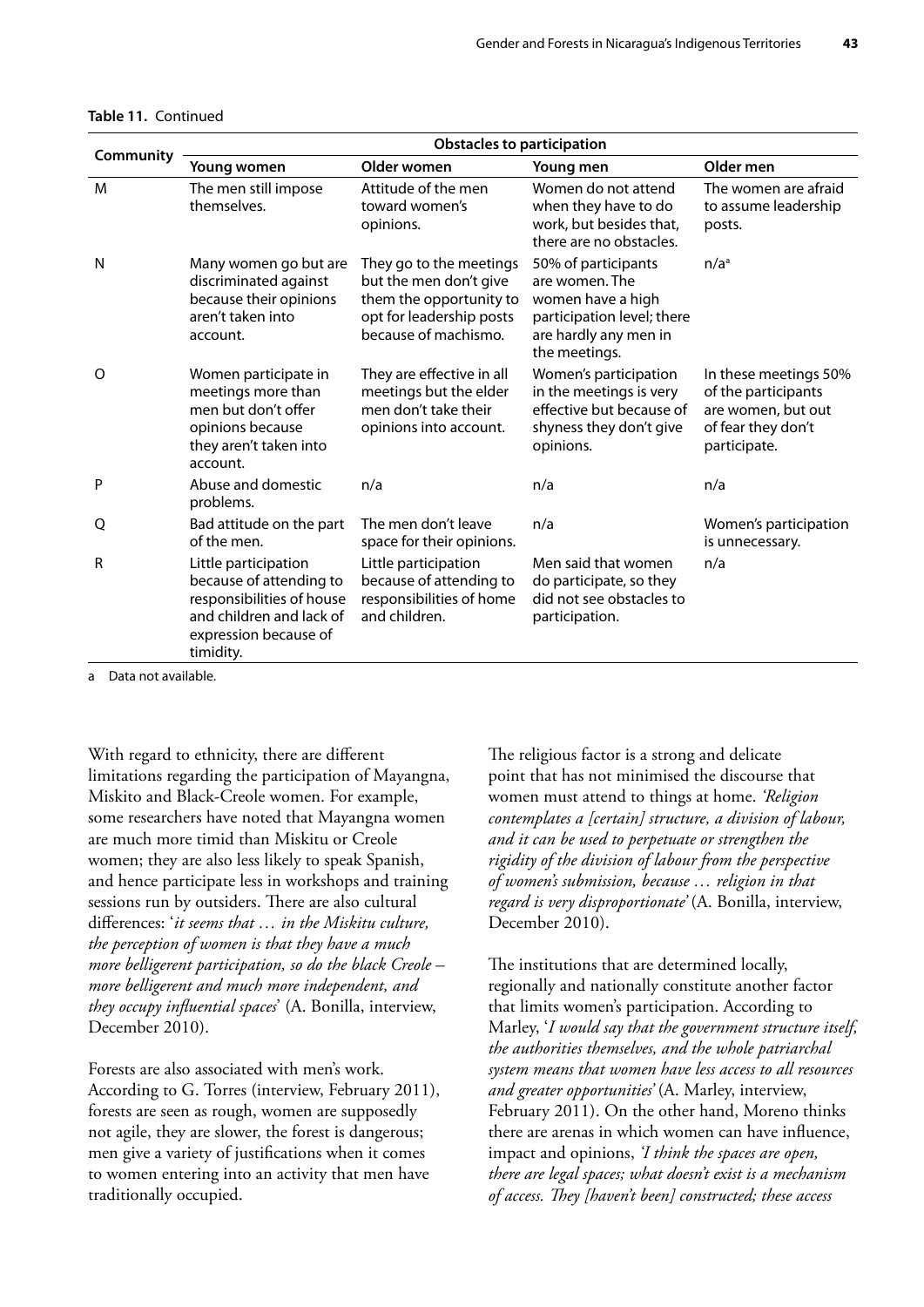#### *mechanisms, procedures, have to be constructed'*  (E. Moreno, interview, February 2011).

Some argue that women cannot participate or hold leadership posts because they cannot conduct activities that are 'only for men'. For example, one of the roles of the *síndico* is to negotiate and reach understandings with other authorities, who are men; and if a problem has to be resolved, the *síndico* has to travel many kilometres, and the roads are dangerous for women. Protagonism is wrested from women because some local authorities use violence to address land invasions by mestizos in the indigenous communities – another role that is inappropriate for women.

Women in leadership may be subject to social punishments, such as gossip and criticism. When community women try to behave differently from other women, win spaces and participate in arenas occupied by men, they are called 'a tramp who is abandoning her children', a woman who 'likes to hang out with men', or a whole series of similar judgements to discredit them.

The discourse of indigenous men mainly reproduces patterns that establish that women are in charge of household matters. This view holds that, by taking a position of community leadership and leaving their homes, these women abandon their obligations, leaving households and communities to suffer undesirable alterations. To some organisations that have worked on gender issues and human rights, the political system at the community level is a tool constructed and directed by men, in which no institution regulates the participation of the whole community.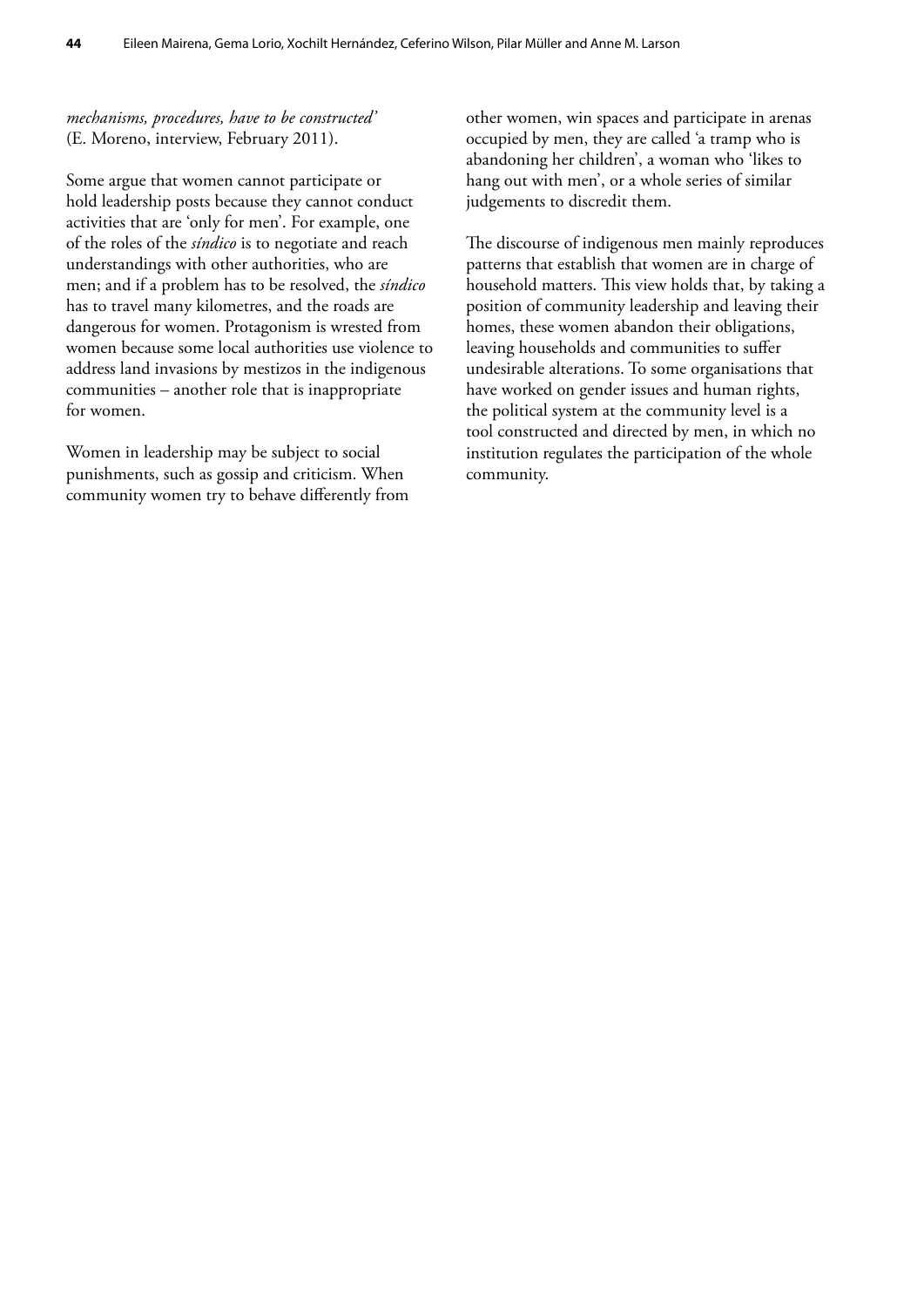# <span id="page-52-0"></span>**7. Conclusions**

There are a number of obstacles to women's participation in political processes generally and in natural resource management specifically, at all levels, ranging from the level of national and regional policy to the level of local practice. Although there are national and regional policies on women's participation and equity, the discussion of incorporating these approaches into economic and political development processes is relatively new. This has impacts on the lack of openings for incorporating women into decision-making arenas regarding natural resources at different decision-making levels.

A response to the lack of substantial changes in inequitable gender relations has been the definition of national policies and mandates to incorporate the gender approach as a crosscutting focus in the actions of governmental and nongovernmental institutions. We found, however, that such actions are diluted into larger development processes or remain at a simple quantification of men and women incorporated into projects, called affirmative actions. These superficial indicators limit a deeper analysis of gender biases and inequity, and fail to seek solutions that would improve or change such relations. Incorporating gender analysis presents many challenges at the national level. Such challenges are even greater in the autonomous regions.

So far the emphasis on gender issues at the national level has been on violence against women, as the banner of the women's struggle has been headed by organisations with a strong bias toward the issue of violence and sexual and reproductive health. While these are clearly important, they fail to address women as social, political and above all, economic actors, and the need to strengthen their participation in the country's development processes.

The North Atlantic Autonomous Region (RAAN) now has a gender policy that establishes the inprinciple guidelines for regional authorities and institutions with regard to equity in society. This is also a recent process and is facing numerous challenges. Some of these challenges are inherent in the ongoing construction of multiethnic autonomy in the region: the spaces where decisions are made

and strategies are created are comprised of a small team of politicians and government staff who often lack the budget, capacity and time to provide followup to all actions defined in their plans.

In many cases the integration of gender into community management processes, such as community forestry businesses, territorial governments and even the organising of women's groups at the community level, obeys mandates of nongovernmental organisations (NGOs) that are implementing development projects in the communities. There is little genuine analysis of women's role or importance for more inclusive and balanced development processes. Hence, the 'participation' that predominates is incipient and superficial, above all with regard to natural resources.

For many of the organisations and institutions that work in RAAN, however, participation is seen as not only attending meetings, but also striving to influence decisions and produce positive changes – Agarwal's empowering and interactive participation. We cannot give a precise answer regarding the extent of this kind of participation in indigenous communities, but in the majority of communities, those holding the power and decision-making posts are men; there are very few successful experiences of women as *wihta* or *síndico*.

Among factors that facilitate women's participation in decision-making arenas, we found that a higher level of education was helpful, although not necessarily formal education; that is, other kinds of courses and training sessions were also valuable. This implies that education and training can promote empowerment and the acquisition of communication and negotiation skills that improve women's potential to be community leaders. Similarly, community women's organisations can help empower women.

The family – and women's traditional role in the home – is one of the principal barriers limiting women's participation in arenas of power at the community level. On the one hand, women's work outside the house is devalued and even ridiculed: some women will withdraw and stop participating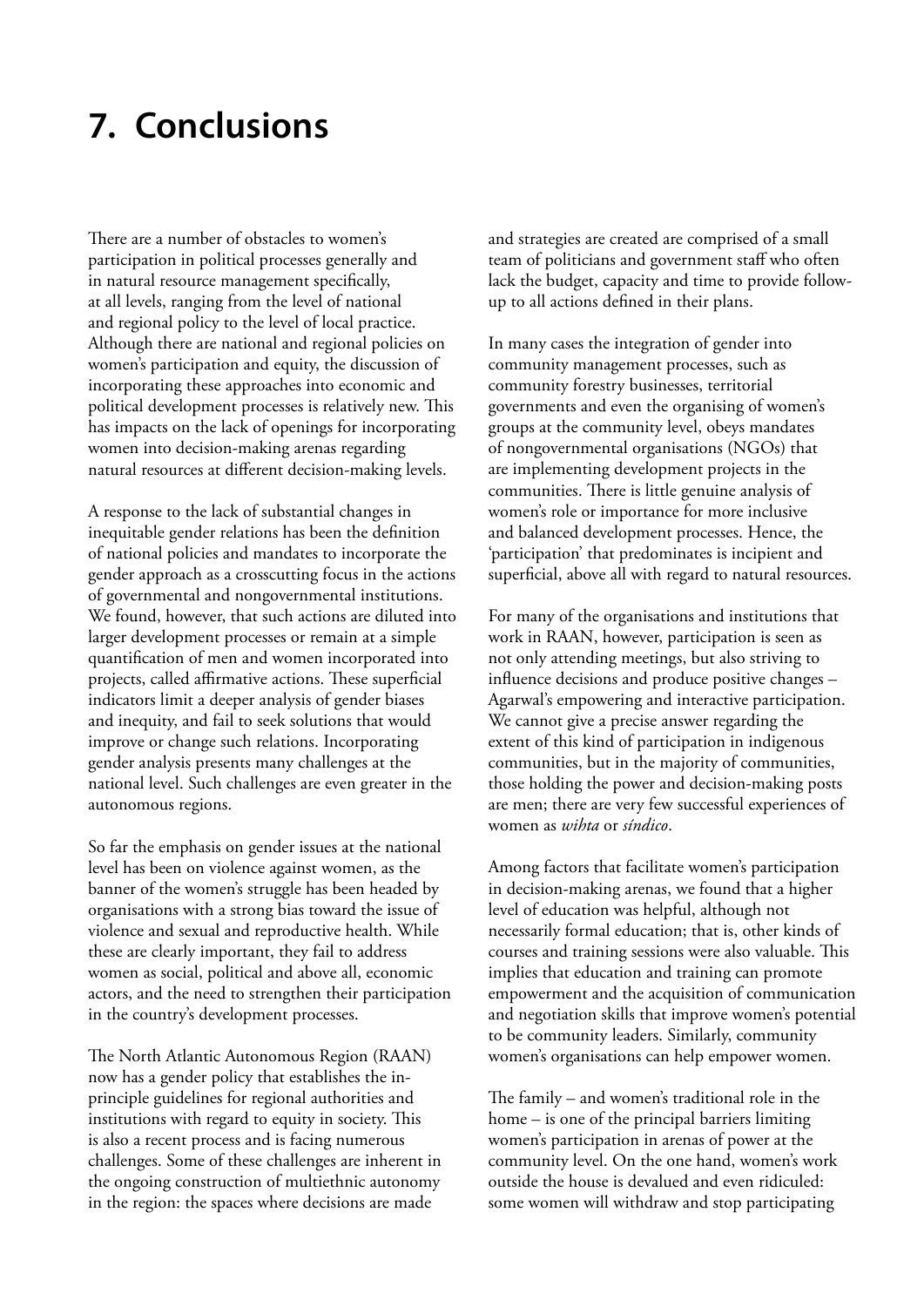<span id="page-53-0"></span>in local processes. On the other hand, men fail to take on work within the home in order to facilitate women's participation in the community.

Perhaps more importantly, although in some communities women participate actively in meetings and feel their opinions are taken into account, it was also common to find communities where *neither men nor women* felt that leaders actually made decisions based on broad-based community input. The institutions for the local administration of power, such as community assemblies, should be arenas in which women's participation in consensual decision-making about community resources is genuinely integrated; currently, however, these arenas tend to be limited simply to providing information, rather than opening to discussion and debate. There are no follow-up mechanisms supporting internal community processes that stimulate or motivate residents to collaborate, express their ideas, or influence or implement specific tasks that seek the common good of the community. Lack of confidence in the local authorities is a problem that has paralysed community members' participation more generally. Clearly, a redistribution of power at the community level is needed. This finding suggests that political leadership and effective governance are issues that need to be addressed more broadly, and not only from a gender perspective. In fact, efforts to address women's participation may be ineffective without efforts to address the local governance and accountability processes in which they are embedded: this constitutes an important hypothesis for future research.

There are few experiences currently that link the issue of gender and forests. What we have seen locally is that what many projects define as incorporating the gender approach into natural resource management is the creation of arenas for women to implement differentiated projects such as handicrafts. This does not include women in a meaningful way in decisions or benefits regarding the more valuable timber resources or in planning regarding the future of forests more generally. NGOs and governmental institutions have not yet considered the forest as an arena in which indigenous men and women are co-owners without distinction, in which to integrate equitable management actions.

Thus, the challenges of natural resource management with a gender approach involve not only reconfiguring strategies at a community level, but also among regional and national decision-makers – and among

NGOs, which are the entities that work most closely with communities. A new vision for the management of forests means bringing in all of the community members who benefit from forests and forest resources; communities and outside institutions both need to reflect critically on their actions and activities and their gendered assumptions regarding forests.

### **7.1 A step forward?**

A few months after this research was completed, a new law was passed by the National Assembly requiring gender parity in all municipal government positions, subject to elections. The law mandates that all political parties ensure that every pair of candidates for Mayor and Vice Mayor consists of a woman and a man, as well as all other candidatures for membership of the municipal council. In addition, the law requires the inclusion of gender statistics and other qualitative data in the records of any municipal assembly and other meetings, budget proposals and reports, diagnostic reports, municipal plans and other official documents in order to measure the impact of municipal investment and activities in the reduction of gender inequity (Government of Nicaragua 2012).

This new law could help ensure equal 'representation' or at least the physical presence of women in municipal governments, which in the autonomous regions are currently slated to act as the intermediaries between indigenous territorial governments (in which communal governments are included) and the central government. Additionally, this law could contribute to the general visibility of women's political participation in governance processes through the systematic recording of data.

Nevertheless, the implications are not clear even for the municipal level, let alone for the way in which women will participate at the community and territory levels. The law only addresses municipal governments. It was presented and passed very quickly without, according to some analysts, sufficient attention to important details such as how to comply, sanctions for non-compliance or financial resources (Orozco 2012). With regard to communities and territories, the political model in the RAAN grants autonomy regarding the way in which leaders at these levels are elected in indigenous communities. Nevertheless, the new law could also set an example for the inclusion of women. Only time, and future research, will provide the answer.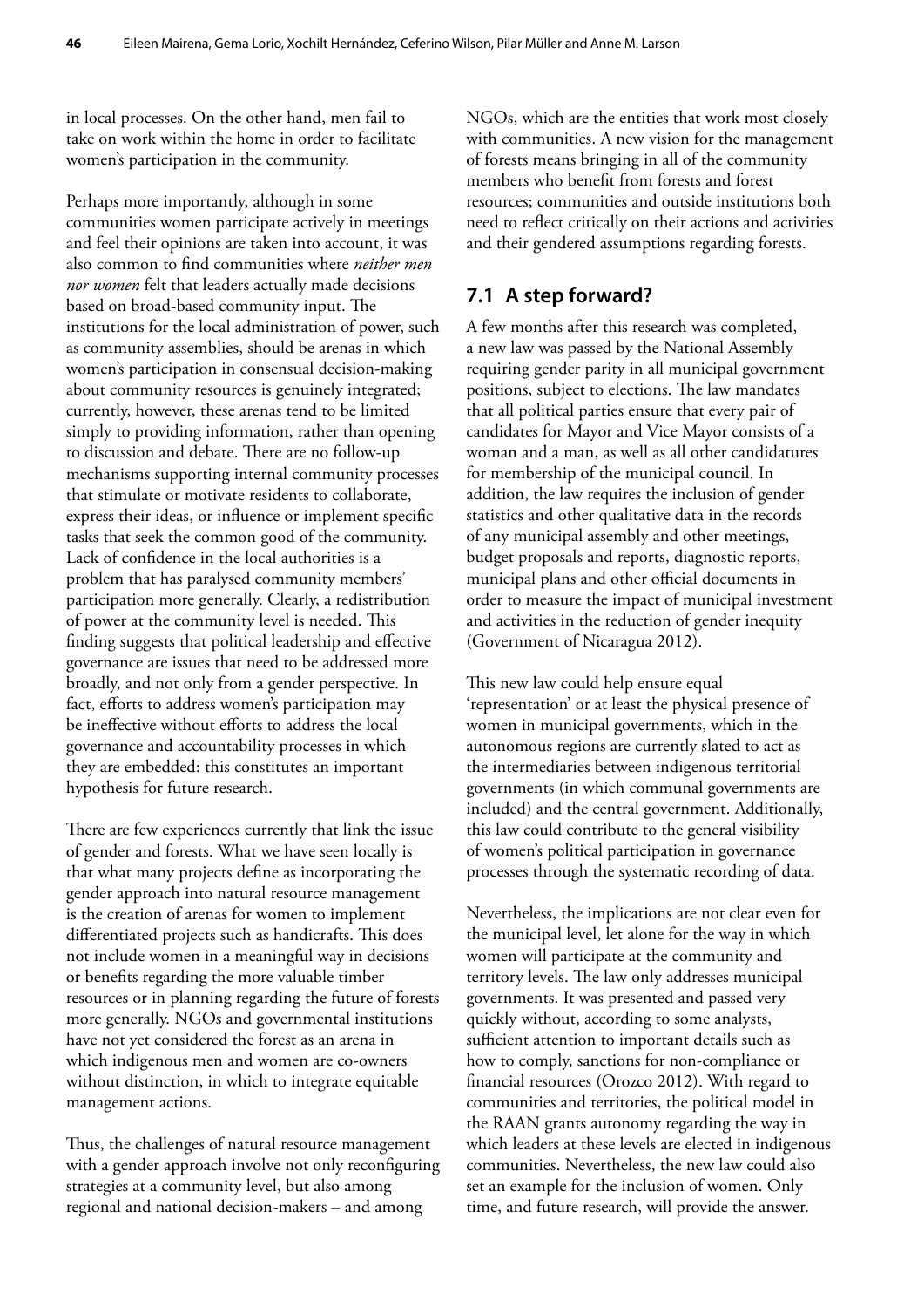# <span id="page-54-0"></span>**8. Bibliography**

- Acosta, M.L. 2010a El caso de las 'pikineras' [The case of the 'pikineras']. http://www.laprensa.com. ni/2010/06/28/opinion/29460 (17 June 2012).
- Acosta, M.L. 2010b Los retos del Proceso de Titulación y Saneamiento como Protección a la Propiedad Indígena [The challenges of the process of titling and *saneamiento* as protection of indigenous property]. Wani 60: 5–17.
- Agarwal, B. 2001 Participatory exclusions, community forestry, and gender: an analysis for South Asia and a conceptual framework. World Development 29: 1623–1648.
- Envío 1981 Costa Atlántica de Nicaragua: características y desafíos [The Atlantic Coast of Nicaragua: characteristics and challenges]. Envío, Managua, Nicaragua.
- Faurby, O. 2007 Políticas forestales y áreas protegidas como instrumentos para conservar los bosques en Nicaragua [Forest and protected areas policies as instruments for conserving forests in Nicaragua]. *In*: Ruiz, A. (ed.) Manejo de bosques, áreas protegidas y comunidades locales en Nicaragua [Forest management, protected areas and local communities in Nicaragua], 16–33. Nitlapan, Managua, Nicaragua.
- Government of Nicaragua 2012 Texto de la 'Ley de Reforma y Adición a las Leyes No. 40-261, Reformas e Incorporaciones a la Ley No. 40, Ley de Municipios' [Law of reform and addition to the Law no. 40-261, reforms and incorporations to Law no. 40, Municipalities Law]. Managua, Nicaragua. http://legislacion.asamblea.gob.ni/ Diariodebate.nsf/76ed72912dd57e570625698c0 0773f5d/d49e78ca2705d2b6062579fb00531def ?OpenDocument (29 June 2012).
- GRAAN n.d. Propuesta de la política de igualdad de genero en el contexto de los pueblos indígenas y comunidad étnico de la Región Autónoma del Atlántico Norte-RAAN, Secretaria de la Mujer, Niñez, Adolescentes y Juventud del GRAAN

y la Comisión de la mujer, Juventud, Niñez y la familia del CRAAN. Gobierno Regional Autónomo Atlántica Norte, Bilwi, Nicaragua.

- INAFOR 2009 Boletín Estadístico del Sector Forestal 2000–2009 [Statistical bulletin of the forest sector 2000–2009]. INAFOR, Managua, Nicaragua.
- INIDE 2005 VIII Censo de Población y IV de Vivienda [8th Census of population and 4th of housing]. INIDE, Managua, Nicaragua.
- Larson, A. and Mendoza-Lewis, J. 2009 Desafíos en la Tenencia comunitaria de bosques en la RAAN de Nicaragua [Challenges of community forest tenure in the RAAN of Nicaragua]. URACCAN, CIFOR AND RRI, Managua, Nicaragua.
- Mairena, E. 2009 Género en la RAAN y RBB: Sistematización de Información Secundaria [Gender in the RAAN and RBB: Systematisation and secondary information]. Nitlapan, MASRENACE, Managua, Nicaragua.
- Ocampo, J.C. 2010 Estrategias de Adaptación al medio en comunidades indígenas después del Huracán Felix: los casos de Butku y Awas Tingni [Strategies of adaptation to the environment in indigenous communities after Hurricane Felix: the cases of Butku and Awas Tingni]. Nitlapan, Managua, Nicaragua.
- Orozco, P. 2012 Has municipal autonomy been damaged? And what have we women gained? Revista Envio 369. http://www.envio.org.ni/ articulo/4512 (accessed 18 July 2012).
- Ortega, S. 2009 Caracterización socioeconómica de la Región Autónoma del Atlántico Norte (RAAN) de Nicaragua [Socioeconomic characterisation of the North Atlantic Autonomous Region of Nicaragua]*.* Fundación Ford, Fundación para el Desarrollo Tecnológico Agropecuario y Forestal de Nicaragua (FUNICA), Managua, Nicaragua.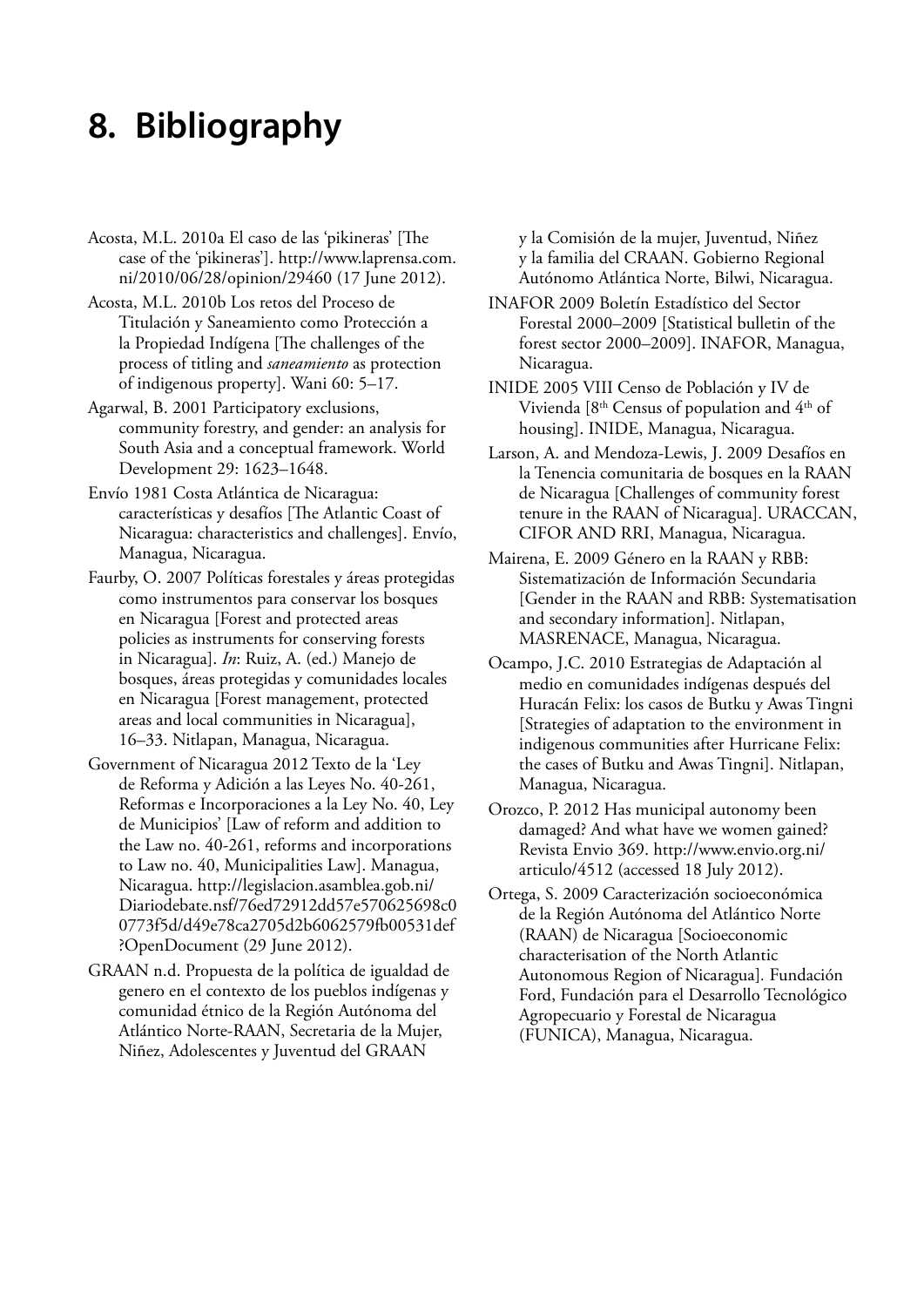# <span id="page-55-0"></span>**Appendix**

# **List of people interviewed**

| No. | Interviewee               | Organisation                                                        | <b>Interview date</b> | Interviewer                                       |
|-----|---------------------------|---------------------------------------------------------------------|-----------------------|---------------------------------------------------|
| 1.  | Jorge Canales             | <b>INAFOR</b>                                                       | December 2010         | Tania Ulloa Hidalgo                               |
| 2.  | Alejandro Bonilla         | Consultant for GIZ -<br><b>German Cooperation</b>                   | December 2010         | Tania Ulloa Hidalgo                               |
| 3.  | Jadder Mendoza            | <b>Director of Iremades</b>                                         | February 2011         | Gema Lorío and Xochilt<br>Hernández               |
| 4.  | Edda Moreno               | <b>CADPI</b>                                                        | February 2011         | Gema Lorío and Xochilt<br>Hernández               |
| 5.  | Reynaldo Francis          | <b>CCF-A/CRAAN</b>                                                  | February 2011         | Xochilt Hernández                                 |
| 6.  | Cristina Poveda           | <b>CONADETI</b>                                                     | February 2011         | Gema Lorío and Xochilt<br>Hernández               |
| 7.  | <b>Guillermina Torres</b> | Masangni                                                            | February 2011         | Gema Lorío and Xochilt<br>Hernández               |
| 8.  | Lisbeth Howard            | Iremades                                                            | February 2011         | Gema Lorío and Xochilt<br>Hernández               |
| 9.  | Marina Ingram             | Secretariat of Women,<br>Children and Family of the<br><b>GRAAN</b> | <b>March 2011</b>     | Gema Lorío and Xochilt<br>Hernández               |
| 10. | <b>Anny Marley</b>        | URACCAN-CEIMM                                                       | February 2011         | Gema Lorío                                        |
| 11. | Melba McLean              | <b>CIDCA</b>                                                        | February 2011         | Gema Lorío                                        |
| 12. | Miriam Rojas              | <b>INAFOR</b>                                                       | February 2011         | Xochilt Hernández                                 |
| 13. | Dona Zamora               | <b>SERENA</b>                                                       | <b>March 2011</b>     | Gema Lorío                                        |
| 14. | Lucila Lau                | PANA PANA                                                           | <b>March 2011</b>     | Gema Lorío                                        |
| 15. | German Lopez              | CCF-A                                                               | <b>March 2011</b>     | Gema Lorío                                        |
| 16. | Cony López                | <b>Women's Forestry</b><br>Cooperative                              | February 2011         | Gema Lorío                                        |
| 17. | Lectalía Herrera          | Colectivo Gaviotas<br><b>Women's Collective</b>                     | <b>March 2011</b>     | Gema Lorío                                        |
| 18. | Isabel Guadámuz           | <b>Businesswoman</b>                                                | February 2011         | Gema Lorío and Xochilt<br>Hernández               |
| 19. | <b>Bismarck Vega</b>      | <b>CONADETI</b>                                                     | February 2011         | Gema Lorío, Pilar Muller and<br>Xochilt Hernández |
| 20. | <b>Constantino Rommel</b> | President Tasba Raya -<br>Wangki Twi Territory                      | December 2010         | Tania Ulloa Hidalgo                               |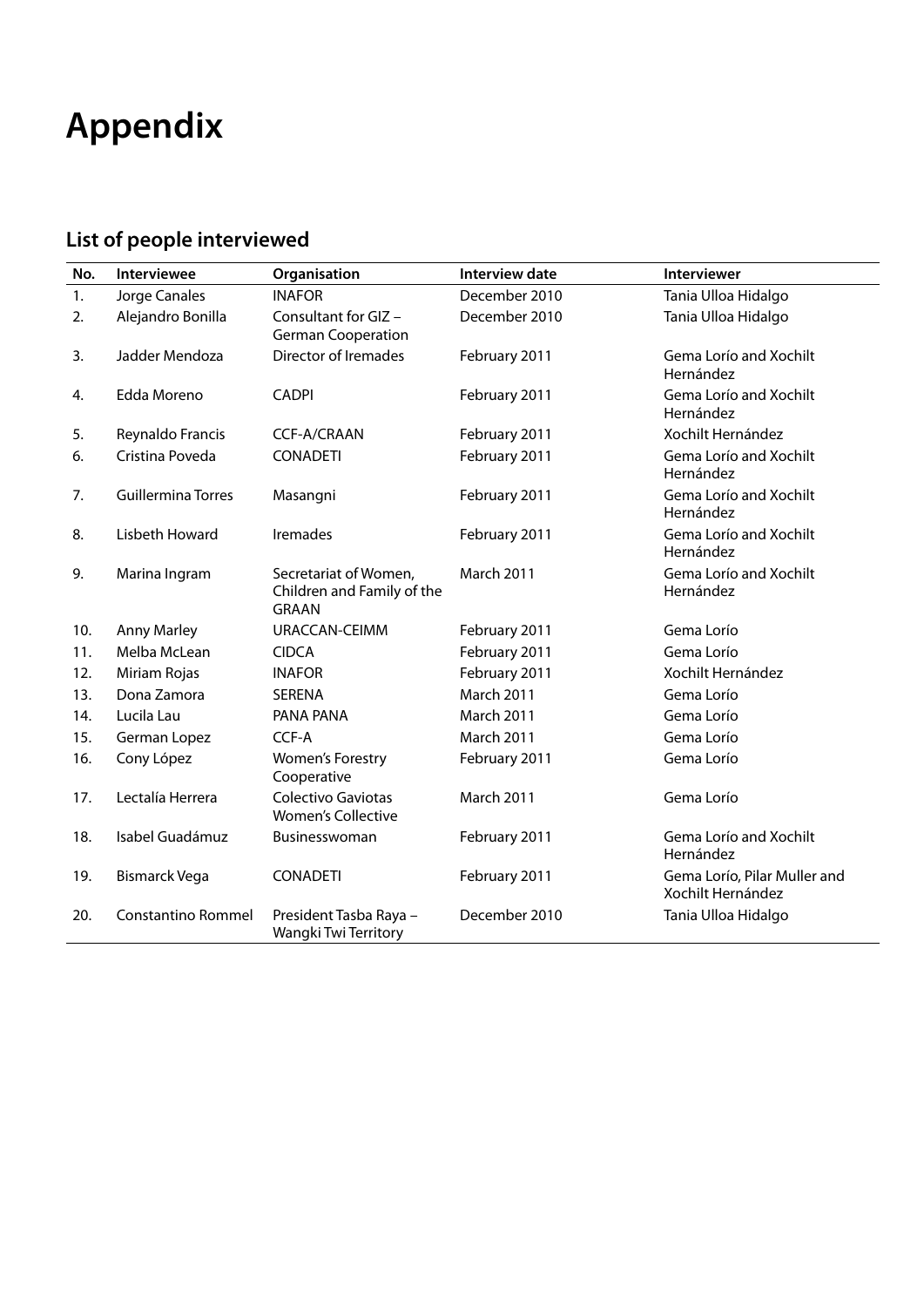| No. | No. of Law/<br><b>Decree</b> | <b>Name</b>                                                                                                                                                                             | Date approved                  | Date published      | La Gaceta<br>No. |
|-----|------------------------------|-----------------------------------------------------------------------------------------------------------------------------------------------------------------------------------------|--------------------------------|---------------------|------------------|
| 1.  |                              | Political Constitution of the Republic of<br>Nicaragua                                                                                                                                  | August 2003                    | August 2003         |                  |
| 2.  | 648                          | Law of Equal Rights and Opportunities                                                                                                                                                   | 14 February 2008               | 12 March 2008       | No. 51           |
| 3.  | 290                          | Law of Reform and Addition to Law<br>No. 290, Law of Organization and<br>Competency and Procedures of the<br><b>Executive Branch</b>                                                    | 24 January 2007                | 29 January 2007     | No. 612          |
| 4.  | 28                           | Autonomy Statute of the Atlantic Coast<br>Regions of Nicaragua                                                                                                                          | 7 September<br>1987            | 30 October 1987     | No. 238          |
| 5.  | Reform, 28                   | Reform: Regulations to Law No. 28<br>Autonomy Statute of the Atlantic Coast<br>Regions of Nicaragua                                                                                     | 9 July 2003                    | 2 October 2003      | No. 186          |
| 6.  | 445                          | Law of the Communal Property Regime<br>of the Indigenous Peoples and Ethnic<br>Communities of the Atlantic Coast<br>Region of Nicaragua and of the Bocay,<br>Coco and Indio Maíz Rivers | 13 December<br>2002            | 23 January 2003     | No. 16           |
| 7.  | 392                          | Law of Promotion of the<br>Comprehensive Development of Youth                                                                                                                           | 9 May 2001                     | 4 July 2001         | No. 126          |
| 8.  | Reform, 392                  | Reform and Addition, Regulation of Law<br>392, Promotion of the Comprehensive<br>Development of Youth                                                                                   | 14 May 2002                    | 23 May 2002         | No. 95           |
| 9.  | 40-261                       | <b>Municipalities Law</b>                                                                                                                                                               | 28 June 1988                   | 26 August 1997      | No. 162          |
| 10. | 217                          | General Law of Environment and<br><b>Natural Resources</b>                                                                                                                              | 2 May 1996                     | 6 June 1996         | No. 105          |
| 11. | 337                          | Law to Create the National Disaster<br>Prevention, Mitigation and Response<br>System                                                                                                    | 8 March 2000                   | 7 April 2000        | No. 70           |
| 12. | 423                          | <b>General Law of Health</b>                                                                                                                                                            | 14 March 2002                  | 17 May 2002         | No. 91           |
| 13. | 462                          | Law of Conservation, Promotion and<br>Sustainable Development of the<br><b>Forestry Sector</b>                                                                                          | 26 June 2003                   | 4 September<br>2003 | No. 168          |
| 14. | 585                          | Law of Moratorium on the Cutting,<br>Exploitation and Commercialisation of<br>the Forest Resource                                                                                       | 7 June 2006                    | 21 June 2006        | No. 120          |
| 15. | 69-2008                      | National Policy of Sustainable<br>Development of the Forestry Sector                                                                                                                    | 4 November 2008 7 January 2009 |                     | No. 3            |
| 16. |                              | National Human Development Plan                                                                                                                                                         | August 2009                    |                     |                  |
| 17. | $36 - 2006$                  | National Gender Equity Program                                                                                                                                                          | 4 June 2006                    | 18 July 2006        | No. 139          |
| 18. |                              | Development Plan of the Nicaraguan<br>Caribbean Coast                                                                                                                                   |                                |                     |                  |
| 19. |                              | Gender Policy in the Context of<br>Indigenous and Multiethnic Peoples of<br>the RAAN                                                                                                    | May 2010                       |                     |                  |
| 20. |                              | Forestry Strategy of the RAAN                                                                                                                                                           | 2004                           |                     |                  |

# **List of laws, policies and regulations reviewed**